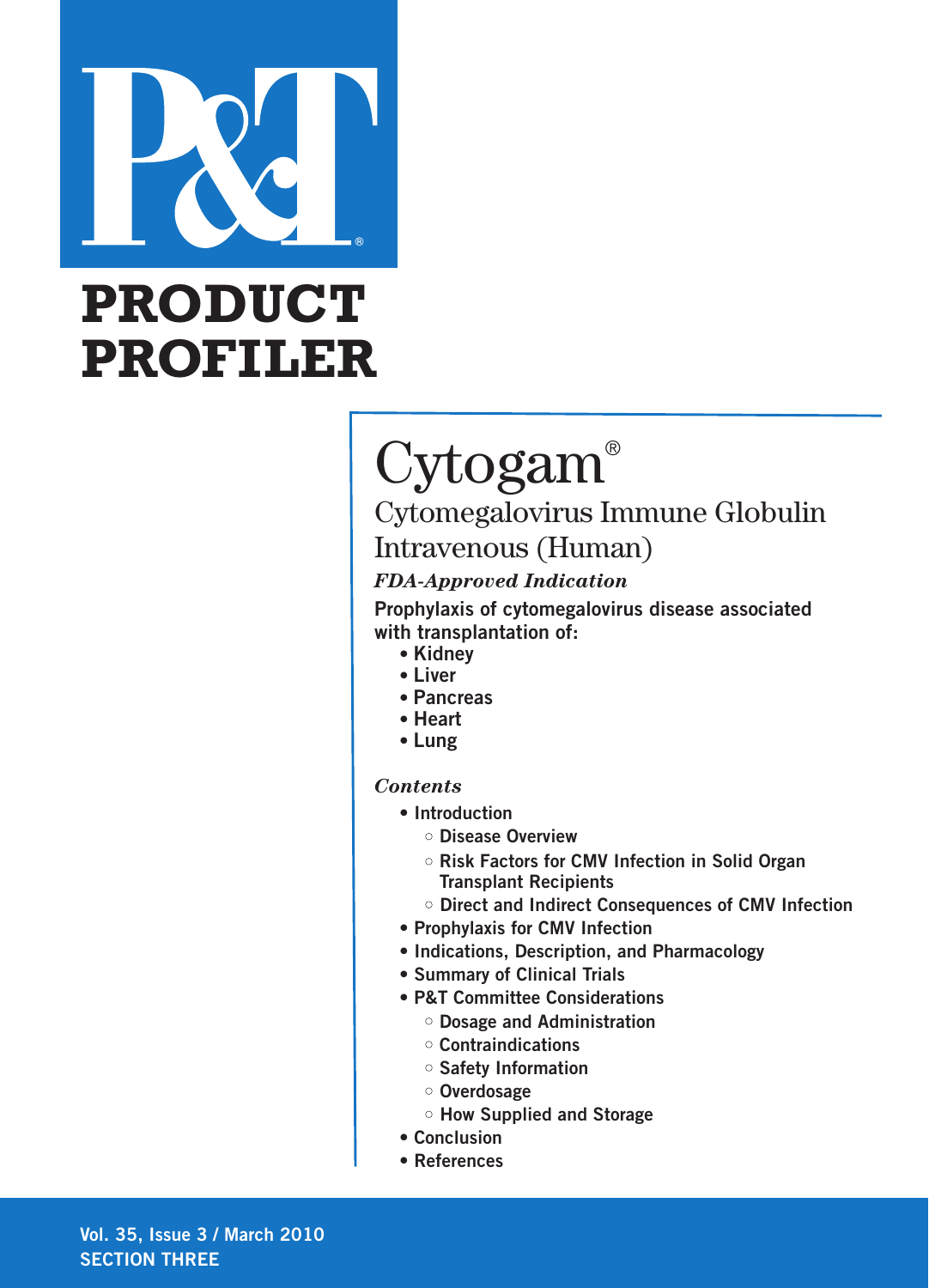

**Editorial Director:** Alan Caspi, PhD, PharmD, MBA

**Editor, P&T®:** Sonja Sherritze (267) 685-2779 ssherritze@medimedia.com

**Associate Editor:** Carol Robins

**Design Director:** Philip Denlinger

**Editor of this Product Profiler:** Michael D. Dalzell

**Chief Medical Editor:** Michele Reed, PharmD

**Assistant Editor, Custom Publications:** Amy Rossi

**President and Group Publisher:**  Timothy P. Search, RPh

**Director of New Product Development:**  Timothy J. Stezzi

**Director of Production Services:**  Waneta Peart

**Office fax: (267) 685-2966**

**Trademark:** P&T® is a registered trademark of MediMedia USA, Inc.

**Publisher:** P&T® is a peer-reviewed journal for managed care and hospital formulary management (ISSN 1052-1372) (GST #128741063) (IPM #0608025) and is published monthly by MediMedia USA, Inc., with business offices at 780 Township Line Road, Yardley, PA 19067; telephone: (267) 685-2788; fax: (267) 685-2966.

**Copyright:** Copyright 2010 by MediMedia USA, Inc. All rights reserved under the United States, International, and Pan-American Copyright Conventions. No part of this publication may be reproduced, stored in a retrieval system, photocopied, or transmitted in any form or by any means, mechanical, electronic, or otherwise, without the prior written permission of MediMedia USA, Inc. The copyright law of the United States governs the making of photocopies or other reproductions of copyrighted material.

**POSTMASTER:** Send address changes to P&T®, Box 2019, Langhorne, PA 19047. Periodicals postage paid at Morrisville Pa., and at additional mailing offices.

# **THE PRODUCT PROFILER**

The Product Profiler provides P&T committee members with current, detailed information about a specific therapeutic agent to help them manage their formularies and establish medication-related policies. The Profiler provides information about pharmacology, clinical studies and FDA-approved indications, safety, efficacy, acquisition costs, and other pharmacoeconomic variables, along with additional P&T committee considerations, in a convenient package. Articles are written by experts in the field.

# **ABOUT THE AUTHORS**

**Deborah Anderson, MS, MT(ASCP)SH,** is a medical writer with 15 years of experience in the pharmaceutical and health care industries. She has written a variety of educational and medical marketing materials, including patient and physician education, various managed care-specific publications, and pharmaceutical sales training programs in a wide range of clinical therapeutic areas. Anderson also has a strong interest in teaching and has taught several classes in English-based principles. She has served as a medical writer and editor in various medical communications companies. She holds a Bachelor of Science from Rider University and a Master of Science in Biomedical Writing from the University of the Sciences in Philadelphia.

**Alan Caspi, PhD, PharmD, MBA,** is President of Caspi & Associates in New York, N.Y. Dr. Caspi was formerly Director of Pharmacy at Lenox Hill Hospital in New York for 20 years. Among his many honors, he has received the Merck Sharp & Dohme Award for Outstanding Achievement in Pharmacy and the President's Award from the New York State Council of Hospital Pharmacists.

He served as Affiliate Associate Clinical Professor at St. John's University College of Pharmacy and as Adjunct Clinical Instructor at the Arnold and Marie Schwartz College of Pharmacy and Health Sciences of Long Island University.

His memberships have included the New York State Council of Hospital Pharmacists and the American Pharmaceutical Association. He has also been recognized as a Fellow of the American Society of Hospital Pharmacists.

Dr. Caspi has served on the Editorial Advisory Boards of The Pharmaceutical Biotechnology Monitor: Biotechnology Issues for the Pharmacist and Global Medical Communications. He currently serves on the Editorial Board of *P&T* and coordinates the journal's Drug Forecast department.

# **DISCLOSURE**

This work was developed with CSL Behring. The authors indicate that they have no direct relationship, financial or otherwise, with CSL Behring.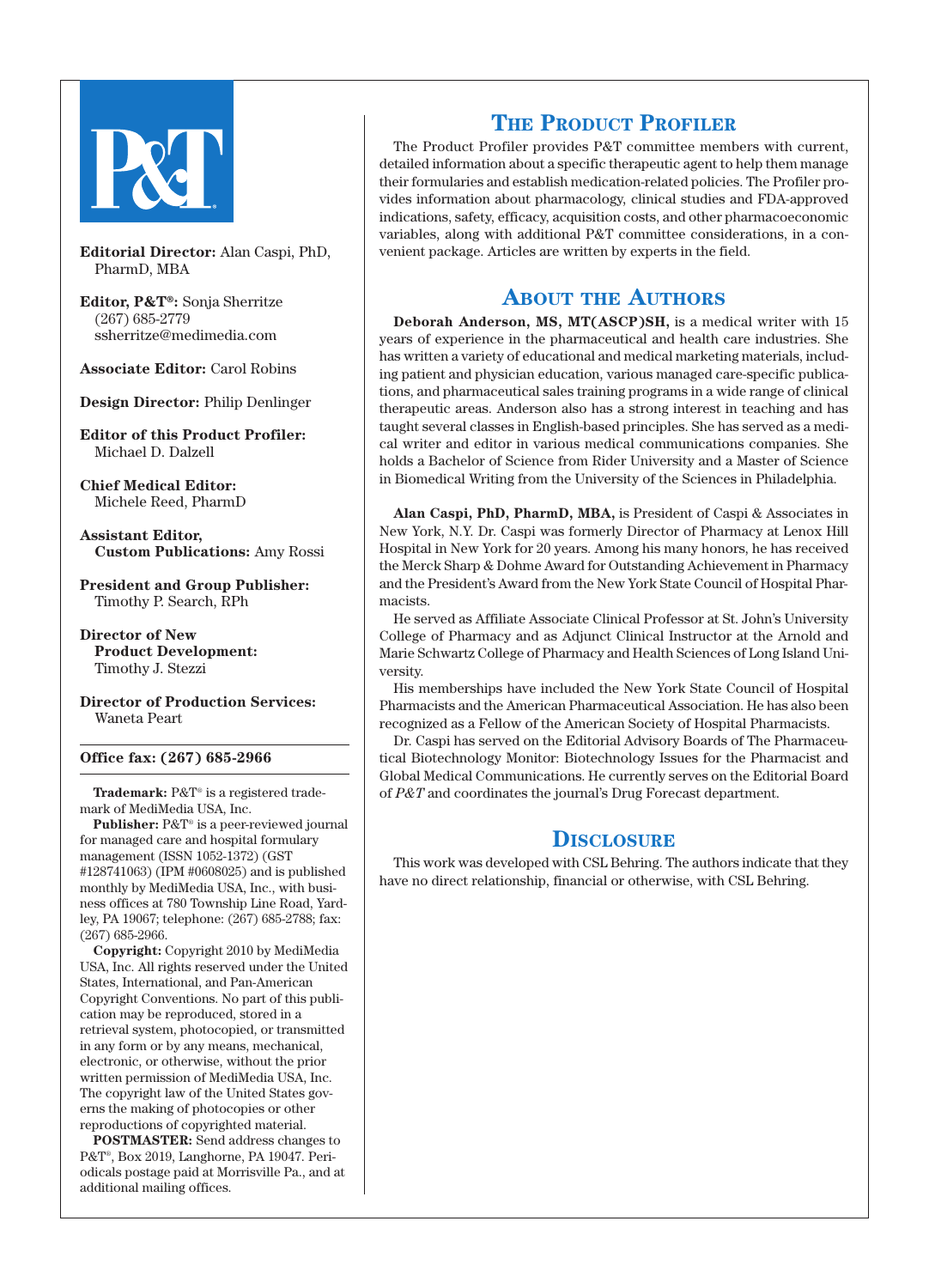

# **PRODUCT PROFILER**

Cytogam®

# **Cytomegalovirus Immune Globulin Intravenous (Human)**

| Use of Cytomegalovirus Immune Globulin To Prevent Cytomegalovirus Disease in Renal Transplant Recipients8  |  |
|------------------------------------------------------------------------------------------------------------|--|
| Final Analysis of Primary Cytomegalovirus Disease Prevention in Renal Transplant Recipients With a         |  |
|                                                                                                            |  |
| Cytomegalovirus Immune Globulin Prophylaxis in Liver Transplantation: A Randomized, Double-blind, Placebo- |  |
| A Further Analysis of the Use of Cytomegalovirus Immune Globulin in Orthotopic Liver Transplant Patients   |  |
|                                                                                                            |  |
| Cytomegalovirus Prophylaxis With Ganciclovir, Acyclovir, and CMV Hyperimmune Globulin in Liver Transplant  |  |
|                                                                                                            |  |
| Cytomegalovirus Immune Globulin (CMVIG) Prophylaxis Is Associated With Increased Survival After Orthotopic |  |
| Combined CMV-IGIV and Ganciclovir Prophylaxis in CMV Seronegative Transplant Recipients of Livers from     |  |
|                                                                                                            |  |
| CMV Prophylaxis With Combination Ganciclovir and CMV Hyperimmune Globulin Followed by High-dose            |  |
|                                                                                                            |  |
| Impact of Cytomegalovirus Hyperimmune Globulin on Outcome After Cardiothoracic Transplantation14           |  |
| Management of Cytomegalovirus Infection in Lung Transplant Recipients: Evidence-Based Recommendations14    |  |
| Combination Prophylaxis with Ganciclovir and Cytomegalovirus (CMV) Immune Globulin After Lung              |  |
| Acute Rejection and Cardiac Allograft Vascular Disease Is Reduced by Suppression of Subclinical            |  |
|                                                                                                            |  |
|                                                                                                            |  |
|                                                                                                            |  |
|                                                                                                            |  |
|                                                                                                            |  |
|                                                                                                            |  |
|                                                                                                            |  |
|                                                                                                            |  |
|                                                                                                            |  |
|                                                                                                            |  |
|                                                                                                            |  |
|                                                                                                            |  |
|                                                                                                            |  |

**This section of** *P&T* **is supported by CSL Behring.**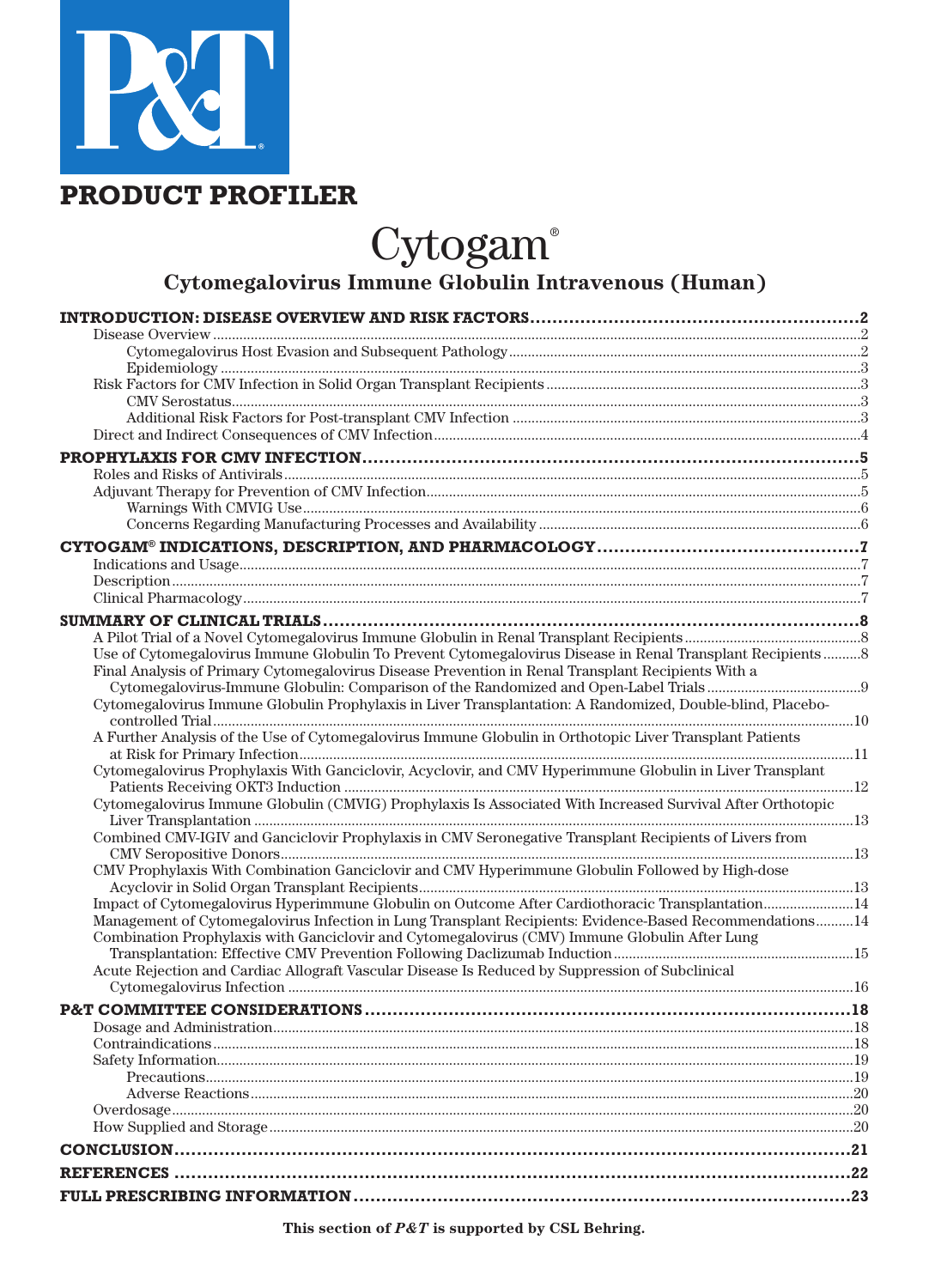# Introduction: Disease Overview and Risk Factors

Cytomegalovirus (CMV) is a hardy and adept virus that has succeeded in maintaining its presence for many centuries. CMV has a consistent ability to circumvent human immune defenses and is able to do so in a variety of ways; its ability to thwart our defenses makes infection with CMV a challenge to prevent and treat. Specific populations affected by an infection with CMV include newborns and immunocompromised patients. Recipients of solid organ transplants (SOT) also have an exceptionally high risk of CMV infection, which may ultimately place the patient and transplanted organ at risk for loss.

Traditional prophylaxis treatments are often used to prolong the time between a possible CMV infection post transplantation. Another agent, CMV immune globulin, intravenous (CMVIG) (Cytogam®), is an effective treatment that may be used concurrently with traditional prophylaxis to help limit infection with CMV. This Product Profiler will review CMV, current therapeutic options for CMV prophylaxis, and the pharmacology, efficacy, and safety of CMVIG.

### **DISEASE OVERVIEW**

#### **Cytomegalovirus Host Evasion and Subsequent Pathology**

CMV is a ubiquitous herpes virus that is composed of double-stranded DNA, a protective protein capsid, a tegument that houses enzymes and proteins, and a

lipoprotein membrane envelope (Baden 2008, Cytomegalovirus Infections 2008, McDevitt 2006).

Like other herpes viruses, CMV has the intricate ability to establish tenure within a host cell's DNA and is subsequently capable of establishing latency and/or causing an active infection. This opportunistic pathogen often creates latent infections in various cells including monocytes, neutrophils, lymphocytes, endothelial cells, and smooth muscle cells (AJT 2004, Froberg 2004, Sia 2000). CMV is capable of causing severe illness in newborns, transplant recipients, and patients with HIV (Froberg 2004).

CMV is a highly evolved virus in that it has developed numerous mechanisms to evade host defenses. These evasion techniques, often referred to as "immuno evasion," have allowed the virus to develop camouflage and sabotage techniques to effectively disrupt normal immune responses. The cellular and genetic changes induced by CMV can be divided into three categories: immune escape, impaired replication, and impaired signaling (Fisher 2009).

The virus may establish a latent infection by using immuno evasion to camouflage its presence from immune detection (Froberg 2004). During a latent infection, the virus intercalates its DNA into the host genome, ensuring its survival each time the cell divides. Because little to no virions are produced during this process, the apoptotic pathway is not activated, allowing the infected cell to survive indefinitely (Froberg 2004). With a latent infection, the virus remains in a reversible, nonproductive infective state (Froberg 2004). Although CMV may establish a latent infection and remain inactive in many cells, it may simultaneously cause active and chronic infections in the salivary glands (Froberg 2004). This allows the virus to facilitate its transmission to other hosts (Froberg 2004) (Figure 1).

CMV is capable of disrupting or activating cellular immune signaling and replication (Froberg 2004). This type of activity can be seen in steps involved in the antigen presentation process common to Major Histocompatibility Complex (MHC) Class I and II cells (Froberg 2004). CMV is able to disrupt MHC class presentation on the surface of cells (Froberg 2004).

Under normal circumstances, this disruption would ini-

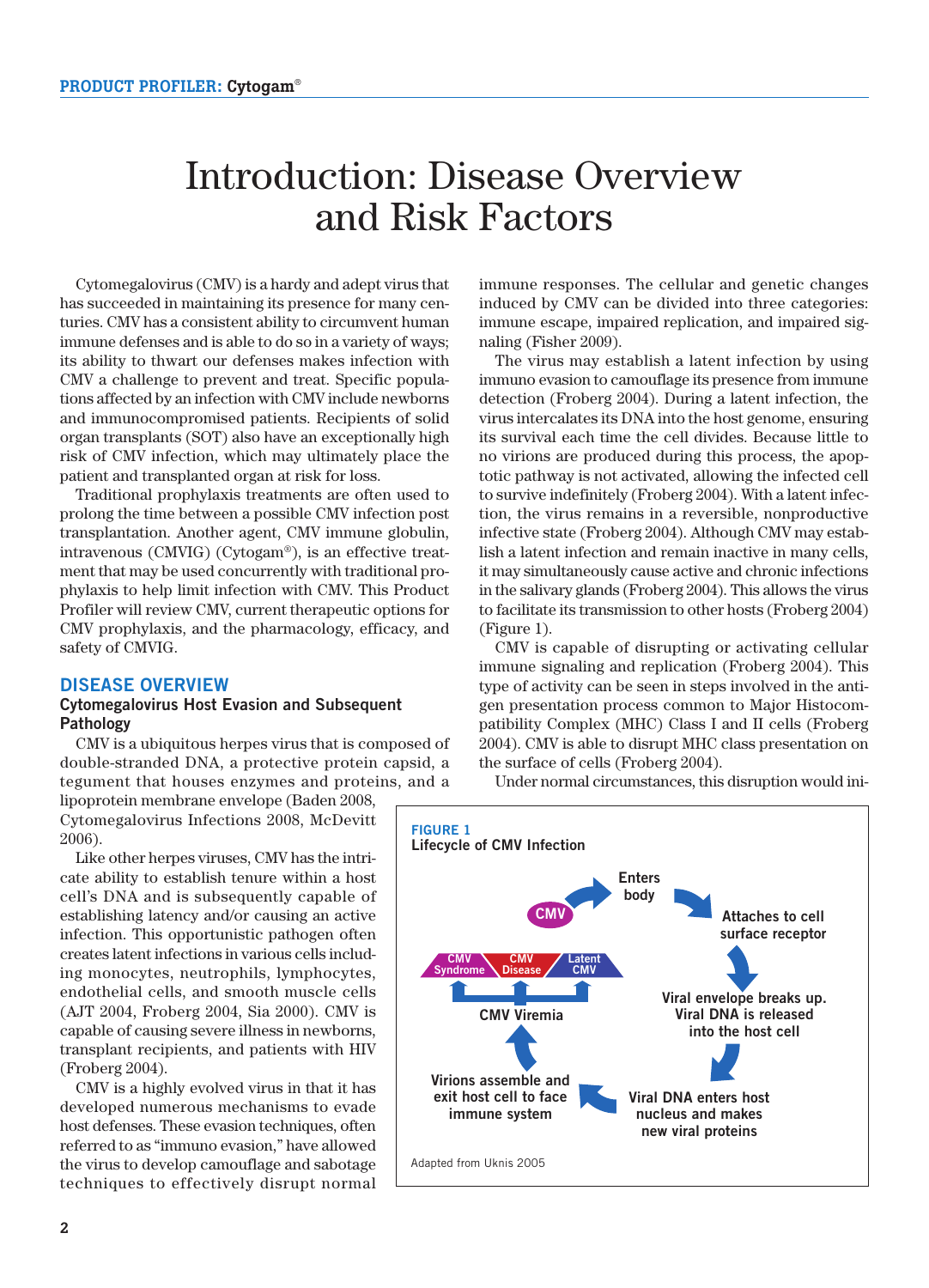tiate natural killer (NK) cell responses. However, through unique short (US) genetic segments, CMV effectively replicates an MHC Class I homolog that is capable of binding to host peptides (Froberg 2004). Peptides are continually expressed on the cell surface, inhibiting NK activity and curbing their normal cytotoxic effects (Froberg 2004). CMV also prevents apoptosis by binding specific viral proteins, ensuring its survival in the host cell (Froberg 2004). Lastly, CMV can replicate a G-protein-coupled receptor homolog (Froberg 2004). The CMV generated homolog binds to chemokines and initiates a sequence of complications, including vascular and atheromatous lesions in the affected host (Froberg 2004).

In addition, the presence of US genetic segments in the CMV genome allows the virus to (Froberg 2004, Pereyra 2004):

- Degrade immune complexes
- Inhibit peptide translocation (Class I)
- Bind to certain MHC molecules (Class I)
- Dislocate complexes for rapid degradation (Class I)
- Destroy proteins involved in presentation (Class II)
- Downregulate cellular responses (Class II)
- Replicate a cytokine homolog to inhibit cytokine production (Class II)

#### **Epidemiology**

CMV is widely prevalent and can be found in all geographic and socioeconomic groups (CDC 2008). However, it is more frequently found in developing countries and in lower socioeconomic conditions (Beers 2006, CDC 2008). It is common for 60%–90% of the general population to have been exposed to and to be infected by CMV because of its wide predominance in many geographical locations (Beers 2006). Naturally, as patients age, they have a higher risk of CMV infection (Beers 2006).

# **RISK FACTORS FOR CMV INFECTION IN SOLID ORGAN TRANSPLANT RECIPIENTS**

Many factors are involved that can cause complications during and after SOT procedures. However, CMV has been noted as the most common pathogen to cause complications leading to morbidity and mortality in post-SOT recipients (EBCG 2001, Razonable 2004). True to its nature, CMV is an opportunistic virus that thrives on factors that favor infection and subsequent disease.

### **CMV Serostatus**

The predictive risk for subsequent CMV infection lies heavily in the serostatus of both the organ donor (D) and recipient (R) (Razonable 2005). CMV serostatus is in fact, the most important risk factor for CMV infection and disease in organ transplant recipients. The pattern for CMV infection in transplant recipients is categorized by three types of infection: primary, reactivation/recurrent, and superinfection/reinfection (NIAID 2005).

Primary infection is the leading cause of CMV infection in SOT recipients (NIAID 2005, Razonable 2005). A primary infection is most prevalent when a seronegative recipient  $(R-)$  receives an organ from a seropositive  $(D+)$ donor. This type of transplant confers a high risk for developing a primary infection (Razonable 2005).

The second pattern of CMV infection is called reactivation or recurrent infection (NIAID 2005). This infection carries an intermediate risk for CMV infection and occurs through the reactivation of a latent CMV infection already present in the recipient (McDevitt 2006, Razonable 2005).

The final type of infection is the superinfection or reinfection pattern of CMV (NIAID 2005). Superinfections occur when both the donor and recipient are positive for CMV but are infected with two distinct strains (McDevitt 2006, NIAID 2005): the recipient's original latent strain and the donor's latent or active strain (NIAID 2005). This infection carries an intermediate risk for CMV infection post transplant. Table 1 lists levels of risk of CMV infection post transplant.

### **Additional Risk Factors for Post-transplant CMV Infection**

The type of organ transplant also plays a role in the risk of acquiring CMV infection (McDevitt 2006). Liver, lung, and pancreas transplant recipients have a high risk of acquiring a CMV infection while heart, small bowel, and kidney transplantation carry a lower risk (McDevitt 2006; Razonable 2005). In most instances, CMV infection often develops within 3 months of transplantation if prophylactic viral therapy is not initiated (McDevitt 2006). CMV may cause a variety of illnesses during infection, although, tissue invasive diseases involving the transplanted organ are more likely (McDevitt 2006). The presence of CMV may also add to the risk of organ rejection. Risk factors include retransplantation, fulminant hepatitis, bacterial infections, contaminated blood products,

> cadaveric allograft transplantation, Human Leukocyte Antigen (HLA) mismatch, and the amount of virus present in the donor organ (McDevitt 2006, Sia 2000).

> The degree of immunosuppression may influence the rate or risk of CMV infection as well (Sia 2000). For example, the type, dose, duration, and sequence of immunosup-

| <b>TABLE 1</b><br>Risk Factors for the Development of Post-transplant CMV Infection |                                                                                                                                  |  |  |
|-------------------------------------------------------------------------------------|----------------------------------------------------------------------------------------------------------------------------------|--|--|
| <b>CMV</b> serostatus (donor/recipient)                                             | Risk of primary infection, reactivation, superinfection                                                                          |  |  |
| $D+$ /R $-$<br>$D+/R+$<br>$D - /R +$<br>$D - /R -$                                  | High risk (primary)<br>Intermediate risk (reactivation/superinfection)<br>Intermediate risk (reactivation)<br>Low risk (primary) |  |  |
| Source: McDevitt 2006                                                               |                                                                                                                                  |  |  |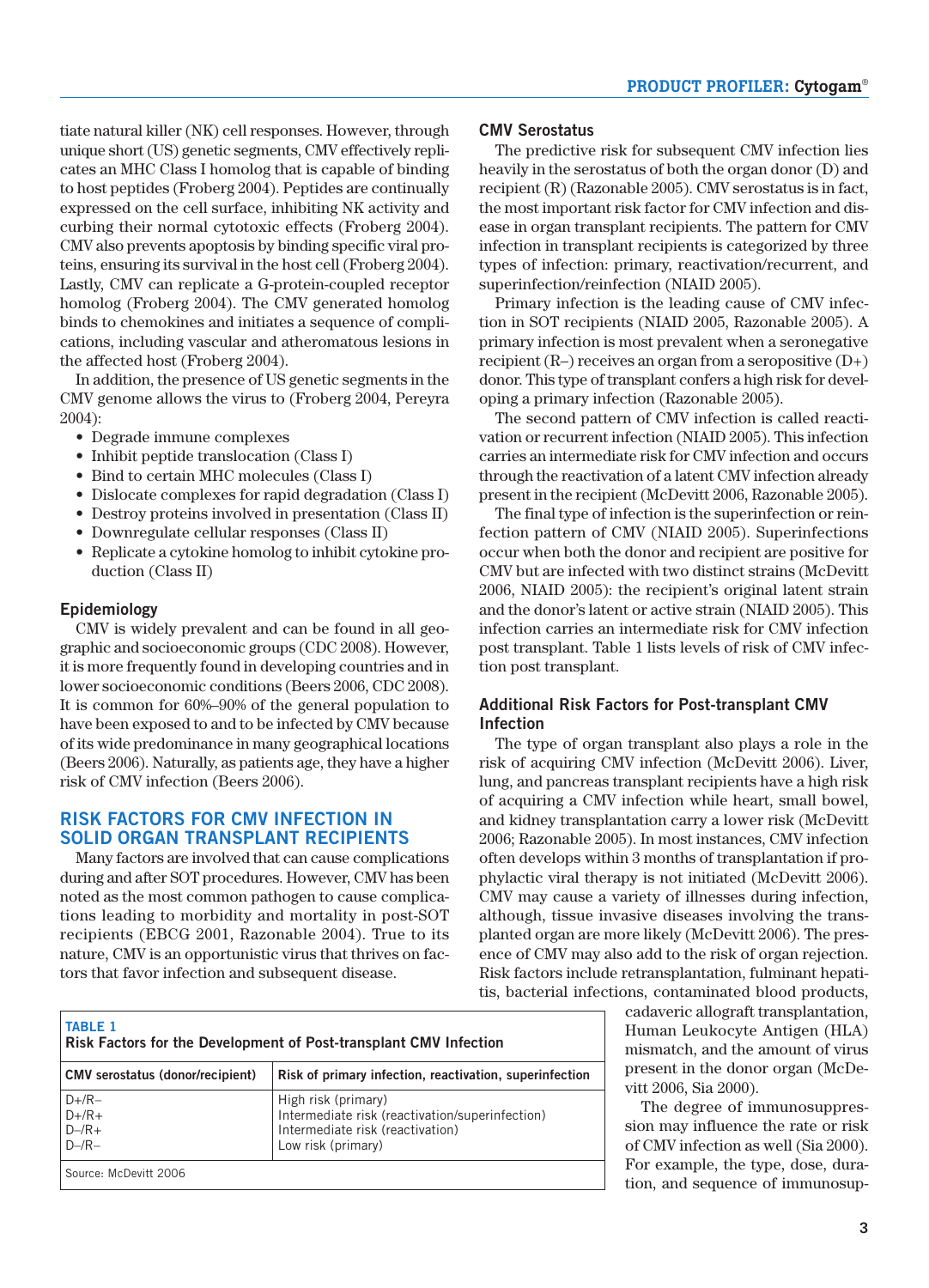pressive therapy may dictate the level and speed in which CMV may flourish (NIAID 2005, Sia 2000). Many anti-rejection drugs used for prophylaxis limit the body's natural ability to mount responses by suppressing cell-mediated immune responses. They may also induce blunt antibody responses, inhibit proliferation, suppress T- and B-cell lymphocytes, and cause leukopenia (Sia 2000).

The extent of viral replication is also a considerable concern in the development of CMV infection (Razonable 2005). The reactivation and subsequent replication of latent CMV may dictate the pathogenesis and severity of an infection (Sia 2000). In addition, the rate and ability of the virus to infect and progress has been linked to the organ type and the efficiency of the immune system at the time of infection and/or transplantation (McDevitt 2006). The severity of CMV is usually categorized as either CMV infection or CMV disease. Unfortunately, these two categories are not universally defined and discrepancies may occur (McDevitt 2006). In many studies, CMV infection is defined as the isolation of the virus

in any body fluid or tissue specimen (Ljungman 2002), while the disease refers to the presence of CMV in blood or body tissues with the presence of clinical symptoms (McDevitt 2006). The severity of CMV infection and its sublime opportunity to progress into disease depends on the host's immune system and the type of SOT. It is important to note that although a percentage of patients may become infected with CMV, not all will progress to CMV disease (McDevitt 2006) (Table 2).

# **DIRECT AND INDIRECT CONSEQUENCES OF CMV INFECTION**

Any organ transplant procedure carries inherent risks for complications. CMV infection specifically can often cause systemic and tissue invasive diseases in this population subtype (Razonable 2005). Infection with CMV acquired post transplantation often predisposes patients to both direct and indirect consequences such as febrile syndrome, myelosuppression, hepatitis, pneumonitis, gastrointestinal disease, and encephalitis (Razonable 2005).

#### **TABLE 2**

#### **Frequency of CMV Infection and CMV Disease in Solid Organ Transplant Recipients**

| Organ                       | CMV Infection $(\%)^a$ | CMV Disease (%) <sup>b</sup> |
|-----------------------------|------------------------|------------------------------|
| Kidney                      | $8 - 32$               |                              |
| Liver                       | $22 - 29$              | 29                           |
| Heart                       | $9 - 35$               | 25                           |
| Lung or heart-lung          | $39 - 41$              | 39                           |
| Pancreas or kidney-pancreas | 50                     | 50                           |
|                             |                        |                              |

<sup>a</sup>CMV infection refers to viremia without clinical symptoms. bCMV disease refers to viremia with clinical symptoms.

Source: McDevitt 2006

#### **TABLE 3**

| Direct and Indirect Consequences of CMV Infection |  |  |
|---------------------------------------------------|--|--|
|                                                   |  |  |

| Direct consequences                                                                                                                   | Indirect consequences                                                                                                                                                                                                                                                   |  |  |  |
|---------------------------------------------------------------------------------------------------------------------------------------|-------------------------------------------------------------------------------------------------------------------------------------------------------------------------------------------------------------------------------------------------------------------------|--|--|--|
| • Viral syndrome<br>• Hepatitis<br>• Pancreatitis<br>• Gastritis<br>• Colitis<br>• Nephritis<br>• Myelosuppression<br>• CMV retinitis | • Increased state of immunosuppression<br>• Opportunistic infections<br>• Acute allograft injury<br>• Chronic allograft injury<br>• Post transplant lymphoproliferative disease<br>• Decreased patient and graft survival<br>• Increased cost and hospitalization stays |  |  |  |
| Sources: Preiksaitis 2005, Razonable 2005, Sia 2000                                                                                   |                                                                                                                                                                                                                                                                         |  |  |  |

This patient population is often prone to opportunistic infections which may often lead to acute or chronic rejection of the allograft (Razonable 2005).

Active or recurrent infections with CMV after transplantation affect patient outcomes as well. For example, liver transplant patients 1 year after surgery were found to have higher mortality rates, increased medical expenses, and longer hospital stays than those of their CMV-negative transplant counterparts (Sia 2000). Similar decreased survival rates were observed when heart transplant patients were followed over a 5-year period. Patients positive for CMV disease had a 32% survival rate compared to 68% of their CMV-negative counterparts (Sia 2000). Lung transplant recipients who received CMV positive lungs also developed severe complications related to the graft and had lower survival rates than CMV negative graft recipients (Sia 2000). Direct and indirect consequences of CMV infection in patients post transplant are summarized in Table 3.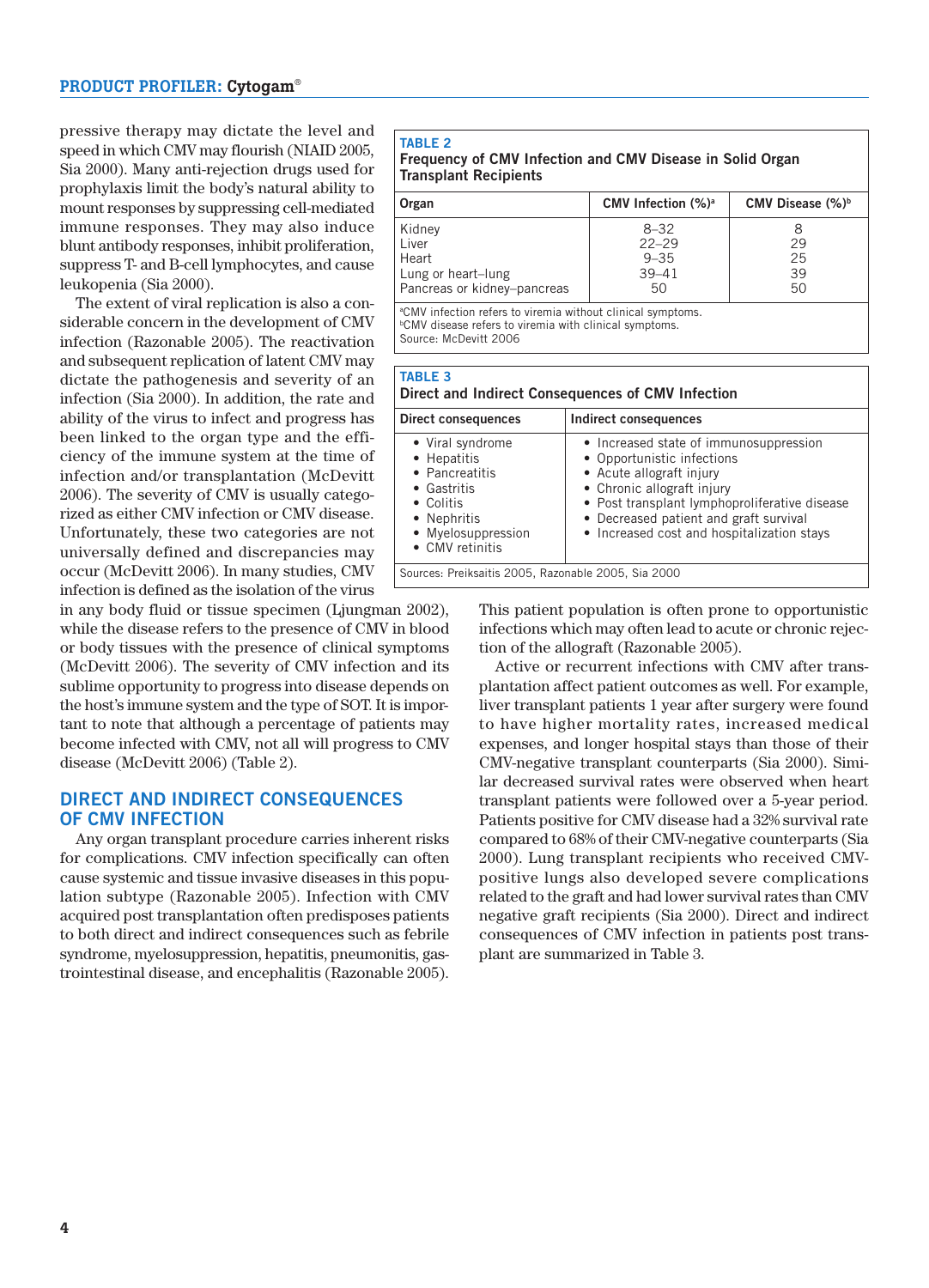# Prophylaxis for CMV Infection

SOT recipients are naturally at a disadvantage for infection because of their immunosuppressed status. In an effort to counter effect the risks of infection, prophylaxis for CMV infection is recommended. Two classes of agents appropriate for prophylactic therapy are antiviral agents and immune globulin. The implementation and use of prophylactic treatment has many advantages (Fishman 2007), including:

- Suppression of asymptomatic viremia
- Prevention of direct and indirect effects
- Improved outcomes related to allograft survival
- Reduced incidence of opportunistic infections
- Decreased mortality

#### **Roles and Risks of Antivirals**

Strides have been made in both the number and optimal use of antivirals in recent years (Baden 2008). However, the development of antivirals poses several challenges for researchers because of the unique nature of viruses (Baden 2008). Viruses usurp host cell machinery for the intracellular replication and synthesis of viral particles (Baden 2008). These actions pose significant challenges to antiviral drug development because antiviral agents must be able to discriminate between host and

viral proteins with a high degree of specificity (Baden 2008). The lack of specificity would interfere with normal host cell function, leading to unacceptable toxicity in patients (Hayden 2006).

For agents to play an effective role in the mediation of viral infection, it would be novel for the agent to inhibit viral replication or viral-directed proteins (Hayden 2006). The different stages of viral replication have allowed for a number of selective viral inhibitors to show efficacy in mediating viral infections (Table 4). Insufficient drug delivery, whether because of subtherapeutic doses, poor bioavailability, or poor adherence, may be implicated in clinical failure as well as in the development of resistance.

With the development of sensitive and specific methods that measure the concentration of virus in the blood (viral load), disease progression and appropriate modification of viral therapy can be adjusted effectively (Baden 2008). Although this test is useful and becoming more available to clinicians, test results are likely to vary because of interlaboratory variability (Baden 2008).

### **ADJUVANT THERAPY FOR PREVENTION OF CMV INFECTION**

Solid organ transplant patients have a particular risk for becoming infected with CMV within a few

months of the transplant procedure (NIAID 2005, Uknis 2005). The variables of this risk lay heavily with the serostatus of both the organ donor and recipient (Uknis 2005). Although antirejection therapy is currently used for transplant patients, the optimal prophylactic therapy and/or treatment combinations have continued to evade clinicians and researchers (Weill 2003). However, more robust clinical observations have been mainstreaming the use of adjuvant technology, such as CMV-specific immune globulin (IG), to prevent or limit the development of CMV infection and disease.

CMVIG is an immunoglobulin that contains a standardized amount of antibody to CMV (Cytogam 2008). When used as an adjuvant therapy with standard immunosuppressive therapy, it has shown statistically significant reductions and delays in the development of CMV infection and/or disease in high-risk organ transplant patients (Cytogam 2008).

#### **Warnings With CMVIG Use**

As with any therapeutic agent, there are conditions for and against its use.

CMV-IGIV is made from human plasma and carries the

| <b>TABLE 4</b><br><b>Possible Targets for Antiviral Agents</b> |                                                                                                                                            |  |  |  |
|----------------------------------------------------------------|--------------------------------------------------------------------------------------------------------------------------------------------|--|--|--|
| Stage of viral replication                                     | <b>Class of selective inhibitors</b>                                                                                                       |  |  |  |
| Cell entry                                                     | • Soluble receptor decoys<br>• Antireceptor antibodies<br>• Fusion protein inhibitors                                                      |  |  |  |
| Uncoating                                                      | Ion channel blockers<br>Capsid stabilizers                                                                                                 |  |  |  |
| Transcription of genome                                        | Inhibitors of viral DNA/RNA<br>· Inhibitors of:<br>○ Polymerase<br>○ Reverse transcriptase<br>o Helicase<br>o Primase<br>$\circ$ Integrase |  |  |  |
| Translation of genome                                          | • Interferons<br>• Antisense oligonucleotides<br>Ribozymes<br>Inhibitors of regulatory proteins                                            |  |  |  |
| Post translational modifications                               | • Protease inhibitors                                                                                                                      |  |  |  |
| Assembly of virion components                                  | Interferons<br>• Assembly protein inhibitors                                                                                               |  |  |  |
| Release                                                        | • Neuraminidase inhibitors<br>Antiviral antibodies<br>• Cytotoxic lymphocytes                                                              |  |  |  |
| Source: Hayden 2006                                            |                                                                                                                                            |  |  |  |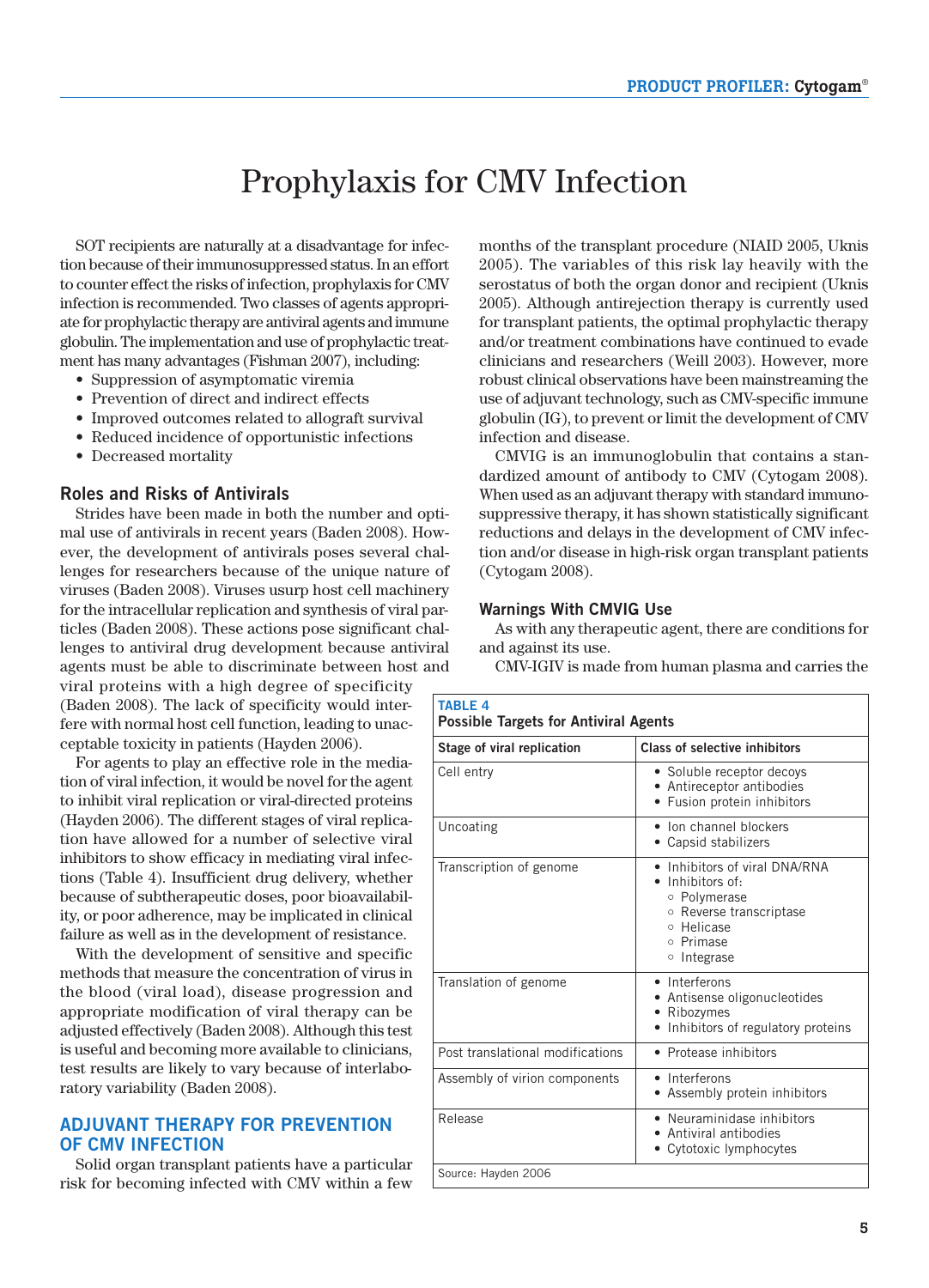possibility for transmission of bloodborne viral agents and theoretically, the Creutzfeldt-Jakob disease (CJD) agent. The risk of transmission of recognized bloodborne viruses is considered to be low because of the viral inactivation and removal properties in the Cohn-Oncley cold ethanol precipitation procedure used for purification of immune globulin products. Until 1993, cold ethanol manufactured immune globulins licensed in the United States had not been documented to transmit any viral agent. However, during a brief period in late 1993 to early 1994, intravenous immune globulin made by one U.S. manufacturer was associated with transmission of Hepatitis C virus. To further guard against possible transmission of bloodborne viruses, including hepatitis C, CMV-IGIV is treated with a solvent detergent viral inactivation procedure known to inactivate a wide spectrum of lipidenveloped viruses, including HIV-1, HIV-2, hepatitis B, and hepatitis C. However, because new bloodborne viruses may yet emerge, some of which may not be inactivated by the manufacturing process or by solvent detergent treatment, CMV-IGIV, like any other blood product, should be given only if a benefit is expected (Cytogam 2008).

Immune Globulin Intravenous (human) products have been reported to be associated with renal dysfunction, acute renal failure, osmotic nephrosis, and death. Patients predisposed to acute renal failure include patients with any degree of pre-existing renal insufficiency, diabetes mellitus, age greater than 65, volume depletion, sepsis,

paraproteinemia, or patients receiving known nephrotoxic drugs. Especially in such patients, IGIV products should be administered at the minimum concentrations available and the minimum rate of infusion practicable. While these reports of renal dysfunction and acute renal failure have been associated with the use of many IGIV products, those containing sucrose as a stabilizer (and given at daily doses of 350 mg/kg or greater) account for a disproportionate share of the total number. Cytogam® contains sucrose as a stabilizer (Cytogam 2008).

During administration, the patient's vital signs should be monitored continuously and careful observation made for any symptoms throughout the infusion. Epinephrine should be available for the treatment of an acute anaphylactic reaction (Cytogam 2008).

#### **Concerns Regarding Manufacturing Processes and Availability**

CSL Behring acquired Cytogam® from MedImmune in 2006. With that acquisition, there were minor difficulties regarding the manufacturing process and subsequent availability of product for a limited period. CSL Behring has worked diligently to improve and enhance the manufacturing process and has made strides toward the successful collaboration with new manufacturing partners. CSL Behring has overcome previous manufacturing challenges and is capable of providing a reliable and consistent flow of CMVIG to customers (CSL Behring).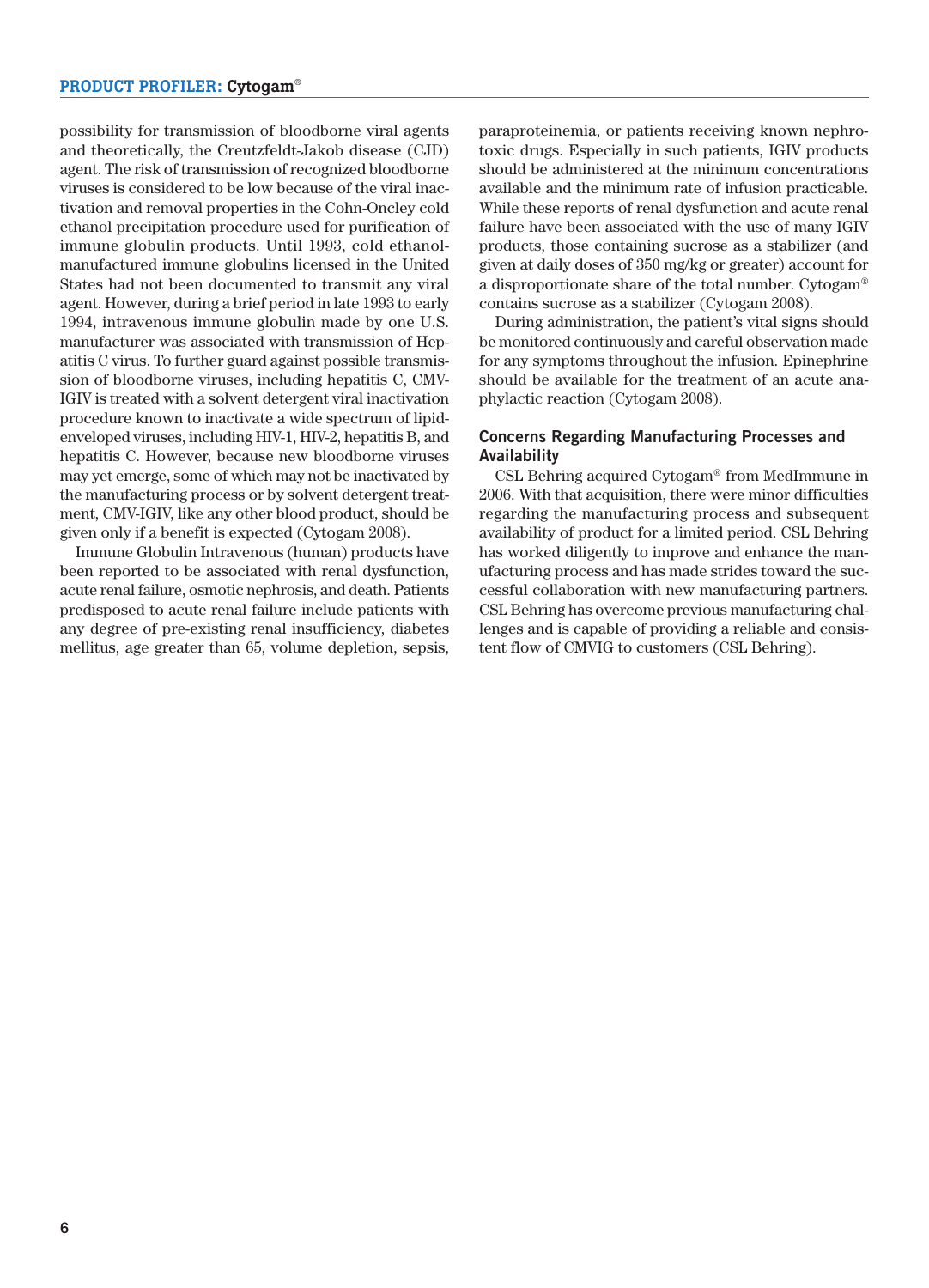# Cytogam® Indications, Description, and Pharmacology

# **INDICATIONS AND USAGE**

CMV Immune Globulin Intravenous (human) is indicated for the prophylaxis of CMV disease associated with transplantation of kidney, lung, liver, pancreas and heart. In transplants of these organs other than kidney from CMV seropositive donors into seronegative recipients, prophylactic CMVIG should be considered in combination with ganciclovir.

#### **DESCRIPTION**

Cytogam®, Cytomegalovirus Immune Globulin Intravenous (human) (CMVIG), is an immunoglobulin G (IgG) containing a standardized amount of antibody to Cytomegalovirus (CMV). CMVIG is formulated in final vial as a sterile liquid. The globulin is stabilized with 5% sucrose and 1% albumin (human). Cytogam® contains no preservative. The purified immunoglobulin is derived from pooled adult human plasma selected for high titers of antibody for cytomegalovirus (CMV). Source material for fractionation may be obtained from another U.S. licensed manufacturer. Pooled plasma was fractionated by ethanol precipitation of the proteins according to Cohn methods 6 and 9, modified to yield a product suitable for intravenous administration. A widely utilized solventdetergent viral inactivation process is also used. Certain manufacturing operations may be performed by other firms. Each milliliter contains:  $50\pm10$  mg of immunoglobulin, primarily IgG, and trace amounts of IgA and IgM; 50 mg of sucrose; 10 mg of albumin (human). The sodium content is 20–30 mEq per liter, i.e., 0.4–0.6 mEq per 20 mL or 1.0–1.5 mEq per 50 mL. The solution should appear colorless and translucent.

#### **CLINICAL PHARMACOLOGY**

Cytogam® contains IgG antibodies representative of the large number of normal persons who contributed to the plasma pools from which the product was derived. The globulin contains a relatively high concentration of antibodies directed against cytomegalovirus (CMV). In the case of persons who may be exposed to CMV, Cytogam® can raise the relevant antibodies to levels sufficient to attenuate or reduce the incidence of serious CMV disease.

Source for Indications, Description, and Pharmacology section: Cytogam® [package insert]. CSL Behring LLC; 2008.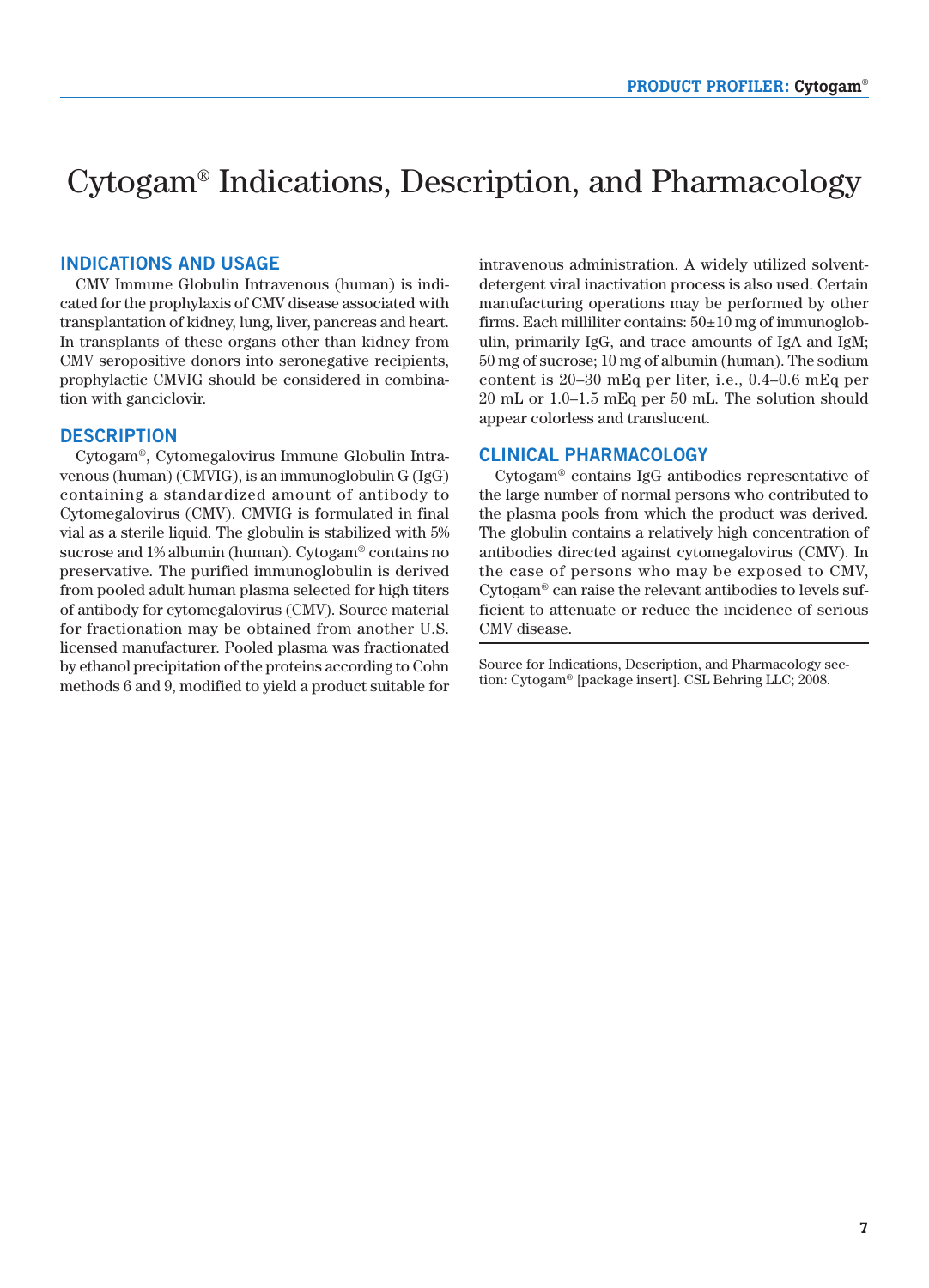# Summary of Clinical Trials

CMV Immune Globulin Intravenous (human) is indicated for the prophylaxis of CMV disease associated with transplantation of kidney, lung, liver, pancreas, and heart. Summaries of key clinical studies of this product are arranged by transplant site.

### **KIDNEY**

#### **A Pilot Trial of a Novel Cytomegalovirus Immune Globulin in Renal Transplant Recipients**

This phase 1 trial evaluated the ability of a reformulated intravenous CMVIG infusion to deliver CMV antibodies and provide increased CMV protection in renal transplant patients (Snydman 1984). The phase 1 study included 4 CMV seronegative patients and tested the safety and pharmacokinetics of CMVIG.

#### **Study patients**

Renal transplant recipients were eligible for inclusion if they had serum CMV antibody titers of <8 or <50 via indirect hemagglutination (IHA) or an enzyme-linked immunosorbent assay (ELISA), respectively.

#### **Dosing and sample collection**

The total dose of each infusion was 50 mg/kg, equaling approximately 3,500 mg of protein for the average patient of 70 kg (70–100 mL of a 3–5% solution). The starting infusion rate was 0.25 mL/min. The rate was increased to 0.5 mL/min after 30 minutes and increased to 1 mL/min after another 30 minutes. Dosing was administered for the first 3 days post transplant and then every 21 days for a 4-month period. Subsequent step increases in infusions were scheduled at 15-minute intervals.

Urine, throat washes, serum, and buffy coat preparations were taken for CMV isolation weekly for 2 months, every other week for 2 months, and then monthly for 4 months, for a total of 8 continued months of follow-up. Serum was taken 1 hour before and after each infusion and during viral isolation sampling to determine the CMV antibody titer of patients. Changes in ELISA titers were compared over time.

#### **Results, Safety, and Conclusion**

All patients following the dosage regimen were able to maintain an IHA titer >8 or an ELISA titer >50 for the first 4 months after transplant and were able to sustain detectable titers for up to 2 months after the last infusion. There appeared to be a shorter antibody half life during the first 30 days post transplant (8 days) than after the initial 60 days (13–15 days). However, the authors noted that these changes can be attributed to a number

of variables and need to be reviewed more closely in subsequent clinical studies. There were no adverse reactions reported from CMVIG administration. This small-scale trial showed the initial suitability for the prevention or possible modification of CMV infection in renal transplant patients and provided a basis for further investigation.

#### **Use of Cytomegalovirus Immune Globulin To Prevent Cytomegalovirus Disease in Renal-Transplant Recipients**

A multicenter, randomized, controlled trial evaluated the prevention of primary CMV disease in renal transplant recipients by treating patients with or without CMVIG as a CMV-specific prophylactic treatment (Snydman 1987). The trial randomized 59 CMV seronegative patients who received kidneys from seropositive donors from multiple sites in the United States.

#### **Definitions**

CMV syndrome was defined as having two or more of the following:

- Unexplained fever for at least 3 days in association with pneumonitis (without other causes)
- Leukopenia (<3,000 leukocytes/mm<sup>3</sup>) after azathioprine or ganciclovir withdrawal
- Elevated serum alanine aminotransferase level (≥2.5 times the upper limit of normal)
- Atypical lymphocytosis (>20% peripheral white cells)

Serious CMV disease was defined as occurring with one of the following: leukopenia, CMV pneumonia, fungal or parasitic superinfection, retinitis, or central nervous system involvement.

#### **Study patients**

Patients eligible for the study had to be renal transplantation candidates, have a CMV antibody titer of <8 via IHA, and receive a kidney from a CMV seropositive donor with an antibody titer of ≥8.

#### **Dosing and sample collection**

Patients prophylactically treated with CMVIG received 150 mg/kg of body weight within 72 hours of transplantation, 100 mg/kg 2 and 4 weeks after transplant, and 50 mg/kg at 6, 8, 12, and 16 weeks after transplant. The globulin was administered at a rate of 15 mg/kg/hr. Infusion rates were increased to a maximum of 60 mg/kg/hr if no adverse effects were present during infusion. Both treatment arms received standard immunosuppressive drugs following transplant.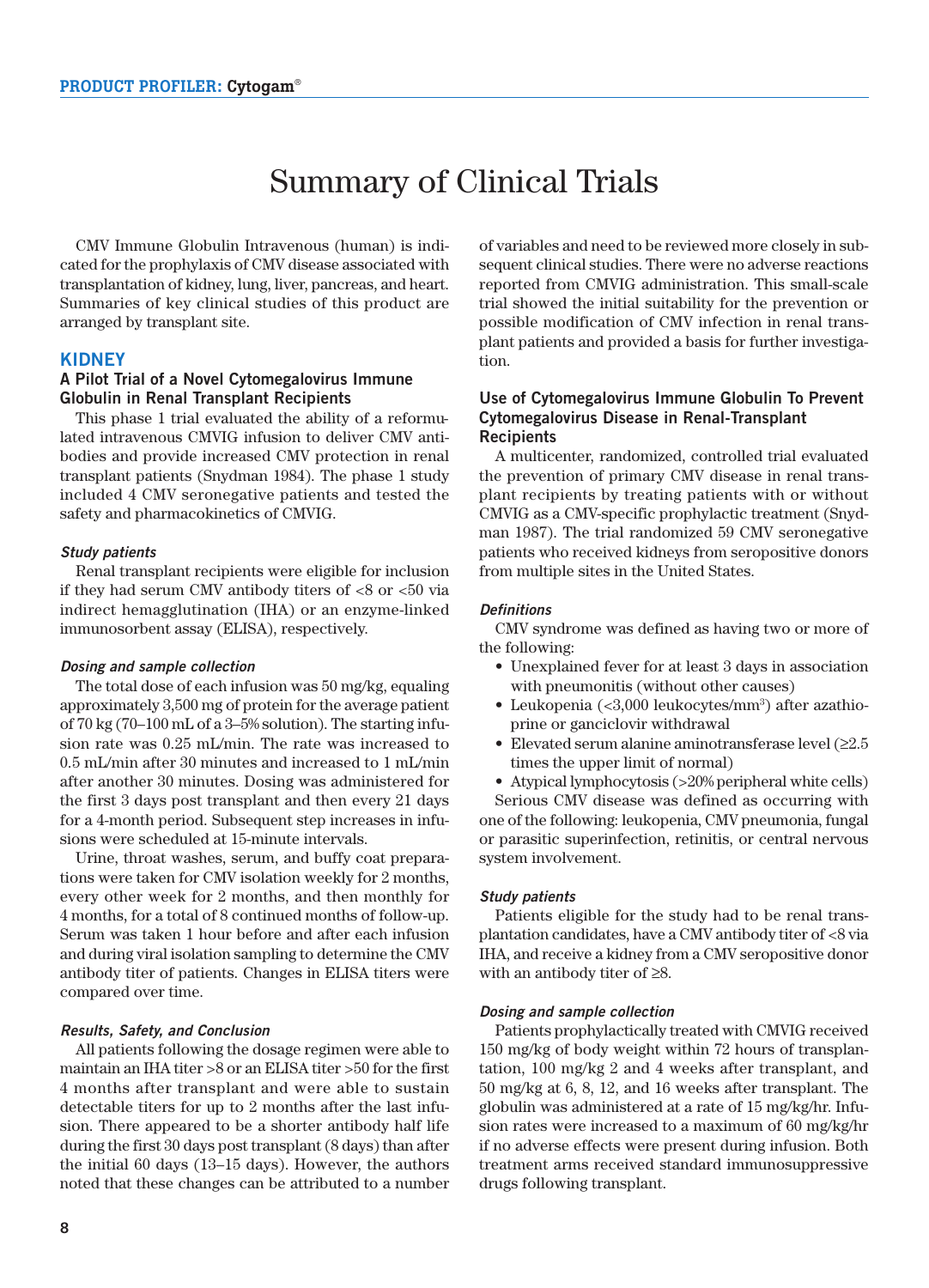Serum and blood baseline laboratory values were determined at study enrollment, weekly for 2 months, during follow-up visits, and clinical illness. Urine and throat wash specimens for viral isolation were collected prior to the first infusion, weekly for 2 months, then monthly for 6 months. Peripheral blood leukocytes were obtained for viral isolation every other week for the first 2 months, every month for 6 months, at the 1 year follow-up visit, and during any clinical illness during the first year. CMV antibody was measured via IHA and/or complement fixation.

Seroconversion confirmations were performed via enzyme immunoassay.

#### **Results**

Virologically confirmed cases of CMV syndrome were significantly reduced from 60% to 21% (*P*<0.01) in patients receiving prophylactic CMVIG (Table 5). The rate of complications due to fungal or parasitic infections was also significantly reduced in the group receiving CMVIG (*P*=0.05). There were no significant differences between the mortality rate and graft loss rate in either of the groups. The rate of CMV viremia was 43% in controls and only 25% (*P*>0.05) in the globulin-treated group. Globulin use did not have an overall effect on viral isolation or the rate of seroconversion.

Globulin recipients had a median onset of CMV infection at 49 days after transplant, compared to 42 days for the placebo cohort. Fungal and parasitic superinfections were limited to the control group and were fatal in all but those related to *P. carinii*.

The principal effect of the globulin was a reduction in acquired leukopenia (*P*<0.01) with reduced frequencies in CMV-associated hepatitis (*P*=0.14) and thrombocytopenia (*P*=0.12) (Table 6). The globulin-dosed group also showed an 80% reduction in the rate of CMV pneumonia.

Among patients given immunosuppressive rejection regimens, three (13%) globulin-treated patients were confirmed with serious CMV disease, compared with 16 (46%) control patients  $(P<0.01)$ . The use of globulin reduced the attack rate of serious CMV disease from 54% to 15% (*P*=0.04). CMV syndrome, a less-serious disorder, developed in five (42%) globulin-treated patients treated for rejection, compared with  $20$  (77%,  $P<0.05$ ) in the control group.

#### **Safety considerations**

Of 205 infusions given to patients, 6% (7 patients) were associated with possible side effects. Reactions were not severe enough to discontinue infusion therapy.

| <b>TABLE 5</b> |                                                                |
|----------------|----------------------------------------------------------------|
|                | Outcomes in Patients Receiving CMV Immune Globulin vs. Control |

|                                                                                                                                                                                                                           | Globulin $(n=24)$                                                               | Control $(n=35)$                                                                              |
|---------------------------------------------------------------------------------------------------------------------------------------------------------------------------------------------------------------------------|---------------------------------------------------------------------------------|-----------------------------------------------------------------------------------------------|
| <b>Outcome</b>                                                                                                                                                                                                            | Cases                                                                           | Cases                                                                                         |
| Clinical<br>• Virologically confirmed CMV syndrome<br>• Fungal or parasitic opportunistic infections<br>$\bullet$ Death<br>• Graft loss<br>Virologic<br>• CMV viremia<br>• Viral isolation (any site)<br>• Seroconversion | 5(21%)<br>$\left( \right)$<br>1(4%)<br>4(17%)<br>6(25%)<br>13 (54%)<br>17 (71%) | $21(60\%)^a$<br>7 (20%) <sup>b</sup><br>5(14%)<br>10 (29%)<br>15 (43%)<br>20 (57%)<br>27(77%) |
| <sup>a</sup> Chi-square=8.86; P<0.01.                                                                                                                                                                                     |                                                                                 |                                                                                               |

ªChi-square=8.86; *P*<0.01.<br>ʰFisher's exact test; *P*=0.05.

Source: Snydman 1987

**TABLE 5**

| Condition          | Globulin (n=24) | Control $(n=35)$ |          |
|--------------------|-----------------|------------------|----------|
|                    | Cases           | P                | Cases    |
| Leukopenia         | 1(4%)           | < 0.01           | 13 (37%) |
| <b>Hepatitis</b>   | 5(21%)          | 0.14             | 15 (43%) |
| CMV pneumonia      | 1(4%)           | 0.26             | 6(17%)   |
| Thrombocytopenia   | 2(8%)           | 0.12             | 10 (29%) |
| Retinitis          | ∩               | <b>NS</b>        | 2(6%)    |
| Aseptic meningitis | 1(4%)           | <b>NS</b>        | Ω        |

Reactions included:

- Flushing (3 episodes)
- Anxiety, nausea, metallic taste, headache, shortness of breath (2 episodes each)
- Palpitations, backache, and muscle cramps (1 episode each)

#### **Key takeaway**

Prophylactic CMV therapy including CMVIG provided protection for renal transplant patients at risk for primary CMV disease in this study. Reductions were demonstrated in CMV-associated syndromes, CMV-associated leukopenia, and opportunistic infections.

## **Final Analysis of Primary Cytomegalovirus Disease Prevention in Renal Transplant Recipients With a Cytomegalovirus-Immune Globulin: Comparison of the Randomized and Open-Label Trials**

This report follows up on results of a phase 3, multicenter, randomized, prospective controlled trial (Snydman 1988) of primary renal transplant recipients using CMV hyperimmune globulin for the prevention of CMV disease (Snydman 1991). Of the original 60 patients in the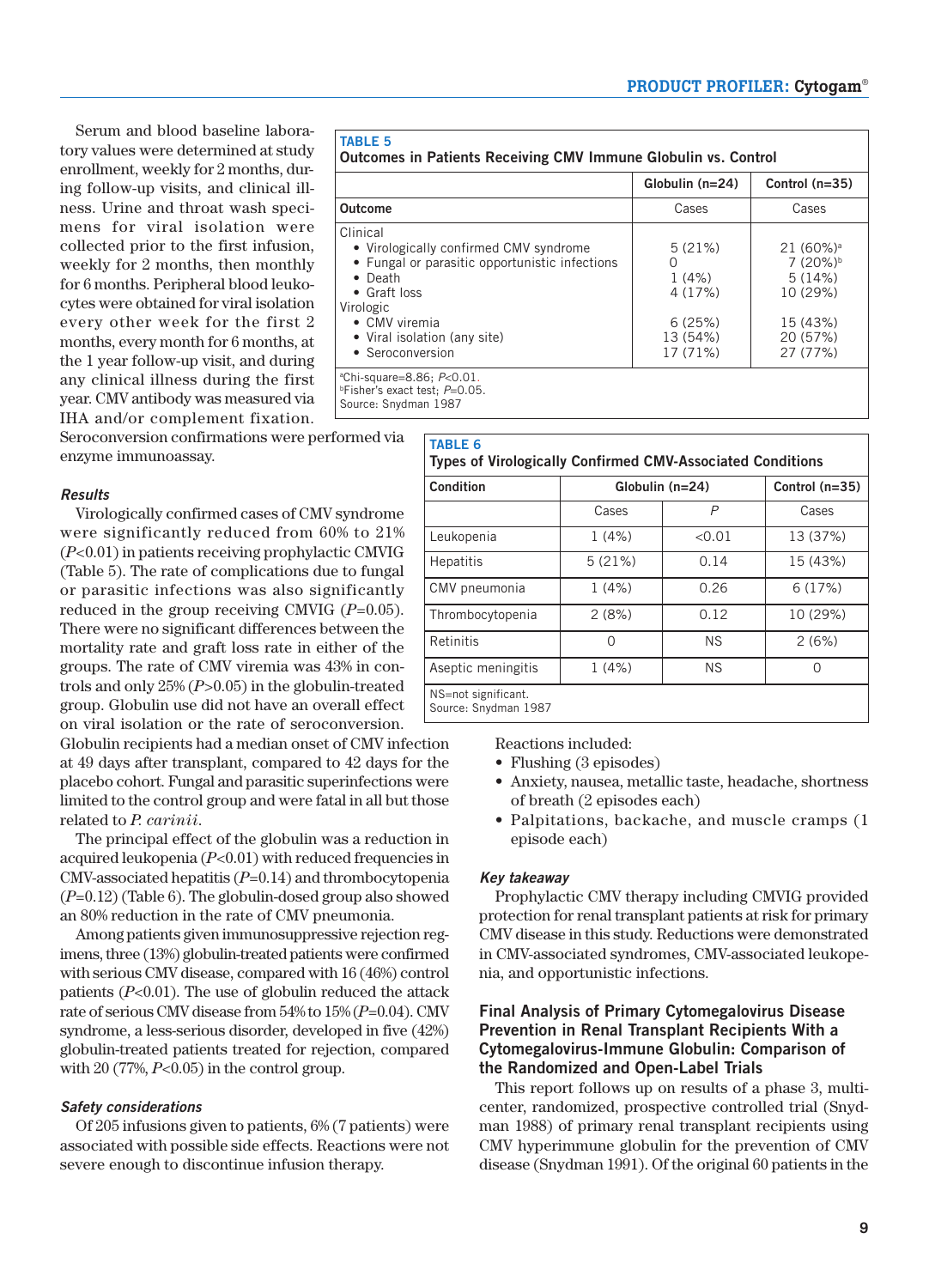controlled trial, 36 continued in the open-label extension of the study, in which all patients received CMVIG. This report summarized the final analysis of the open-label trial and compared the results to the findings of the original controlled trial.

The open-label extension showed similar patterns to those of the randomized trial. Of those patients followed in the open-label trial, 36% developed a CMV-associated syndrome, compared with 33% in the controlled phase of the trial. Rates of graft loss, viremia, viral isolation, and seroconversion were almost identical to the globulintreated patients in the controlled portion (Table 7). No statistical differences were observed in the overall rates of serious CMV syndrome or among those receiving cadaveric versus living organ donors.

#### **Key takeaway**

The findings of this open-label extension mimicked those of the original phase of the study that suggested that immune globulin provides a measure of protection against CMV complications following kidney transplant.

#### **LIVER**

#### **Cytomegalovirus Immune Globulin Prophylaxis in Liver Transplantation: a Randomized, Double-blind, Placebo-controlled Trial**

This phase 3, multicenter trial evaluated the effectiveness of CMVIG in the prevention of CMV disease in liver transplant recipients (Snydman 1993). Researchers enrolled 141 patients at four transplant centers in Boston.

#### **Definitions**

CMV syndrome was defined as having two or more of the following:

clinical specimen, histopathologic tissue, or via seroconversion within 1 month of transplant. Abnormal liver chemistry results were not included in this definition.

#### **Study patients**

Children and adults who had liver transplant procedures at participating study centers were eligible for participation. The CMV antibody status of the donors and recipients did not affect inclusion eligibility. Patients receiving liver transplants were given either prophylactic CMVIG or placebo.

#### **Dosage and sample collection**

Patients treated with CMVIG received 150 mg/kg body weight within 72 hours of liver transplantation. Additional doses were given at 2, 4, 6, and 8 weeks after transplant. Doses were reduced to 100 mg/kg at 12 and 16 weeks. Patients randomized to receive placebo were given 1% albumin in a manner identical to CMVIG administration. Both treatment arms received standard immunosuppressive drugs after transplant.

Baseline laboratory studies were done at enrollment, weekly for 2 months, at scheduled follow-up visits, and during any clinical problems. Urine and throat wash specimens for viral isolation were collected before the first infusion, weekly for 2 months, and then monthly for 6 months. Serum collection for CMV antibodies was collected pre- and post-infusion, weekly for 2 months, and then monthly for 6 months. Peripheral blood leukocytes were collected for viral isolation every other week for the first 2 months, every month for 6 months, at the 1 year follow-up, and during any clinical illnesses compatible with CMV disease. Complement fixation, latex agglutination, IHA, and ELISA methodologies were used to detect CMV during different stages of patient follow-up.

- Unexplained fever for at least 3 days in association with pneumonitis (without other causes)
- Leukopenia (<4.0  $\times$  10<sup>9</sup>/L leukocytes/mm<sup>3</sup>)
- Thrombocytopenia (platelets  $<$ 100  $\times$  10<sup>9</sup>/L) on 3 or more consecutive days after azathioprine or ganciclovir withdrawal
- Atypical lymphocytes (>5% peripheral leukocytes)

CMV disease was defined as clinical evidence of organ dysfunction, along with biopsy proof of CMV presence in the affected organ. CMV disease was considered present if the virus was isolated at the time of disease from a

|                                                                             | Randomized                      |                               | <b>Open-label CMVIG</b><br>$(n=36)$ |
|-----------------------------------------------------------------------------|---------------------------------|-------------------------------|-------------------------------------|
|                                                                             | $CMVIG(n=24)$<br>Number (%)     | Control (n=35)<br>Number (%)  | Number (%)                          |
| Clinical outcome<br>• Virologically confirmed<br>CMV syndrome               | $5(21)^a$                       | $22(60)^{a,b}$                | $13(36)^{b}$                        |
| • Fungal infection<br>$\bullet$ Death<br>Graft loss<br>$\bullet$            | O <sup>c</sup><br>1(4)<br>4(17) | 7 (20)c,d<br>5(14)<br>10 (29) | $2(6)^d$<br>2(7)<br>6(17)           |
| Virologic outcome<br>• CMV viremia<br>• Viral isolation<br>• Seroconversion | 6(25)<br>13 (54)<br>17 (71)     | 15 (43)<br>20 (57)<br>27(77)  | 8(22)<br>21 (58)<br>24 (67)         |

Source: Snydman 1991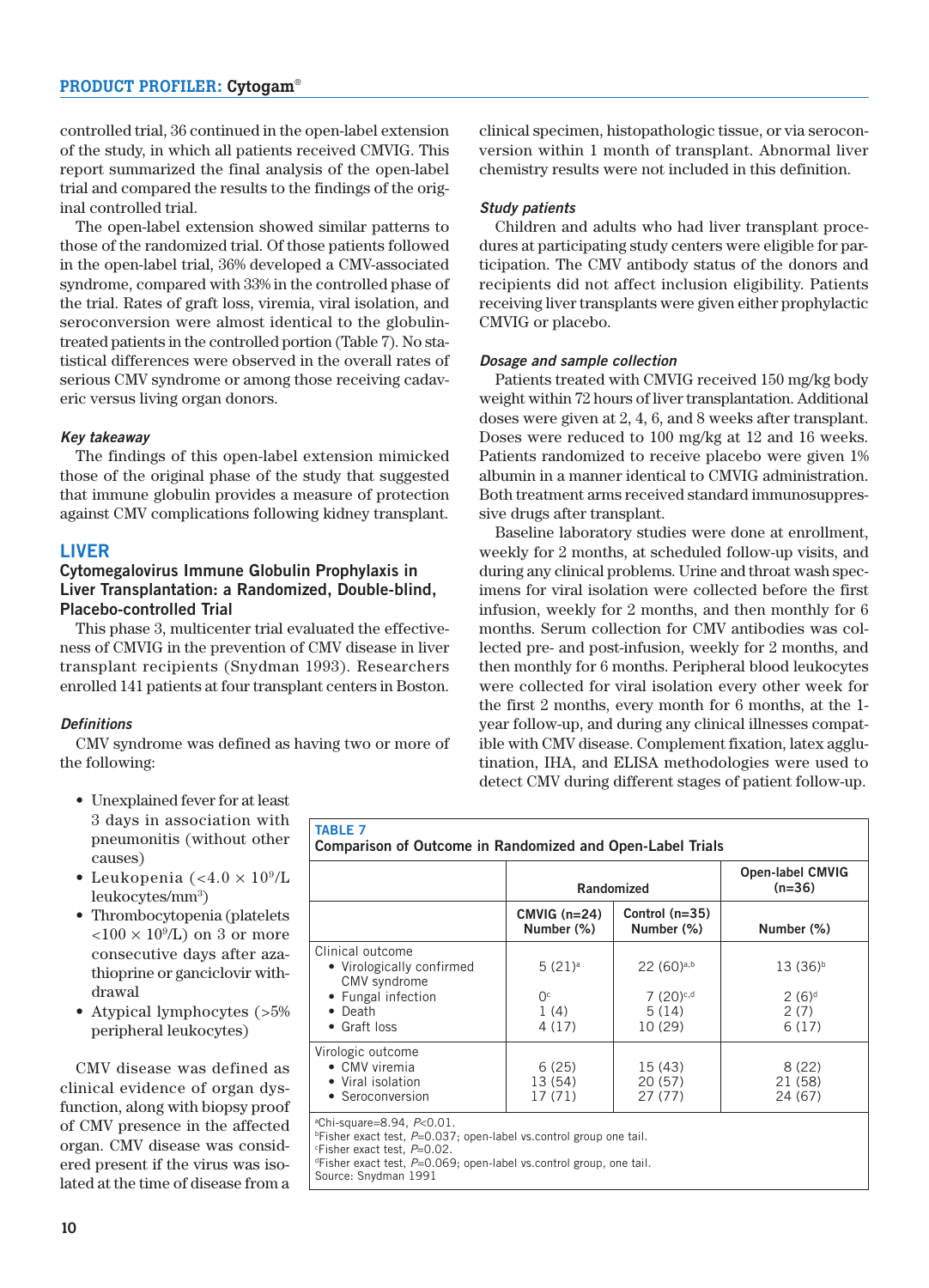#### **Results**

CMV infection developed in 57% of globulin recipients and 61% of placebo recipients. The rates of viremia did not differ between the two groups. The mean onset of viral excretion in globulin recipients occurred  $62.7 (\pm 94.0)$  days post transplant, compared with  $40.8$  ( $\pm 41.8$ ) days in the placebo group. The onset of viremia was similar in both groups with  $45.3 \ (\pm 71.3)$  days in the globulin group, compared with  $41.9$  ( $\pm 38.0$  days) in the placebo group.

Twenty-seven patients contracted severe CMV-associated disease; however, the use of CMVIG therapy resulted in a greater than 50% reduction in severe CMV-associated disease (relative risk [RR], 0.39; CI, 0.17–0.89; *P*=0.02). Invasive fungal disease associated with CMV infection or disease occurred less frequently in the CMVIG treated group (RR, 0.35; CI, 0.13–1.02; *P*=0.04). When results were stratified by organ donor and recipient CMV serostatus, differences were found in CMVIG protection (Table 8).

#### **Safety considerations**

Of 73 patients randomized to receive globulin, 17 (23%) developed possible reactions, compared with 8 of 73 (11%) of the placebo group (*P*=0.08). Twenty-nine reactions occurred during the 436 (6.7%) globulin infusions compared to 16 reactions during the 419 (3.8%) placebo infusions (*P*=0.07). The most frequent adverse reactions were pain (8 cases), fever (4 cases), flushing (4 cases) in the globulin group compared with pain (3 cases), chills (2 cases), and nausea (2 cases) in the placebo group. One patient discontinued infusion therapy as a result of side effects.

#### **Key takeaway**

In this study, use of prophylactic CMVIG reduced the risk of severe CMV-associated disease in liver transplant patients.

# **A Further Analysis of the Use of Cytomegalovirus Immune Globulin in Orthotopic Liver Transplant Patients at Risk for Primary Infection**

Twenty-one patients from a completed phase 3, multi-

#### **TABLE 8 Effect of CMVIG on Selected Outcomes** Controlling for donor and recipient serologic status

center, randomized, double blind, placebo-controlled trial comparing the prophylactic use of CMVIG (Snydman 1993, described above) were subsequently enrolled into a follow-up, open-label, study (Snydman 1994). Upon completion of the randomized trial, and prior to unblinding and data analysis, all CMV seronegative liver transplant recipients were administered CMVIG. CMV disease and syndrome were defined previously in Snydman 1993.

#### **Study patients**

Patients eligible to participate in the study included CMV seronegative children and adults who underwent a liver transplantation at one of the multicenter sites.

#### **Dosing and sample collection**

Detail regarding CMV antibody titers for patients were described previously in Snydman 1987. The patient dosing regimen was identical to that previously reported in Snydman 1993. After enrollment, patients were managed clinically for the first 8 weeks following transplant, monthly for the next 6 months, and at the 1-year followup. The clinical management was previously described in Snydman 1993.

Urine, throat, and serum analyses, as well as viral isolation techniques, were as described in Snydman 1993. Prior to liver transplantation, CMV antibody was measured in patient and donor serum samples via complement fixation, latex agglutination, or ELISA. The rates of CMV infection and disease in the open-label trial were compared to those of the randomized, controlled study.

#### **Results**

Rates of CMV infection and disease in the open-label trial were similar to those seen in the controlled trial. Among the 9 seronegative recipients of CMV seropositive donor organs, six (67%) had CMV infections. The median time from transplantation to CMV excretion was 28 days (range 9–40 days). Though three cases of CMV disease occurred, there were no cases of pneumonia or severe CMV-associated disease. Two cases of fungal infec-

| Controlling for donor and recipient servicero status        |                                                                               |                                                                   |                                                    |                                                                |
|-------------------------------------------------------------|-------------------------------------------------------------------------------|-------------------------------------------------------------------|----------------------------------------------------|----------------------------------------------------------------|
| <b>Stratification</b>                                       | <b>CMV Disease</b><br>Severe CMV-associated disease<br>$(N=141)$<br>$(N=141)$ |                                                                   |                                                    |                                                                |
| CMV serostatus                                              | Cases                                                                         |                                                                   |                                                    |                                                                |
|                                                             | Globulin<br>$(n=69)$                                                          | Placebo<br>$(n=72)$                                               | Globulin<br>$(n=69)$                               | Placebo<br>$(n=72)$                                            |
| $D - /R -$<br>$D$ –/R+<br>$D+/R+$<br>$D+$ /R $-$<br>Overall | $0/19(0\%)$<br>2/18(11%)<br>1/13(8%)<br>10/19 (53%)<br>13/69 (19%)            | 4/25(16%)<br>5/16(31%)<br>3/12(25%)<br>10/19 (53%)<br>22/72 (31%) | 0/19<br>0/18<br>1/13(8%)<br>7/19(37%)<br>8/69(12%) | 2/25(8%)<br>4/16(25%)<br>4/12(33%)<br>9/19(47%)<br>19/72 (26%) |
| Relative risk for CMVIG (95% confidence interval)           | $0.58(0.27-1.08)(P=0.08)$                                                     |                                                                   | $0.34(0.15-0.78)(P<0.01)$                          |                                                                |
| Source: Snydman 1993                                        |                                                                               |                                                                   |                                                    |                                                                |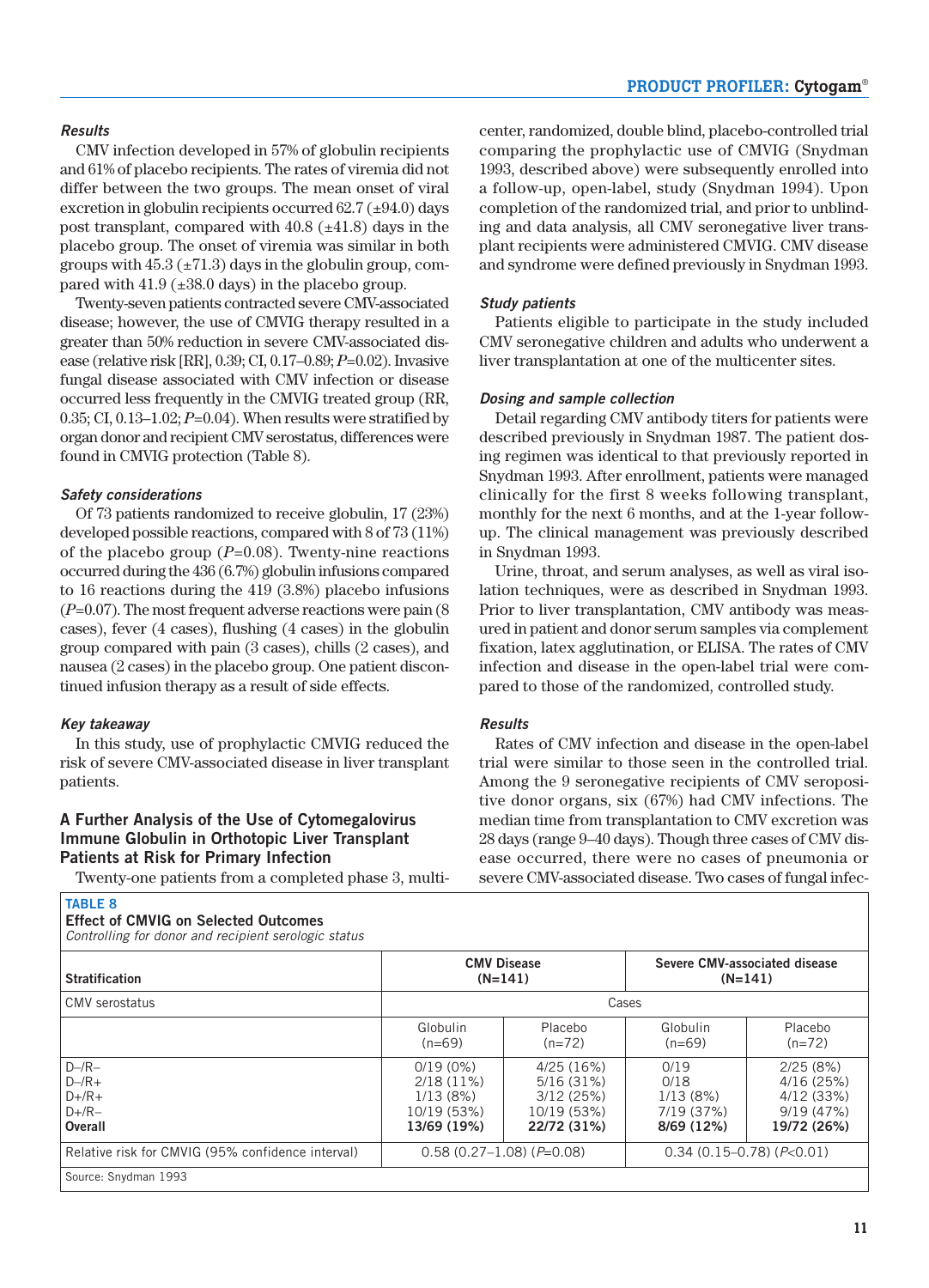tions occurred in D–/R– patients who remained free of CMV infection.

The combination of results of the open-label trial and patients who received CMVIG in the random-assignment trial revealed a significant reduction in the rate of CMV infection in the D+/R– group (*P*=0.04) (Table 9). There was also a trend toward a 50% reduction in severe CMVassociated disease (*P*=0.10). CMVIG recipients who received CMV seronegative donor organs (*P*=0.03) also had a significant reduction in CMV disease.

#### **Key takeaway**

This open-label study demonstrated the ability of CMVIG to prevent manifestation of severe CMV-associated disease in transplant patients.

#### **Cytomegalovirus Prophylaxis With Ganciclovir, Acyclovir, and CMV Hyperimmune Globulin in Liver Transplant Patients Receiving OKT3 Induction**

A retrospective analysis reviewed the incidence of CMV infection and disease in liver transplant patients (Ham 1995). Patients initially given muromonab-CD3 (OKT3), an immunosuppressive therapy that blocks T cell function, were given a combination of antiviral drugs and CMVIG to prevent CMV disease. CMV disease was considered present with end-organ involvement or a pathologic involvement of a distant site, in addition to fever and malaise.

#### **Study patients**

A review of 100 patients who received a liver transplant between 1991 and 1994 yielded 87 eligible subjects. Thirteen patients were ineligible due to lack of OKT3 dosing, retransplantation, or death. The remaining patients were divided into four groups based on donor and recipient CMV serologic status.

#### **TABLE 9**

**Occurrence of CMV Infection and Disease** By donor status

| Donor status                                                                                                                                                                                                                       | <b>CMVIG-treated</b><br>patients n/N <sup>a</sup>                  | Placebo n/N <sup>b</sup>                                            |  |  |
|------------------------------------------------------------------------------------------------------------------------------------------------------------------------------------------------------------------------------------|--------------------------------------------------------------------|---------------------------------------------------------------------|--|--|
| <b>CMV</b> donor seronegative<br>• CMV infection<br>• CMV disease<br>• Severe CMV-associated disease                                                                                                                               | 5/31(16%)<br>$0/31$ <sup>c</sup><br>0/31                           | 5/25(20%)<br>4/25(16%)<br>2/25(8%)                                  |  |  |
| <b>CMV</b> donor seropositive<br>• CMV infection<br>• CMV disease<br>• Severe CMV-associated disease                                                                                                                               | 17/28 (57%) <sup>d</sup><br>13/28 (46%)<br>7/28 (25%) <sup>e</sup> | 17/19 (89%) <sup>d</sup><br>10/19 (53%)<br>$9/19(47%)$ <sup>e</sup> |  |  |
| Graft survival at 1 year                                                                                                                                                                                                           | 47/59 (80%)                                                        | 31/44 (70%)                                                         |  |  |
| <sup>a</sup> Totals are for CMVIG-treated patients in both the controlled study and the open-label<br>extension.<br><b>Placebo totals are for patients in the controlled study.</b><br><b>CP-0.03</b> Fisher exact test one-tailed |                                                                    |                                                                     |  |  |

P=0.03, Fisher exact test, one-tailed.

dP=0.04, chi-square, one-tailed.

e P=0.10, Fisher exact test, one-tailed. Source: Snydman 1994

#### **Dosing and CMV presence**

Standard immunosuppression therapy consisted of OKT3 5 mg/d for 7–10 days; methylprednisolone 1 g initially, tapered to prednisone 50 mg/d by the end of Week 1. An additional reduction to 10 mg/d was initiated over 2 months. Cyclosporine levels were titrated for blood trough levels of 350±50 ng/mL. Azathioprine 2 mg/kg/d was titrated to leukocyte counts. Four types of CMV prophylaxis regimens were used based on serologic status:

- D+/R–: ganciclovir (G)/CMVIG/acyclovir (A)
- $\bullet$  D+/R+: GA
- $\bullet$  D-/R+: GA
- $\bullet$  D–/R–: A

Ganciclovir 10 mg/kg/d was given for 14 days. CMVIG was given at 150 mg/kg within 72 hours of transplant, then reduced to 100 mg/kg on Weeks 2, 4, 6, and 8 post transplant. At Weeks 12 and 16, CMVIG was reduced to 50 mg/kg. Acyclovir 3,200 mg/d was given in divided doses for 6 weeks following ganciclovir. Ganciclovir and acyclovir regimens were adjusted for renal dysfunction as needed.

CMV infection was considered present with any of the following:

- Positive CMV cultures
- Shell vial rapid antigen assay
- Cytology from bronchial aspirates
- Tissue biopsy with CMV inclusions
- IgG CMV titer conversion to >1:16 in a previously negative patient
- CMV-IgM positivity in a previously negative patient

#### **Results**

Among the four groups, no significant differences in inci-

dence of infection or disease were observed. The overall disease rate for the 87 patients was 10%, and the total infection rate was 25% (Table 10).

The 15 patients in the D+/R– group were considered the highest group at risk for the development of CMV disease, delineating these patients to receive combination prophylaxis. Only one of these patients developed CMV hepatitis, which was resolved with drug therapy. Of the 35 patients in the  $D+/R+$  group, 5 deaths occurred, 2 of which were directly attributed to disseminated CMV disease and overwhelming sepsis. In this group, overall mortality was 14%, with the average time to documentation of CMV infection at 93 days following transplant; the death rate for patients with CMV disease was 50%.

The incidence of CMV disease in the D–/R+ group was 13% with 4 deaths, but only 1 death was attributed directly to CMV disease; others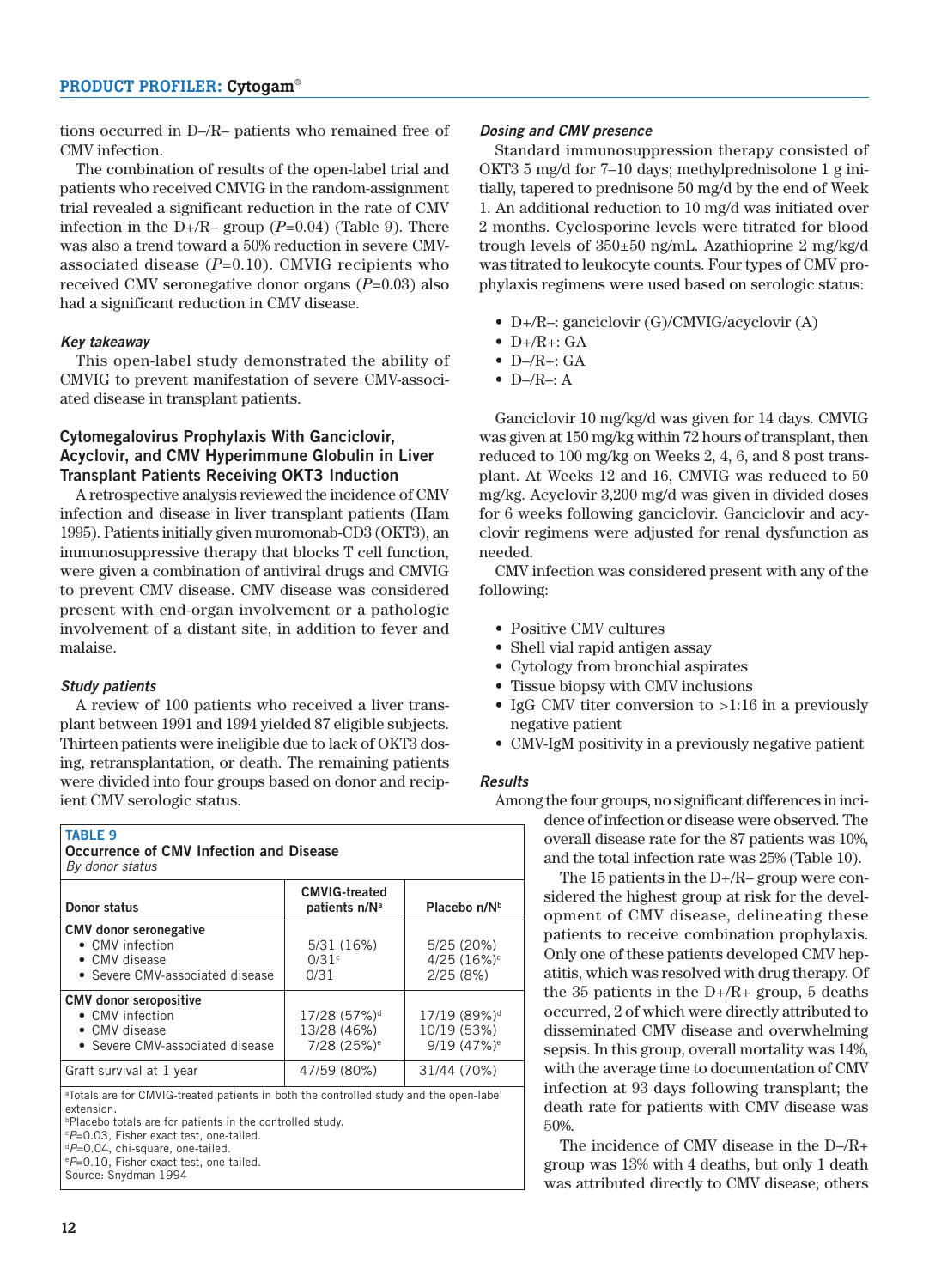deaths occurred from unrelated causes. One patient in the D–/R– group developed CMV disease 28 days after transplant. After 8 months following transplant, another patient in this group developed late CMV infection after receiving multiple treatments for organ rejection.

#### **Key takeaway**

This analysis demonstrated an effective prophylactic regimen for high-risk liver transplant patients exposed to CMV who were actively involved in an OKT3 dosing regimen. Data from this study suggest a 5-fold reduction in the rate of CMV disease in the high-risk population (D+/R–).

### **Cytomegalovirus Immune Globulin (CMVIG) Prophylaxis Is Associated With Increased Survival After Orthotopic Liver Transplantation**

A retrospective analysis of the Snydman 1993 and 1994 studies described above was conducted to determine the effect of CMVIG prophylaxis on first-year and long-term survival after liver transplantation (Falagas 1997). Data were analyzed for 162 liver transplant patients, 90 patients of whom received CMVIG (the remaining received placebo). The median follow-up was 5.6 years and 5.4 years for CMVIG and placebo, respectively.

#### **Patient population and dosing**

This analysis involved liver transplant patients from two CMVIG prophylaxis studies previously described: a randomized, controlled trial of 141 patients (Snydman 1993) and 21 seronegative patients in an open-label study of CMVIG prophylaxis (Snydman 1994) based on a protocol identical to that of Snydman 1993. Dosing regimens are described in Snydman 1993 summary on page 9.

CMVIG recipients were more likely to have primary biliary cirrhosis (21% vs.8%, *P*=0.025) compared to placebo. CMVIG patients were also less likely to receive packed red blood cell infusions during transplantation (median 18 vs.22 units, *P*=0.06) and had less exposure to OKT3 treatment (58% vs.71%, *P*=0.09).

#### **Results**

Among liver transplant recipients, CMVIG prophylaxis was significantly associated with increased first-year survival (86% vs.72%, *P*=0.029) compared to placebo

| <b>CMV</b> serostatus | 1-year survival          |                  |  |
|-----------------------|--------------------------|------------------|--|
|                       | $CMVIG(n=90)$            | Placebo $(n=72)$ |  |
| $\bullet$ D-/R-       | 29/31 (94%)              | 22/25 (88%)      |  |
| $\bullet$ D-/R+       | 15/18 (83%)              | 13/16 (81%)      |  |
| $\bullet$ D+/R+       | 12/13 (92%)              | 7/12 (58%)       |  |
| $\bullet$ D+/R-       | 21/28 (75%)              | 10/19 (53%)      |  |
| $\bullet$ Total       | 77/90 (86%) <sup>a</sup> | 52/72 (72%)      |  |

#### **TABLE 10**

**Rates of CMV Infection and Disease Using 4 Antiviral Regimens** By CMV status

| <b>CMV</b> status | n  | Infection incidence | Disease incidence |  |
|-------------------|----|---------------------|-------------------|--|
| $D+$ /R-          | 15 | 6(40%)              | 1(7%)             |  |
| $D+/R+$           | 35 | 11 (31%)            | $4(11\%)$         |  |
| $D - /R +$        | 23 | 3(13%)              | 3(13%)            |  |
| $D - /R -$        | 14 | 2(14%)              | 1(7%)             |  |
| <b>Total</b>      | 87 | 22 (25%)            | 9(10%)            |  |
| Source: Ham 1995  |    |                     |                   |  |

(Table 11). CMVIG patients had an approximate 20% increased survival benefit compared to placebo recipients in the first year after transplantation.

#### **Key takeaway**

This study suggested that CMVIG prophylaxis may increase 1-year survival in liver transplant patients. Implementation of CMVIG effectively decreases the incidence of severe CMV-associated disease.

#### **Combined CMV-IGIV and Ganciclovir Prophylaxis in CMV Seronegative Transplant Recipients of Livers From CMV Seropositive Donors**

This study explored the use of combination prophylaxis of CMVIG with ganciclovir in high-risk (D+/R–) liver transplant patients (Snydman, Data on file). The multicenter, open-label trial included 41 patients who received liver transplants from CMV seropositive donors. Controls for this study were retrospectively obtained from Snydman 1987 and Snydman 1988 and consisted solely of CMV seronegative patients receiving liver transplants from seropositive donors.

Results from these observations showed a trend toward the reduction of both CMV infection and CMV viremia using the combined CMVIG and ganciclovir dual therapy (CMV disease *P*=0.007, serious CMV-associated disease *P*=0.004). Similar reductions in CMV pneumonia (*P*=0.009) and invasive fungal infection (*P*=0.03) were also evident in those patients on combination therapy.

#### **KIDNEY, KIDNEY/PANCREAS, AND LIVER**

#### **CMV Prophylaxis With Combination Ganciclovir and CMV Hyperimmune Globulin Followed by High-dose Acyclovir in Solid Organ Transplant Recipients**

This large, prospective, observational trial studied the seroconversion rate, asymptomatic CMV infection rate, and CMV disease in D+/R– recipients undergoing kidney (74), combined kidney/pancreas (14), or liver (12) organ transplantation at the University of Iowa (Martin, Data on file). All transplant patients received CMVIG every 2 weeks for 8 doses, ganciclovir 10 mg/kg/day for 14 days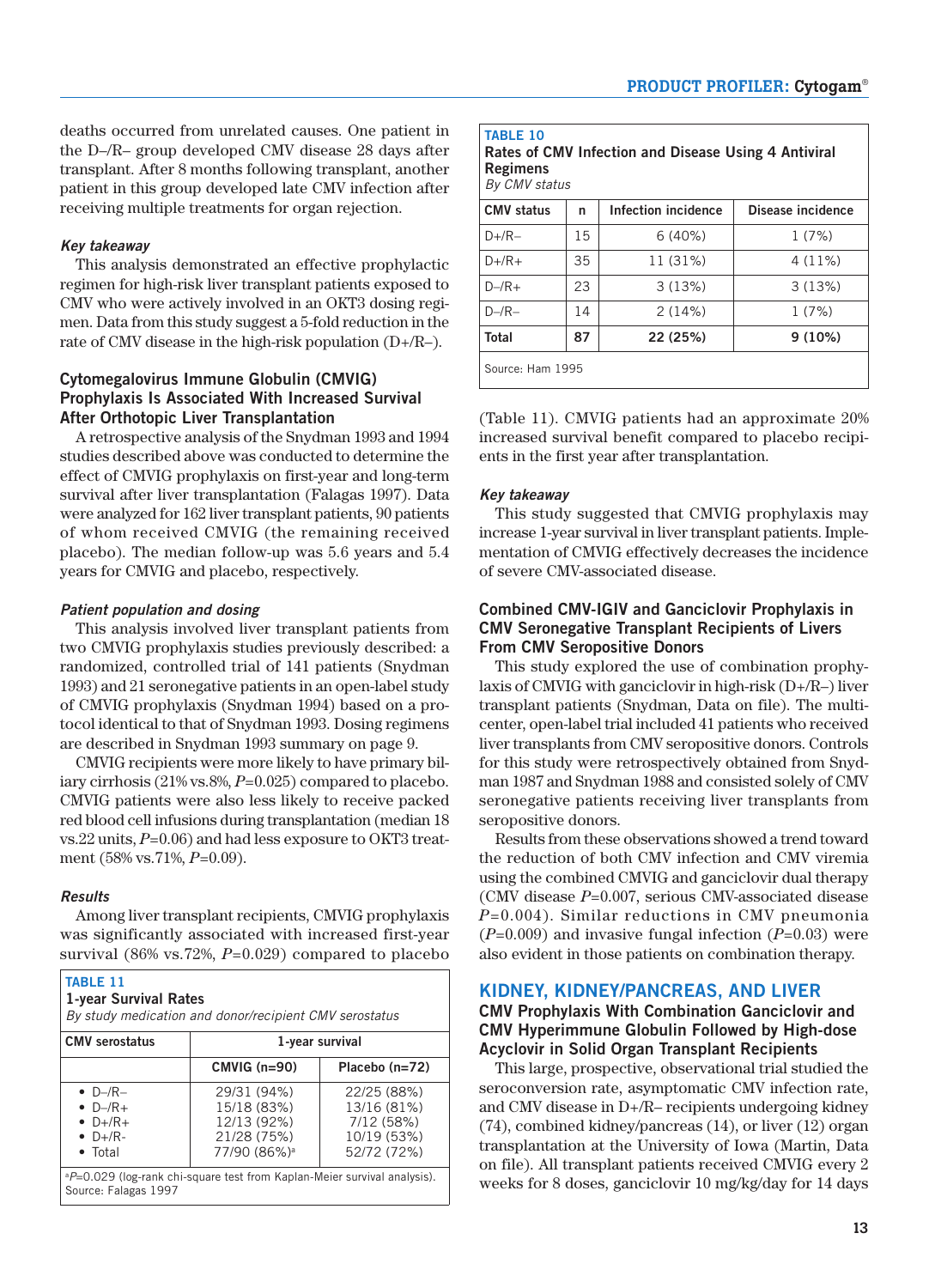**TABLE 12**

| Organ           | $D+$ /R- patients<br>(n) | Mean follow-up<br>(months) |              | <b>CMV</b>   |      | Severity of disease |  |
|-----------------|--------------------------|----------------------------|--------------|--------------|------|---------------------|--|
|                 |                          |                            | Infection    | Disease      | Mild | Severe              |  |
| Kidnev          | 74                       | 21                         | 36/74 (49%)  | 6/74(8%)     | 5    | 1 <sup>a</sup>      |  |
| Kidney/Pancreas | 14                       | 18                         | 6/14(43%)    | 1/14(7%)     |      | $\Omega$            |  |
| Liver           | 12                       | 18                         | 7/12(58%)    | 4/12(33%)    | 3    | 1 <sup>b</sup>      |  |
| Total           | 100                      | 22                         | 49/100 (49%) | 11/100 (11%) | 9    | 2                   |  |

post transplant, and acyclovir 800–3,200 mg/day for 10 weeks.

Of the 74 kidney transplant patients, 9% developed CMV disease (Table 12). One patient in the combined kidney/pancreas transplant group developed CMV syndrome, and 58% of liver transplant patients developed evidence of CMV infection. From these findings, the author concluded that combination therapy for high-risk patients is effective in reducing the severity of CMV disease.

# **CARDIOPULMONARY**

#### **Impact of Cytomegalovirus Hyperimmune Globulin on Outcome After Cardiothoracic Transplantation – a Preliminary Cohort Study**

This preliminary cohort study, using historical controls, introduced a prophylaxis regimen intended to reduce the rate of CMV disease in high-risk cardiothoracic transplant patients (Valantine 2001). The prophylaxis was revised to include CMVIG in all high-risk cardiothoracic transplant patients. High-risk patients were defined as seronegative recipients receiving hearts from seropositive donors and all heart-lung and lung transplant patients where the donor or recipient was seropositive. The investigators sought to determine whether a dual regimen of CMVIG and ganciclovir would reduce rates of acute CMV disease and provide superior outcomes compared to ganciclovir monotherapy.

### **Study patients**

Eighty transplant recipients – 27 heart transplant patients and 53 heart-lung and lung transplant patients – were included. Historical controls were matched up via organ transplant within the preceding 2 to 3 years, prior to the initiation of CMVIG prophylaxis.

### **Dosing strategies**

*High-risk heart transplant patients*: D+/R– heart transplant patients received 150 mg/kg CMVIG 72 hours after transplantation, reduced to 100 mg/kg administered at Weeks 2, 4, 6, and 8. At Weeks 12 and 16, CMVIG dosage was given at 50 mg/kg. Patients also received ganciclovir IV after transplantation at a dosage of 5 mg/kg twice daily for 14 days, followed by 6 mg/kg/day for 2 weeks.

*High-risk heart-lung and lung transplants*: D+/R–, D–/R+, and D+/R+ patients received a CMV prophylaxis regimen identical to those of heart transplant patients. Patients also received ganciclovir IV for 28 days following transplant.

#### **Results**

Heart, heart-lung, and lung transplant patients treated with CMVIG dual therapy had significantly higher disease-free incidence of CMV, lower rejection incidence, and higher survival rates compared with those who received ganciclovir monotherapy. The incidence of CMV disease was reduced from 55% in the ganciclovir group to 46% in the combined group (*P*≤0.06) and survival was increased from 61% to 94% (*P*≤0.001). In heart-lung or lung transplant patients the incidence of CMV disease in patients receiving ganciclovir alone (n=25) was 85% as compared to 36% of the 33 patients receiving both CMVIG and ganciclovir (*P*≤0.05). Survival was 60% in the ganciclovir group and 80% in patients receiving CMVIG and ganciclovir (*P*≤0.01).

### **Key takeaway**

The results of this study suggested that the inclusion of CMVIG therapy to a regimen of ganciclovir may decrease the incidence of CMV disease in high-risk heart, heartlung, and lung transplant patient. **The authors cautioned that this was a preliminary cohort study that used historical controls and unadjusted endpoints,** but said the results provide the rationale for a follow-up prospective, randomized, double-blind study to determine the efficacy of CMVIG plus ganciclovir for preventing the acute and long-term sequelae after heart and lung transplantation.

#### **Management of Cytomegalovirus Infection in Lung Transplant Recipients: Evidence-Based Recommendations**

An expert advisory group of transplant surgeons and infectious disease specialists met in Chicago in June 2003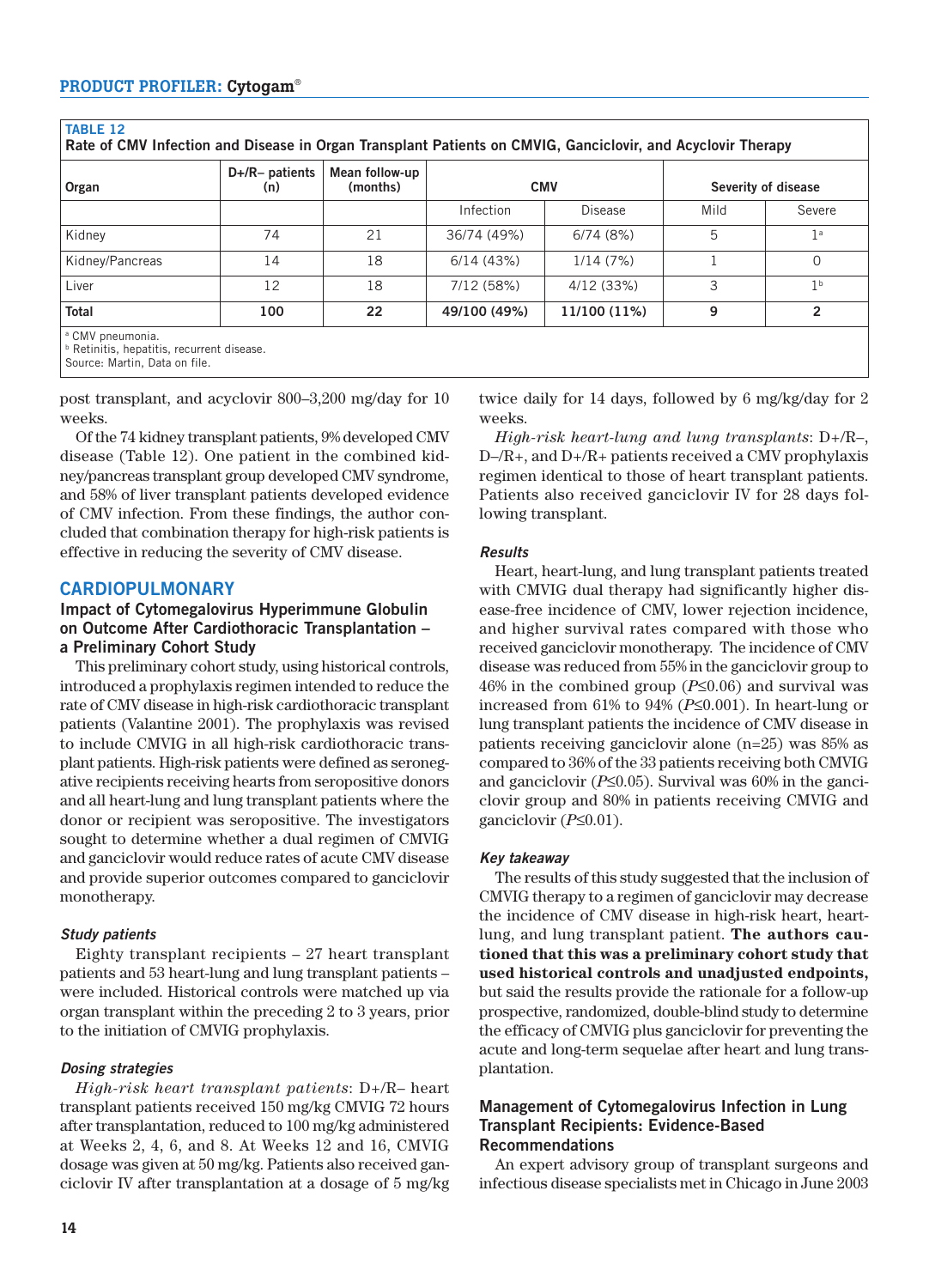to develop recommendations about the optimal management of CMV in lung transplant recipients (Zamora 2005). For the purposes of these guidelines, CMV infection was defined as isolation of the virus, or the demonstration of its presence via immunologic or molecular techniques or by seroconversion. CMV disease was defined as histologic evidence of tissue invasion or a characteristic syndrome after exclusion of other causes in the presence of CMV infection.

A review of the published literature at the time showed that the inclusion of CMVIG prophylaxis in addition to traditional therapy (ganciclovir or valganciclovir) enabled reductions in the incidence of CMV disease. As such, the advisory group recommended that CMVIG be considered as part of a combination prophylaxis regimen in all lung transplant patients to reduce the incidence of CMV infection and disease. Table 13 summarizes the panel's recommendations.

# **Combination Prophylaxis With Ganciclovir and Cytomegalovirus (CMV) Immune Globulin After Lung Transplantation: Effective CMV Prevention Following Daclizumab Induction**

A study evaluating the effectiveness of combination prophylaxis with ganciclovir and CMVIG versus ganciclovir monotherapy was studied in lung transplant patients during the first 180 days after transplant (Weill 2003).

**TABLE 13**

## **Definition**

CMV syndrome was diagnosed if blood samples contained CMV antigens or a positive buffy coat. CMV disease was defined as the presence of tissue invasion via histologic evaluation, presence of compatible symptoms with a clinical response to ganciclovir, or a positive bronchoalveolar lavage without evidence of tissue invasion but who responded to ganciclovir treatment.

#### **Patients and dosing strategy**

A historical comparison group consisting of 48 patients was used as the control for the ganciclovir monotherapy group. For the combination prophylaxis group, 38 patients received CMV prophylaxis based on donor/recipient serology and the receipt of daclizumab for immunosuppressive therapy.

To be eligible for participation in the study, patients in both groups had to have survived through the CMV prophylaxis period and be followed for 180 days after transplant. Study patients who expired from other causes besides CMV disease were excluded. Heart-lung and lung transplant recipients were excluded if they had a D–/R– serology profile.

### **Results**

The incidence of CMV disease in the combination therapy was 7.9% (3/38) versus 33% (16/48) in the monotherapy group, (*P*=0.0077). Of the patients diagnosed with CMV disease, two had CMV pneumonia and one had CMV

| Strength of<br>recommen-<br>dation                                                                                                                                                                                                                                                                                                                                                                                                                   | <b>Quality of</b><br>evidence |
|------------------------------------------------------------------------------------------------------------------------------------------------------------------------------------------------------------------------------------------------------------------------------------------------------------------------------------------------------------------------------------------------------------------------------------------------------|-------------------------------|
| Recommendation<br>(Category)                                                                                                                                                                                                                                                                                                                                                                                                                         | (Grade)                       |
| A<br>1. All lung transplant patients should be considered for prophylaxis. Other risk factors include use of anti-<br>lymphocyte antibody therapy and blood product transfusion.                                                                                                                                                                                                                                                                     | $\mathbf{H}$                  |
| 2. Prophylaxis should consist of valganciclovir 900 mg (or dose adjusted in accordance with a dosing algo-<br>A<br>rithm) for at least 100 days. Longer prophylaxis (up to 180 days) may be warranted. Combination prophy-<br>laxis with CMVIG should be considered. During the first 6 months post transplant, patients should be moni-<br>tored every 2 weeks for CMV viremia.                                                                     | $\mathbf{H}$                  |
| 3. Frequency of monitoring should be reduced to once per month after the first 6 months post transplant.<br><sub>R</sub><br>Monitoring should preferably be performed using the LightCycler-based PCR-based assay. Breakthrough<br>CMV infection and disease should be treated with IV ganciclovir 5 mg/kg, two times per day, for up to 3                                                                                                           | $\mathbf{III}$                |
| <sub>R</sub><br>4. Immunosuppression should also be reassessed. Treatment with IV ganciclovir should continue until the<br>viral load has been reduced to levels below the detection limits of a sensitive monitoring assay. For asympto-<br>matic CMV viremia that occurs after prophylaxis, the immunosuppressive regimen should be reassessed.                                                                                                    | $\mathbf{H}$                  |
| <sub>R</sub><br>5. If CMV viremia or disease occurs after prophylaxis, treatment with IV ganciclovir or valganciclovir is rec-<br>ommended. Patients should receive treatment until the viral load is below the detection limits of a sensitive<br>monitoring assay. Resistance should be considered after the development of breakthrough viremia, recurrent<br>CMV infection, or a poor clinical or virologic response after 2 weeks of treatment. | $\mathbf{H}$                  |
| <sub>R</sub><br>6. Genotypic analysis should be performed. Foscarnet alone or in combination with ganciclovir should be<br>administered until the viral load has been reduced to below the detection limits of a sensitive monitoring                                                                                                                                                                                                                | Ш                             |
| Source: Zamora 2005                                                                                                                                                                                                                                                                                                                                                                                                                                  |                               |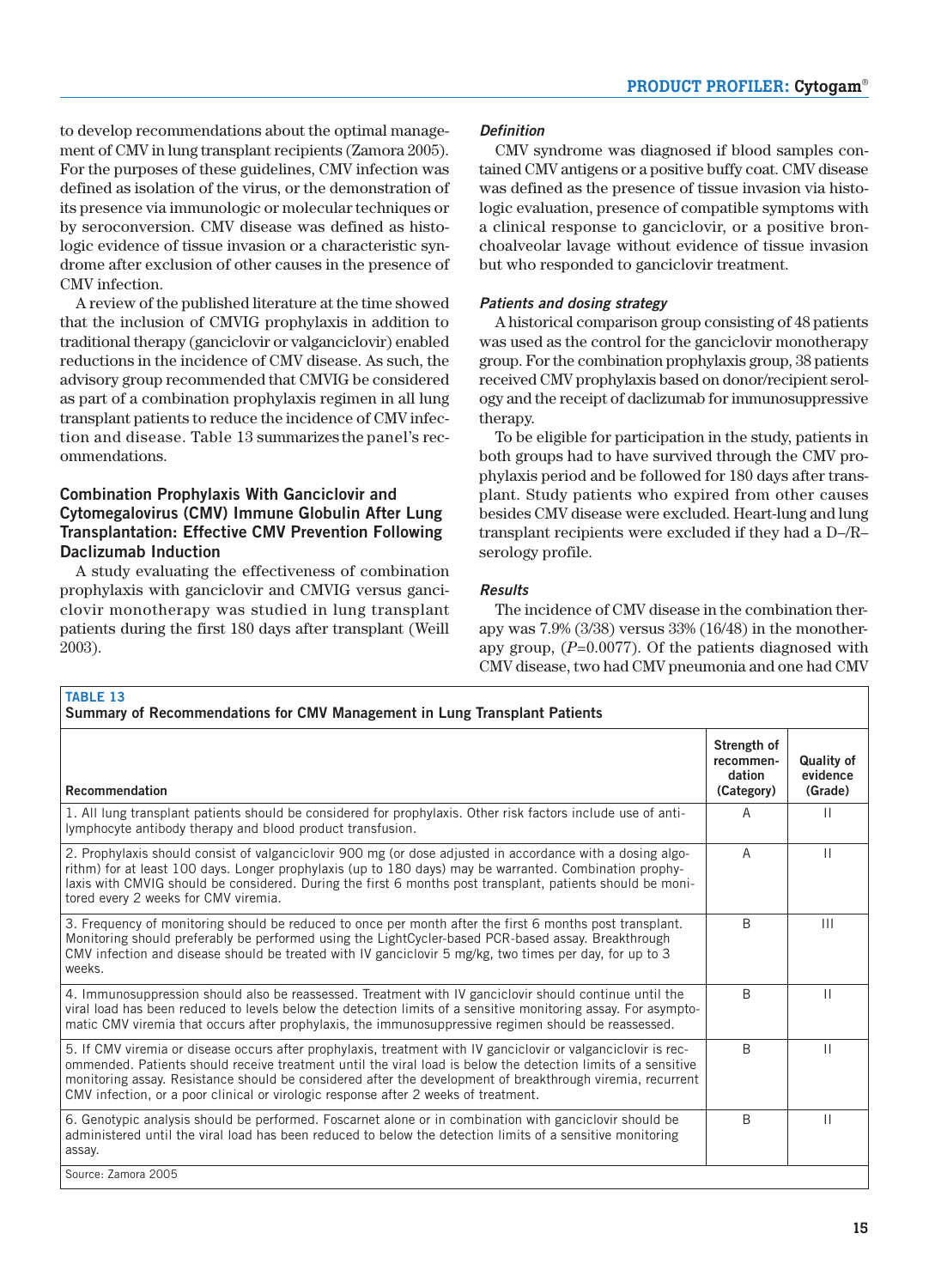

both groups. **Light-gray shade** indicates period of valganciclovir and CMVIG administration in the aggressive prophylaxis group.

Source: Used with permission: Potena L, Holweg CT, Chin C, et al. Acute rejection and cardiac allograft vascular disease is reduced by suppression of subclinical cytomegalovirus infection. Transplantation. 2006;82:398-405

syndrome (Table 14). In the monotherapy group, 16 patients were diagnosed with CMV disease, 11 of which had CMV pneumonia and 5 of which had CMV syndrome. Acute rejection occurred in 66% of patients (25/38) in the combination group, as opposed to 79% (38/48) in the monotherapy group ( $P=0.22$ ).

#### **Key takeaway**

In this study, the combination of CMVIG and ganciclovir reduced the incidence of CMV disease regardless of induction therapy with daclizumab.

## **Acute Rejection and Cardiac Allograft Vascular Disease Is Reduced by Suppression of Subclinical Cytomegalovirus Infection**

A comparison phase 4 study was undertaken to determine the effects of CMV infection on acute rejection and cardiac allograft vasculopathy (CAV) in high-risk patients

(D+/R–) aggressively treated with standard antiviral prophylaxis in combination with CMVIG therapy or with CMV prophylaxis monotherapy (Potena 2006).

### **Study patients**

Patients undergoing their first heart transplant between January 2002 and February 2004 were considered for enrollment. Of the 66 patients who enrolled and completed the study, 45 received standard CMV prophylaxis monotherapy and 21 received aggressive CMV prophylaxis that included CMVIG treatment.

#### **Dosing strategies and medical procedures**

CMV-seropositive recipients received standard prophylaxis consisting of ganciclovir IV 5 mg/kg/ twice daily for the first 2 weeks after transplant, and 6 mg/kg once daily during the following 2 weeks, for a total of 25±4 days. CMV-seronegative heart transplant patients (R–/D+) received aggressive prophylaxis, including standard ganciclovir therapy followed by valganciclovir (450– 900 mg daily, adjusted for renal function) for 73±12 days, plus CMVIG dosed at 150 mg/kg 72 hours after transplant, then 100 mg/kg at 2, 4, 6, and 8 weeks, reduced to 50 mg/kg at 12 and 16

Patients were monitored for acute rejection by surveillance endomyocardial biopsies. Biopsies were performed weekly during the first month, biweekly until Month 3, monthly until Month 6, and then once at Month 9 and again at Month 12. Biopsy samples were graded according to International Society for Heart and Lung Transplantation (ISHLT) classification.

Intravascular ultrasound was used to assess allograft vascular disease during the first year post transplant. The left anterior descending coronary artery was imaged within 6 weeks after transplant and again after 1 year. Images provided vessel, lumen, and intimal area measurement. An automated volumetric reconstruction of the coronary artery was also performed. Changes from baseline and 1 year post transplant were determined.

Qualitative, nested PCR was used to analyze systemic CMV infection present in peripheral blood polymor-

| <b>TABLE 14 CMV Prevention Following Daclizumab Induction</b>                                         |                          |           |                      |                              |  |
|-------------------------------------------------------------------------------------------------------|--------------------------|-----------|----------------------|------------------------------|--|
|                                                                                                       | CMV disease <sup>a</sup> |           |                      |                              |  |
|                                                                                                       | Pneumonia                | Syndrome  | <b>CMV</b> infection | Acute rejection <sup>b</sup> |  |
| Combination therapy (ganciclovir and CMVIG) (n=38)                                                    | 2(5%)                    | 1(3%)     | $\Omega$             | 25 (66%)                     |  |
| Monotherapy (ganciclovir)                                                                             | 11 (23%)                 | $5(10\%)$ |                      | 34 (79%) <sup>b</sup>        |  |
| $P=0.008$ combination vs. monotherapy.<br>$P=0.22$ combination vs. monotherapy.<br>Source: Weill 2003 |                          |           |                      |                              |  |

weeks.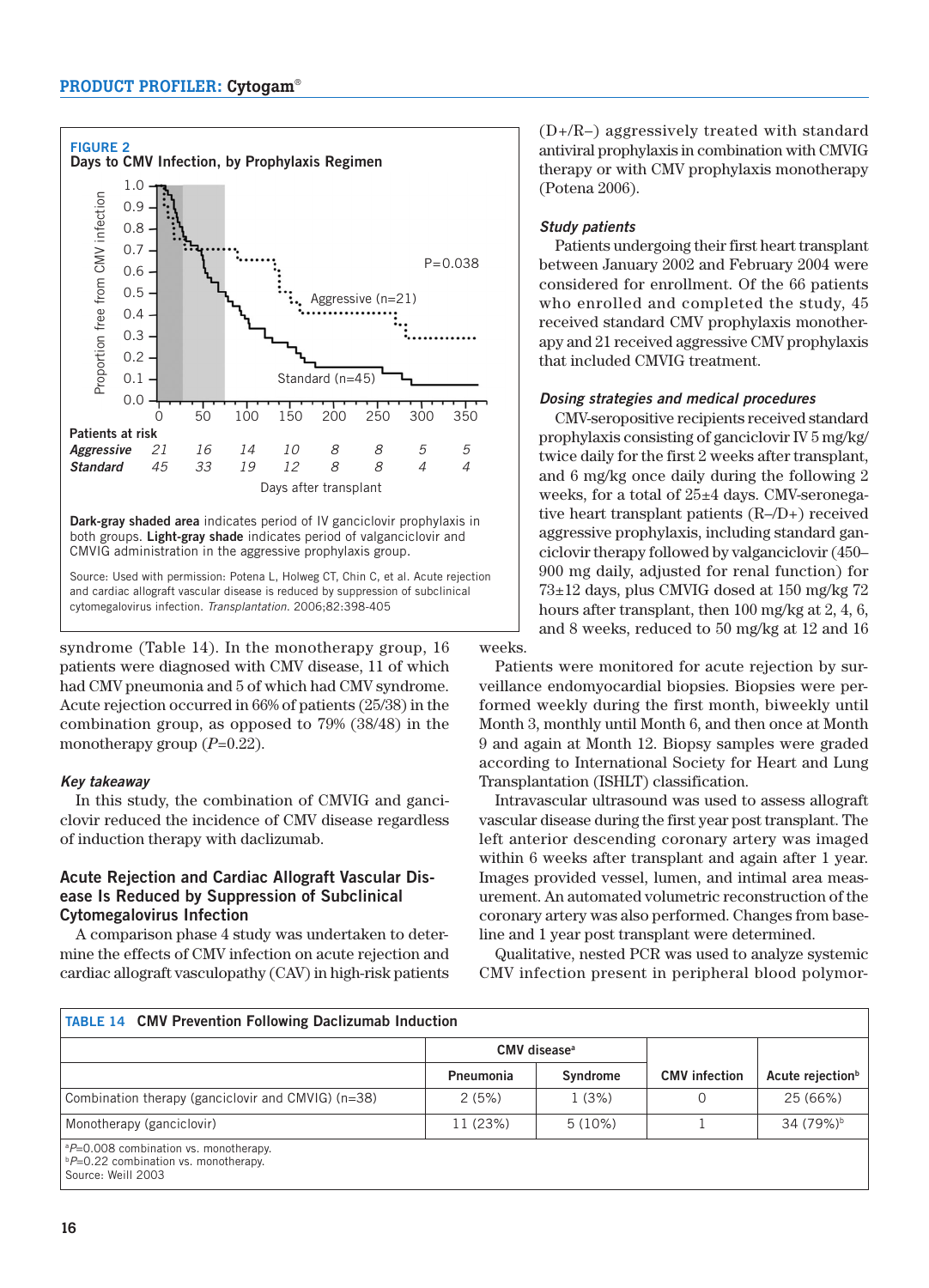phonuclear cells. Real-time PCR was used for quantification of positive samples.

The primary endpoint was the occurrence of CMV infection. The secondary endpoints were the development of acute rejection and changes in CAV.

#### **Results**

In patients treated with CMVIG prophylaxis, CMV infection occurred less frequently and had a longer time to onset than those of their monotherapy counterparts (CMV infection estimated incidence 73±10% vs.94±4%, respectively; *P*=0.038) (Figure 2). Using multivariate analysis, the CMVIG treated group was independently associated with a 28% reduction in the relative risk for CMV infection (RR=0.72 [95% CI 0.52– 0.96]; *P*=0.02). Patients who exhibited an increased burden of CMV infection were higher among the standard prophylaxis group (n=17, 38%) than in those with the CMVIG combination therapy (n=3, 14%, *P*=0.043).

Figure 3 depicts a comparison of the roles of CMV monotherapy and aggressive therapy in acute rejection over time. In Month 1, there was no difference between the two arms. In Months 2 to 6, however, there was no rise in the rejection score of the aggressively treated patients. These patients also remained significantly lower than the monotherapy-treated arm (*P*=0.03). At Months 7 to 9, both groups peaked with similar rejection scores, suggesting that prolonged prophylaxis delays the occurrence of rejection. The rejection-free survival was significantly longer in patients treated aggressively with the CMV prophylaxis than the monotherapy patients. Significance was shown at 6 months after ganciclovir discontinuation (Figure 4).

Between the two groups, there was an increase in intimal volume (from 119±82 to  $139\pm95$  mm<sup>3</sup>;  $P=0.02$ ), and decreases in both vessel lumen (from  $734\pm219$  to  $639\pm180$ mm<sup>3</sup>; *P*<0.01) and volume (from  $615 \pm 182$  to  $500 \pm$ 148mm3 ; *P*<0.01). These changes are consistent with vessel shrinkage and negative remodeling. However, vessel and lumen volume were significantly decreased only in the standard monotherapy patients.  $(-126 \pm 111$  and  $-140 \pm 106$  mm<sup>3</sup>, respectively; *P*<0.01) compared with aggres-

sively treated patients  $(-28 \pm 122 \text{ and } -61 \pm 96 \text{ mm}^3, \text{respect}$ tively; *P*≥0.1). When comparing absolute changes in vessel, lumen, and intimal volumes from baseline, patients with standard prophylactic therapy showed a significant reduction in vessel and lumen volumes compared with the aggressively treated group.



Source: Used with permission: Potena L, Holweg CT, Chin C, et al. Acute rejection administration in the aggressive prophylaxis group.

and cardiac allograft vascular disease is reduced by suppression of subclinical cytomegalovirus infection. Transplantation. 2006;82:398-405

#### **FIGURE 4**

**Kaplan-Meier Cumulative Event Curves for Freedom from Acute Rejection**



cytomegalovirus infection. Transplantation. 2006;82:398-405

#### **Key takeaway**

The study demonstrated that the use of aggressive CMV prophylaxis with CMVIG delayed the onset of CMV infection and lessened viral burden, delayed the onset and partially reduced the incidence of acute rejection, and delayed the temporal manifestation of CAV.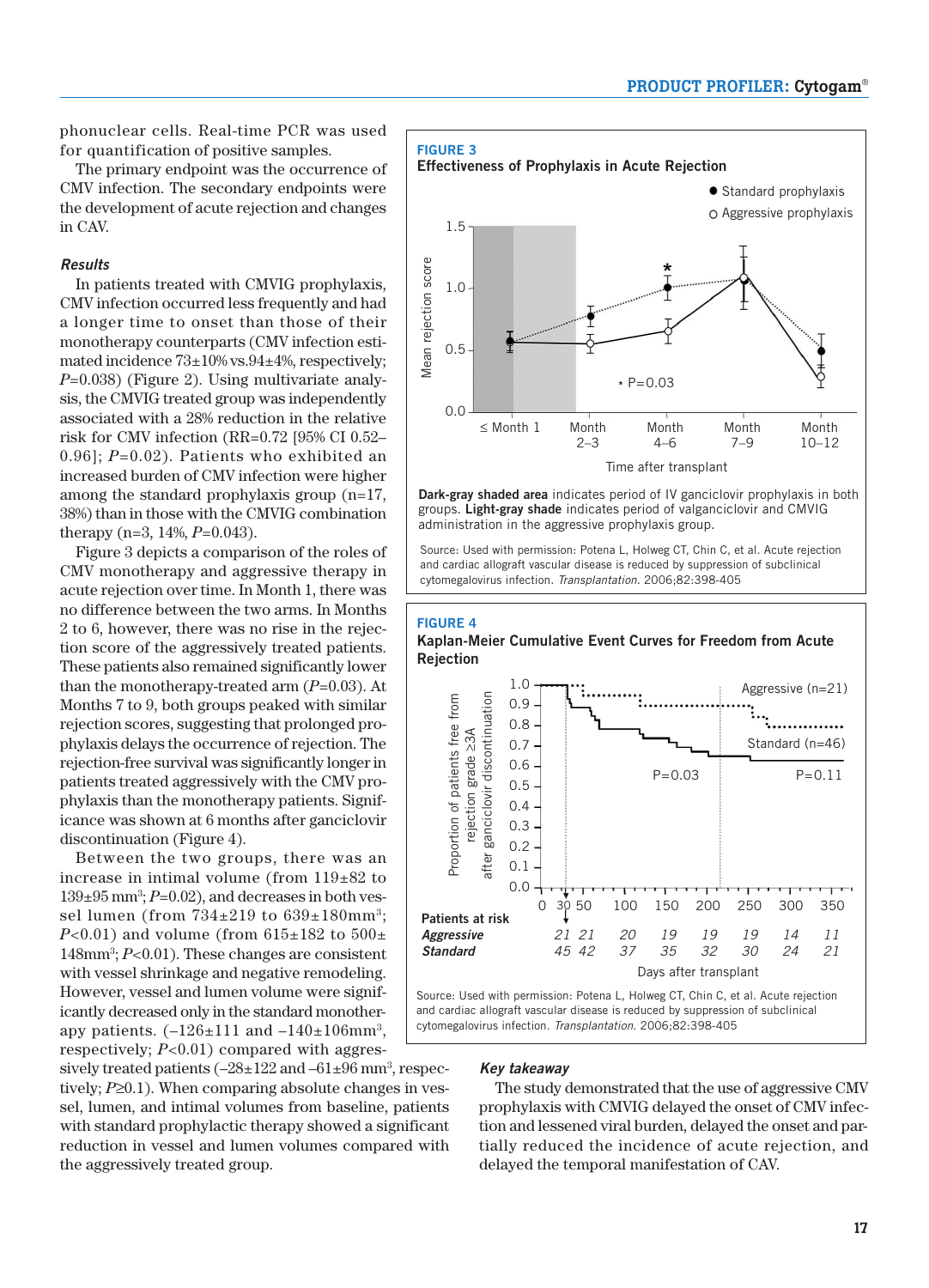# P&T Committee Considerations

#### **DOSAGE AND ADMINISTRATION**

The maximum recommended total dosage per infusion is 150 mg Ig/kg, administered according to the schedule in Table 15:

*Preparation for Administration.* Remove the tab portion of the vial cap and clean the rubber stopper with 70% alcohol or equivalent. DO NOT SHAKE VIAL; AVOID FOAMING. Parenteral drug products should be inspected visually for particulate matter and discoloration prior to administration whenever solution and container permit. Infuse the solution only if it is colorless, free of particulate matter and not turbid.

*Infusion.* Infusion should begin within 6 hours after entering the vial and should be complete within 12 hours of entering the vial. Vital signs should be taken pre infusion, mid-way and post-infusion as well as before any rate increase. Cytogam® should be administered through an intravenous line using an administration set that contains an in-line filter (pore size 15 ) and a constant infusion pump (i.e., IVAC pump or equivalent). A smaller in-line filter  $(0.2)$  is also acceptable. Pre-dilution of Cytogam® before infusion is not recommended. Cytogam® should be administered through a separate intravenous line. If this is not possible, Cytogam® may be "piggybacked" into a pre-existing line if that line contains either Sodium Chloride Injection, USP, or one of the following dextrose solutions (with or without NaCl added): 2.5% dextrose in water, 5% dextrose in water, 10% dextrose in water, 20% dextrose in water. If a pre-existing line must be used, the Cytogam® should not be diluted more than 1:2 with any of the above-named solutions. Admixtures of Cytogam® with any other solutions have not been evaluated.

*Initial Dose.* Administer intravenously at 15 mg Ig per kg body weight per hour. If no adverse reactions occur

| <b>TABLE 15</b><br><b>Dosing Schedule</b> |                           |                                 |  |  |
|-------------------------------------------|---------------------------|---------------------------------|--|--|
|                                           | <b>Type of Transplant</b> |                                 |  |  |
|                                           | Kidney                    | Liver, Pancreas,<br>Lung, Heart |  |  |
| Within 72 hours of transplant:            | $150$ mg/kg               | $150$ mg/kg                     |  |  |
| 2 weeks post transplant:                  | $100$ mg/kg               | $150$ mg/kg                     |  |  |
| 4 weeks post transplant:                  | 100 mg/kg                 | 150 mg/kg                       |  |  |
| 6 weeks post transplant:                  | $100$ mg/kg               | $150$ mg/kg                     |  |  |
| 8 weeks post transplant:                  | $100$ mg/kg               | $150$ mg/kg                     |  |  |
| 12 weeks post transplant:                 | 50 mg/kg                  | $100$ mg/kg                     |  |  |
| 16 weeks post transplant:                 | 50 mg/kg                  | $100$ mg/kg                     |  |  |

after 30 minutes, the rate may be increased to 30 mg Ig/kg/hr; if no adverse reactions occur after a subsequent 30 minutes, then the infusion may be increased to 60 mg Ig/kg/hr (volume not to exceed 75 mL/hour). DO NOT EXCEED THIS RATE OF ADMINISTRATION. The patient should be monitored closely during and after each rate change.

*Subsequent Doses.* Administer at 15 mg Ig/kg/hr for 15 minutes. If no adverse reactions occur, increase to 30 mg Ig/kg/hr for 15 minutes and then increase to a maximum rate of 60 mg Ig/kg/hr (volume not to exceed 75 mL/hour). DO NOT EXCEED THIS RATE OF ADMINISTRATION. The patient should be monitored closely during each rate change. Cytogam® should be used with caution in patients with pre-existing renal insufficiency and in patients judged to be at increased risk of developing renal insufficiency (including, but not limited to those with diabetes mellitus, age greater than 65, volume depletion, paraproteinemia, sepsis and patients receiving known nephrotoxic drugs). In these cases especially, it is important to assure that patients are not volume depleted prior to Cytogam® infusion. While most cases of renal insufficiency have occurred in patients receiving total doses of 350 mg Ig/kg or greater, no prospective data are presently available to identify a maximum safe dose, concentration or rate of infusion in patients determined to be at increased risk of acute renal failure. In the absence of prospective data, recommended doses should not be exceeded and the concentration and infusion rate selected should be the minimum practicable.

Potential adverse reactions are: flushing, chills, muscle cramps, back pain, fever, nausea, vomiting, wheezing, drop in blood pressure. Minor adverse reactions have been infusion rate related – if the patient develops a minor side effect (i.e., nausea, back pain, flushing), slow the rate or temporarily interrupt the infusion. If anaphylaxis or drop in blood pressure occurs, discontinue infusion and use antidote such as diphenhydramine and adrenalin. To prevent the transmission of hepatitis viruses or other infectious agents from one person to another, sterile disposable syringes and needles should be used. The syringes and needles should not be reused.

#### **CONTRAINDICATIONS**

Cytogam® should not be used in individuals with a history of a prior severe reaction associated with the admin-

Source for P&T Committee Considerations section: Cytogam® [package insert]. CSL Behring LLC; 2008.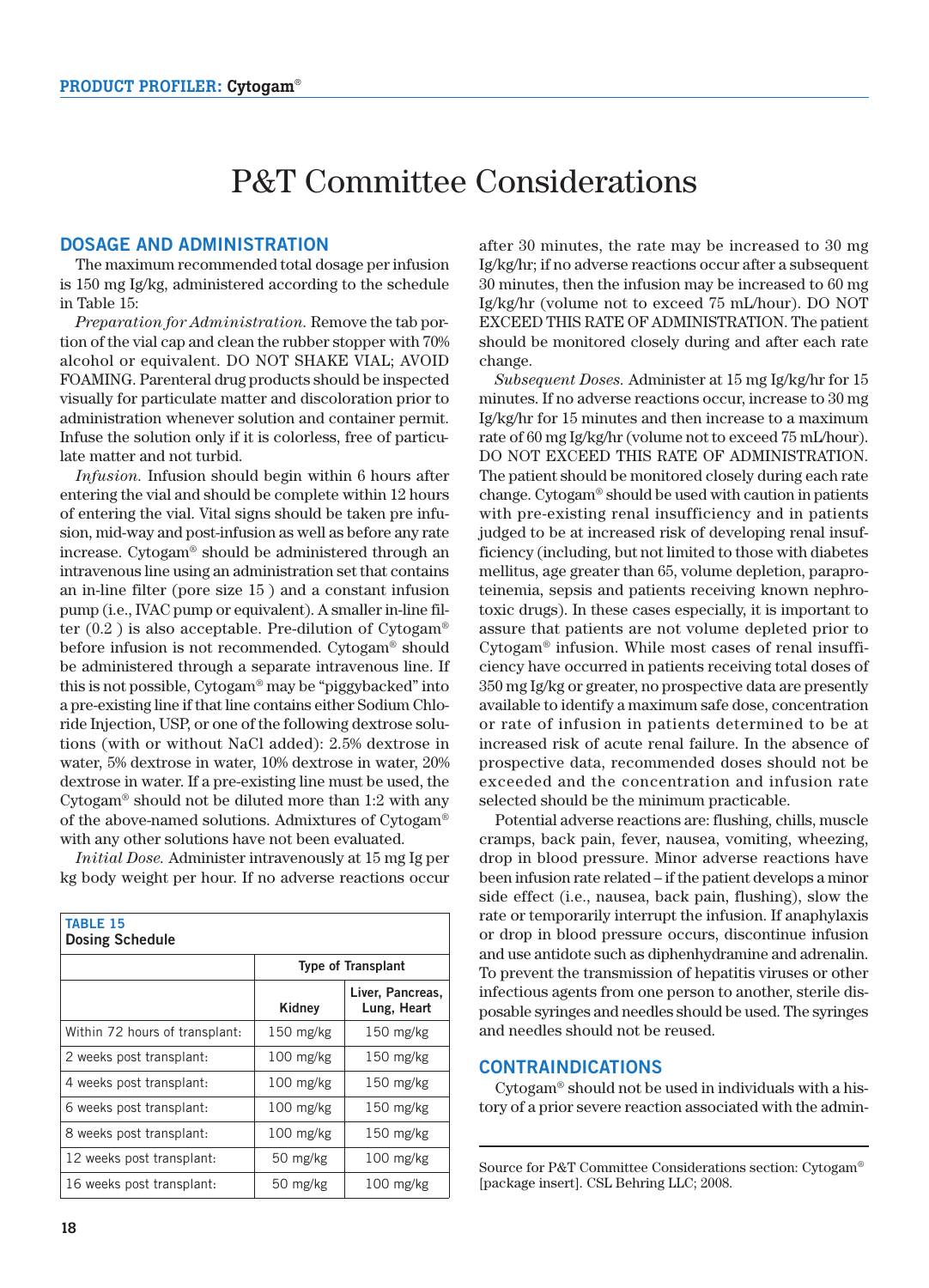istration of this or other human immunoglobulin preparations. Persons with selective immunoglobulin A deficiency have the potential for developing antibodies to immunoglobulin A and could have anaphylactic reactions to subsequent administration of blood products that contain immunoglobulin A, including Cytogam®.

# **SAFETY INFORMATION**

### **WARNINGS**

See Section 2 of this Product Profiler.

#### **PRECAUTIONS**

#### **General**

Cytogam® does not contain a preservative. The vial should be entered only once for administration purposes and the infusion should begin within 6 hours. The infusion schedule should be adhered to closely (see *Infusion* section). Do not use if the solution is turbid. Although systemic allergic reactions are rare, epinephrine and diphenhydramine should be available for treatment of acute allergic symptoms. If hypotension or anaphylaxis occur, the administration of the immunoglobulin should be discontinued immediately and an antidote should be given as noted above.

#### **Renal Function**

Assure that patients are not volume depleted prior to the initiation of IGIV. Periodic monitoring of renal function tests and urine output is particularly important in patients judged to have a potential increased risk for developing acute renal failure. Renal function, including the measurement of blood urea nitrogen (BUN) and serum creatinine should be assessed prior to the initial infusion of Cytogam® and again at appropriate intervals thereafter. If renal function deteriorates, discontinuation of the product should be considered. The recommended rate of Cytogam® infusion for prophylaxis of CMV disease in solid organ transplant patients is 60 mg Ig/kg/hr.

#### **Aseptic Meningitis Syndrome**

An aseptic meningitis syndrome (AMS) has been reported to occur infrequently in association with Immune Globulin Intravenous (Human) (IGIV) treatment. The syndrome usually begins within several hours to 2 days following IGIV treatment. It is characterized by symptoms and signs including severe headache, nuchal rigidity, drowsiness, fever, photophobia, painful eye movements, and nausea and vomiting. Cerebrospinal fluid (CSF) studies are frequently positive with pleocytosis up to several thousand cells per cu.mm., predominantly from the granulocytic series, and elevated protein levels up to several hundred mg/dL. Patients exhibiting such symptoms and signs should receive a thorough neurological examination, including CSF studies, to rule out other causes of meningitis. AMS may occur more frequently in

association with high dose (2 g/kg) IGIV treatment. Discontinuation of IGIV treatment has resulted in remission of AMS within several days without sequelae.

#### **Hemolysis**

Immune globulin intravenous (human) (IGIV) products can contain blood group antibodies which may act as hemolysins and induce in vivo coating of red blood cells with immunoglobulin, causing a positive direct antiglobulin reaction and, rarely, hemolysis. Hemolytic anemia can develop subsequent to IGIV therapy due to enhanced RBC sequestration. IGIV recipients should be monitored for clinical signs and symptoms of hemolysis.

#### **Transfusion-Related Acute Lung Injury (TRALI):**

There have been reports of noncardiogenic pulmonary edema (transfusion-related acute lung injury [TRALI]). In patients administered IGIV. TRALI is characterized by severe respiratory distress, pulmonary edema, hypoxemia, normal left ventricular function, and fever and typically occurs within 1–6 hours after transfusion. Patients with TRALI may be managed using oxygen therapy with adequate ventilatory support. IGIV recipients should be monitored for pulmonary adverse reactions. If TRALI is suspected, appropriate tests should be performed for the presence of anti-neutrophil antibodies in both the product and patient serum.

#### **Thrombotic Events**

Thrombotic events have been reported in association with IGIV. Patients at risk may include those with a history of atherosclerosis, multiple cardiovascular risk factors, advanced age, impaired cardiac output, and/or known or suspected hyperviscosity. The potential risks and benefits of IGIV should be weighed against those of alternative therapies for all patients for whom IGIV administration is being considered. Baseline assessment of blood viscosity should be considered in patients at risk for hyperviscosity, including those with cryoglobulins, fasting chylomicronemia/markedly high triacylglycerols (triglycerides), or monoclonal gammopathies.

#### **Laboratory Tests**

If signs and/or symptoms of hemolysis are present after IGIV infusion, appropriate confirmatory laboratory testing should be done. If TRALI is suspected, appropriate tests should be performed for the presence of anti-neutrophil antibodies in both the product and the patient serum. Because of the potentially increased risk of thrombosis, baseline assessment of blood viscosity should be considered in patients at risk for hyperviscosity, including those with cryoglobulins, fasting chylomicronemia/markedly high triacylglycerols (triglycerides), or monoclonal gammopathies.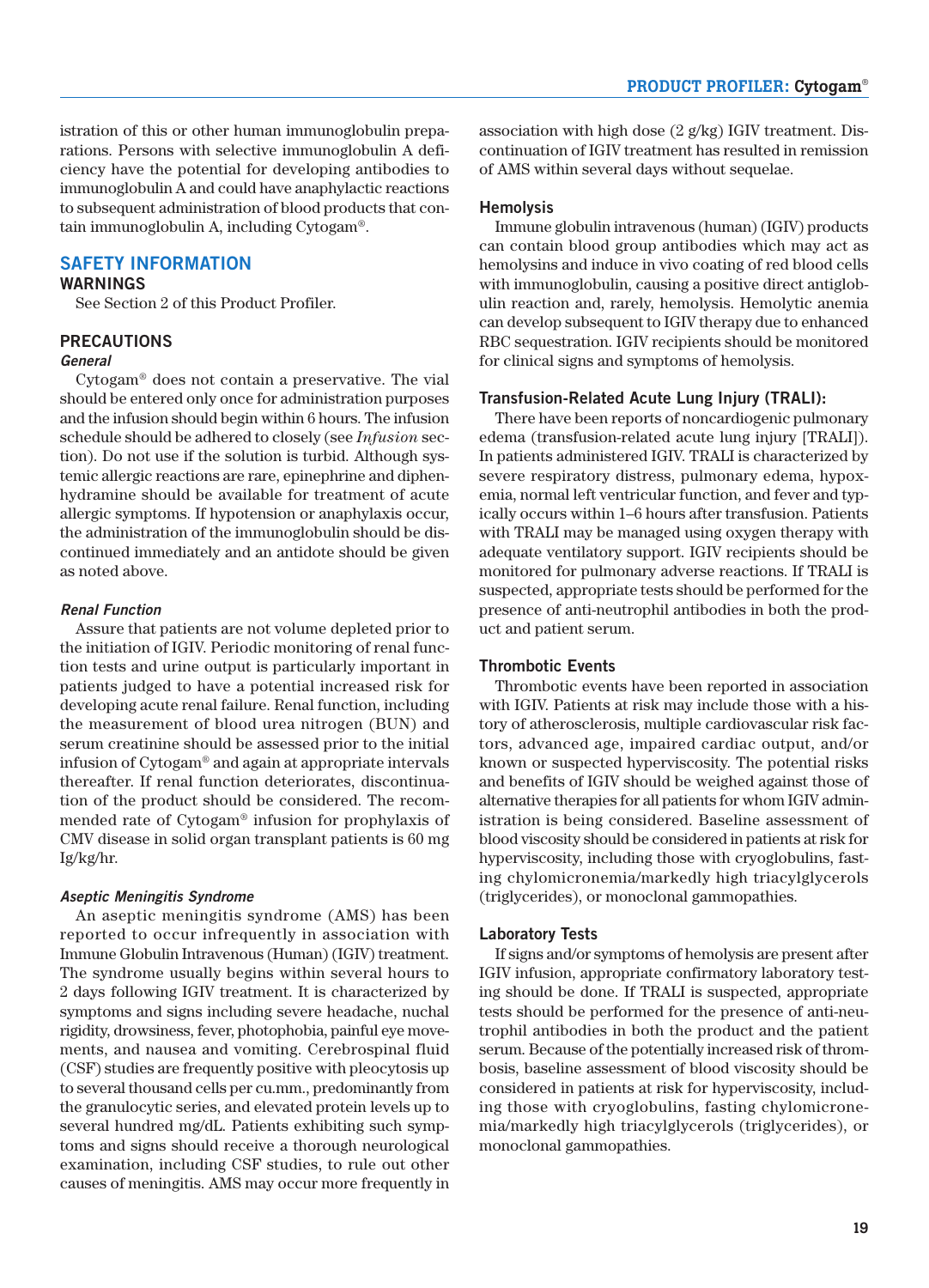#### **Drug Interactions**

Antibodies present in immune globulin preparations may interfere with the immune response to live virus vaccines such as measles, mumps, and rubella; therefore, vaccination with live virus vaccines should be deferred until approximately 3 months after administration of Cytogam®. If such vaccinations were given shortly after Cytogam®, a revaccination may be necessary. Admixtures of Cytogam® with other drugs have not been evaluated. It is recommended that Cytogam® be administered separately from other drugs or medications which the patient may be receiving.

#### **Pregnancy Category C**

Animal reproduction studies have not been conducted with cytomegalovirus immune globulin intravenous (human). It is also not known whether cytomegalovirus immune globulin intravenous (human) can cause fetal harm when administered to a pregnant woman or can affect reproduction capacity. Cytomegalovirus immune globulin intravenous (human) should be given to a pregnant woman only if clearly needed.

#### **Information for Patients**

Patients should be instructed to report all infections directly to their physician and to CSL Behring at 1-866-915- 6958. The risks and benefits of this product should be discussed with the patient. In addition, patients should be instructed to immediately report symptoms of decreased urine output, sudden weight gain, and/or shortness of breath (which may suggest kidney damage) to their physician.

#### **ADVERSE REACTIONS**

Minor reactions, such as flushing, chills, muscle cramps, back pain, fever, nausea, vomiting, arthralgia, and wheezing were the most frequent adverse reactions observed during the clinical trials of Cytogam® , cytomegalovirus immune globulin intravenous (human). The incidence of these reactions during the clinical trials was less than 6.0% of all infusions and such reactions were most often related to infusion rates. A decrease in blood pressure was observed in 1 of 1,039 infusions in clinical trials of Cytogam®. If a patient develops a minor side effect, slow the rate immediately or temporarily interrupt the infusion.

Increases in serum creatinine and blood urea nitrogen (BUN) have been observed as soon as one to two days following IGIV infusion. Progression to oliguria or anuria requiring dialysis has been observed. Types of severe renal adverse events that have been seen following IGIV therapy include acute renal failure, acute tubular necrosis, proximal tubular nephropathy and osmotic nephrosis. Severe reactions such as angioneurotic edema and anaphylactic shock, although not observed during clinical trials, are a possibility. Clinical anaphylaxis may occur even when the patient is not known to be sensitized to immune globulin products. A reaction may be related to the rate of infusion; therefore, carefully adhere to the infusion rates as outlined under "Dosage and Administration." If anaphylaxis or drop in blood pressure occurs, discontinue infusion and use antidote such as diphenhydramine and adrenalin.

#### **Postmarketing**

The following adverse reactions have been identified and reported during the post-approval use of IGIV products:

*Respiratory:* Apnea, Acute Respiratory Distress Syndrome (ARDS), transfusion-related acute lung injury (TRALI), cyanosis, hypoxemia, pulmonary edema, dyspnea, bronchospasm.

*Cardiovascular:* Cardiac arrest, thromboembolism, vascular collapse, hypotension Neurological: Coma, loss of consciousness, seizures, tremor.

*Integumentary:* Stevens-Johnson syndrome, epidermolysis, erythema multiforme, bullous dermatitis.

*Hematologic:* Pancytopenia, leukopenia, hemolysis, positive direct antiglobulin (Coombs) test.

*General/Body as a Whole:* Pyrexia, rigors.

*Musculoskeletal:* Back pain.

*Gastrointestinal:* Hepatic dysfunction, abdominal pain.

Because postmarketing reporting of these reactions is voluntary and the at-risk populations are of uncertain size, it is not always possible to reliably estimate the frequency of the reaction or establish a causal relationship to exposure to the product. Such is also the case with literature reports authored independently.

#### **OVERDOSAGE**

Although few data are available, clinical experience with other immunoglobulin preparations suggests that the major manifestations would be those related to volume overload.

#### **HOW SUPPLIED AND STORAGE HOW SUPPLIED**

Cytogam®, cytomegalovirus immune globulin intravenous (human), is supplied in one single-dose vial form. *NDC No.:* 44206-3101-1.

*Total quantity of immunoglobulin:* 2500 mg±500 mg *Volume:* 50 mL *Concentration:* 50±10 mg/mL

#### **STORAGE**

Cytogam<sup>®.</sup> should be stored between  $2-8^{\circ}$ C (36-46 $^{\circ}$ F), and used within 6 hours after entering the vial.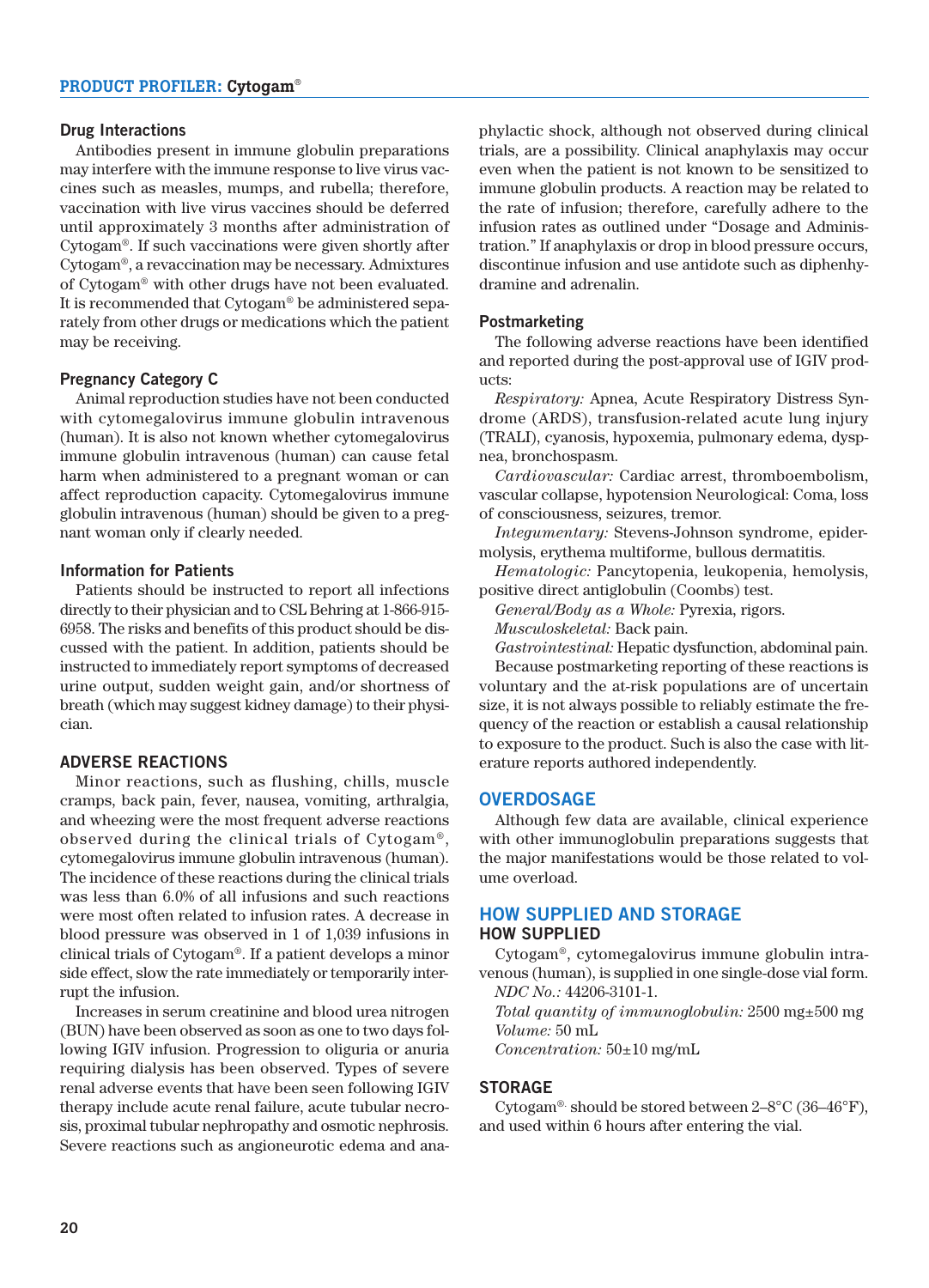# Conclusion

Patients waiting for or undergoing transplantation are commonly in an immunocompromised state, leaving them vulnerable to CMV and other opportunistic infections. In addition, they are also at risk for receiving CMV positive organs, which increases their risk of acquiring a CMV infection. This is especially true in those CMVnegative patients receiving CMV-positive organs during transplantation. However, with the advent of concurrent CMVIG prophylaxis, with traditional therapy, substantial benefits have been shown to limit or prolong the time to CMV infection and/or disease in this transplant subpopulation.

Numerous clinical studies have been performed to ascertain the safety and effectiveness of CMVIG combination therapy in post transplant patients. These findings have shown beneficial results in this subpopulation and include the reduction of CMV disease and a reduction in the onset and severity of CMV infection especially in serologically high-risk patients. More specifically, clinical studies have demonstrated a 50% reduction in primary CMV disease in renal transplant patients, and a 56% reduction in serious CMV disease in liver transplant patients when given CMVIG in addition to traditional transplant prophylaxis (Cytogam 2008). Prophylactic therapy with CMVIG was also associated with an increased 1-year survival in liver transplant recipients (Cytogam 2008).

CMVIG has also maintained a consistent safety profile with adverse events localized mainly to the infusion or infusion rate itself (Cytogam 2008). The well-established safety profile and the more than 17 years of clinical experience in transplant biology underscores its effectiveness and usability in patients undergoing transplantation of the kidney, lung, liver, pancreas, and heart.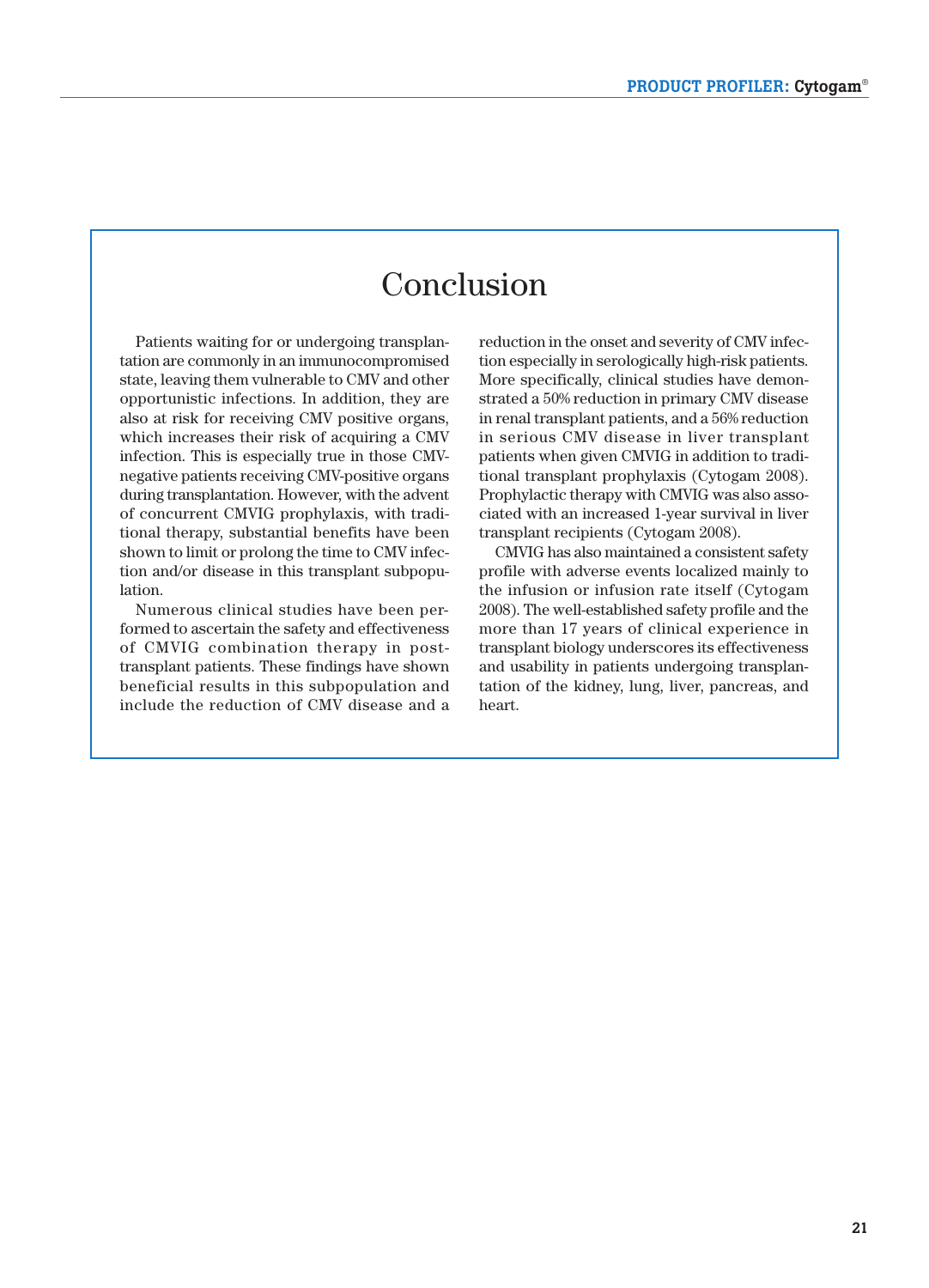# References

- Baden LR, Dolin R. Antiviral chemotherapy, excluding antiretroviral drugs. In: Fauci AS, Kasper DL, Longo DL, et al, ed. *Harrison's Principles of Internal Medicine*. 17th ed. New York: McGraw Hill Medical;2008:1087.
- Beers MH, Porter RS, Jones TV, et al. Cytomegalovirus infection. In: Beers MH, Porter RS, Jones TV, et al, eds. *The Merck Manual*. 18th ed. Whitehouse Station, N.J.:Merck Research Laboratories;2006:1605–1607.
- CDC (Centers for Disease Control and Prevention). About CMV. «http://www.cdc.gov/cmv/facts.htm». Updated Oct. 30, 2008. Accessed March 5, 2010.
- CSL Behring. Cytogam supply. Cytogam Web site. «http://www.cytogam.com/about\_cytogam/supply\_ updates.aspx». Accessed March 5, 2010.
- CSL Behring. Data on file.
- Cytogam [package insert]. King of Prussia, PA: CSL Behring LLC; 2008
- Cytomegalovirus (no authors listed). *Am J Transplantation*. 2004;(4 Suppl 10):51–58.
- Cytomegalovirus infections. Merck Medicus Web site. «http://www.merckmedicus.com/pp/us/hcp/hcp\_home. jsp». Updated Sept. 9, 2008. Accessed March 5, 2010.
- Evidence-based care guideline for CMV infections. Cincinnati Childrens Hospital Medical Center Web site. «http://www.cincinnatichildrens.org/assets/0/78/1067/ 2709/2777/2793/9199/483b0d21-bdf5-43ca-88f4 cd75f6dc725e.pdf». Published June 7, 2001. Revised July 6, 2007. Accessed March 5, 2010.
- Falagas ME, Snydman DR, Griffith RR, et al; and the Boston Center for Liver transplantation CMVIG-Study Group. Cytomegalovirus immune globulin (CMVIG) prophylaxis is associated with increased survival after orthotopic liver transplantation. *Clin Transplantation*. 1997;11: 432–437.
- Fisher RA. Cytomegalovirus infection and disease in the new era of immunosuppression following solid organ transplantation. *Transpl Infect Dis*. 2009; 11:195–202.
- Fishman JA, Emery V, Freeman R, et al. Cytomegalovirus in transplantation – challenging the status quo. *Clin. Transplantation*. 2007;21:149–158.
- Froberg MK. Review: CMV escapes. *Ann. Clin. Lab. Sci*. 2004;34:123–130.
- Ham JM, Shelden SL, Godkin RR, et al. Cytomegalovirus prophylaxis with ganciclovir, acyclovir, and CMV hyperimmune globulin in liver transplant patients receiving OKT3 induction. *Transplant. Proc.*1995;27(suppl 1):31–33.
- Hayden FG. Antiviral agents. In: Brunton LL, Lazo JS, Parker KL, ed. *Goodman & Gilman's The pharmacological basis of therapeutics*. 11th ed. New York: McGraw-Hill Medical Publishing. 2006:1243–1244.
- Ljungman P. Griffiths P, Paya C. Definitions of cytomega lovirus infection and disease in transplant recipient. *Clin Infect Dis*. 2002;34:1094–1097.
- Martin, Data on file.
- McDevitt LM. Etiology and impact of cytomegalovirus disease on solid organ transplant recipients. *Am J Health-Syst Pharm*. 2006;63(suppl 5):S3–S9.
- NIAID (National Institute of Allergy and Infectious Diseases) State of the art management of posttransplant sequelae. «http://www3.niaid.nih.gov/about/organization/dait/PDF/

Infectious\_Complications\_July2005.pdf». Published 2005. Accessed March 5, 2010.

- Pereyra F, Rubin RH. Prevention and treatment of cytomegalovirus infection in solid organ transplant recipients. *Curr Opin Infect Dis*. 2004;17:357–361.
- Potena L, Holweg CT, Chin C, et al. Acute rejection and cardiac allograft vascular disease is reduced by suppression of subclinical cytomegalovirus infection. *Transplantation*. 2006;82:398-405.
- Preiksaitis JK, Brennan DC, Fishman J, Allen U. Canadian society of transplantation consensus workshop on cytomegalovirus management in solid organ transplantation final report. *Am J Transplant*. 2005;5:218–227.
- Razonable RR. Epidemiology of cytomegalovirus disease in solid organ and hematopoietic stem cell transplant recipients. *Am J Health-Syst Pharm*. 2005;62(suppl 1):S7–S13.
- Razonable RR. Management of CMV infection and disease in transplant patients. *Herpes*. 2004;11:77–86.
- Sia IG, Patel R. New strategies for prevention and therapy of cytomegalovirus infection and disease in solid-organ transplant recipients. *Clin Microbiol Rev*. 2000;83–121. Snydman, Data on file.
- 
- Snydman DR. McIver J, Leszczynski J, et al. A pilot trial of a novel cytomegalovirus immune globulin in renal transplant recipients. *Transplantation*.1984;38:553–557.
- Snydman DR, Werner BG, Dougherty NN, et al; and the Boston Center for Liver transplantation CMVIG-Study Group. Cytomegalovirus immune globulin prophylaxis in liver transplantation. *Ann Intern Med*. 1993;119:984–991.
- Snydman DR, Werner BG, Dougherty NN, et al; and the Boston Center for Liver transplantation CMVIG-Study Group. A further analysis of the use of cytomegalovirus immune globulin in orthotopic liver transplant patients at risk for primary infection. *Transplant Proc*. 1994;26(suppl 1):23–27.
- Snydman DR, Werner BG, Heinze-Lacey B, et al. Use of cytomegalovirus immune globulin to prevent cytomegalovirus disease in renal-transplant recipients. *NEJM*.1987;317:1049–1054.
- Snydman DR, Werner BG, Tilney NL, et al. Final analysis of primary cytomegalovirus disease prevention in renal transplant recipients with cytomegalovirus-immune globulin: Comparison of the randomized and open-label trials. *Transplant Proc.* 1991;23:1357–1360.
- Uknis ME. Prophylaxis in cytomegalovirus disease in transplant patients. *Am J Health-Syst Pharm*. 2005;62(suppl 1):S3–S6.
- Valantine HA, Luikart H, Doyle R, et al. Impact of cytomegalovirus hyperimmune globulin on outcome after cardiothoracic transplantation. *Transplantation*. 2001;72:1647–1652.
- Weill D, Lock BJ, Wewers DL, et al. Combination prophylaxis with ganciclovir and cytomegalovirus (CMV) immune globulin after lung transplantation: Effective CMV prevention following daclizumab induction. *Am J Transplantation*. 2003;3:492–496.
- Zamora MR, Davis RD, Leonard C; for the CMV Advisory Board Expert Committee. Management of cytomegalovirus infection in lung transplant recipients: Evidence-based recommendation. *Transplantation*. 2005;80:157–163.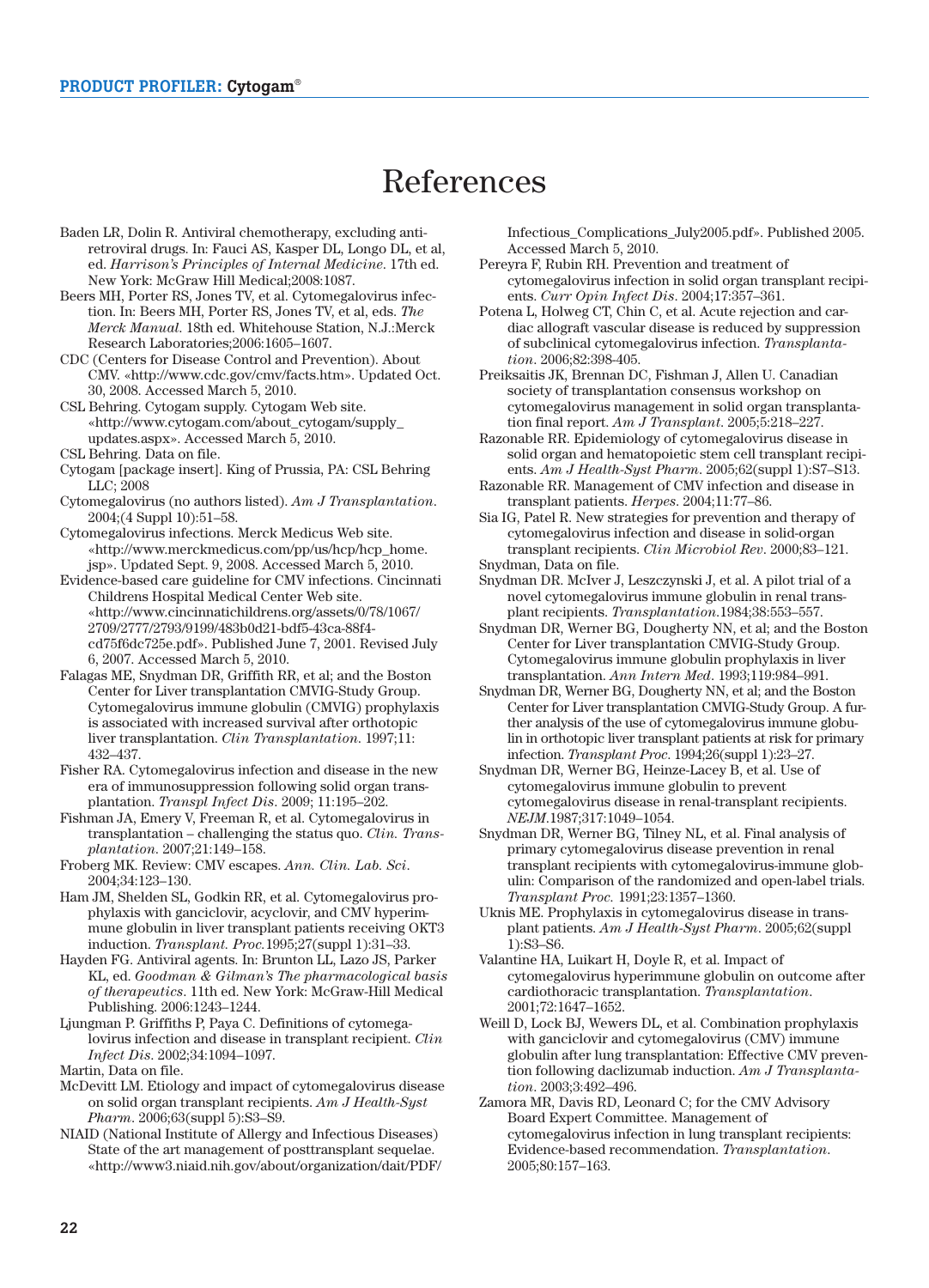# **CSL Behring**  $\mathsf{Cytogam}^\circ$ **Cytogam® Liquid Formulation (Human) Liquid Formulation Cytomegalovirus Immune Globulin Intravenous**

# **Solvent Detergent Treated Solvent Detergent Treated** -

# ${\rm E}$  only<br>DESCRIPTION

Cytogam®, Cytomegalovirus Immune Globulin Intravenous (Human) (CMV-IGIV), is an immunoglobulin G (IgG) containing a standardized amount of antibody to Cytomegalovirus (CMV). CMV-IGIV is formulated in final vial as a sterile liquid. The globulin is stabilized with 5% sucrose and 1% Albumin (Human). Cytogam® contains no preservative. The purified immunoglobulin is derived from pooled adult human plasma selected for high titers of antibody for Cytomegalovirus (CMV) (1). Source material for fractionation may be obtained from another U.S. licensed manufacturer. Pooled plasma was fractionated by ethanol precipitation of the proteins according to Cohn Methods 6 and 9, modified to yield a product suitable for intravenous administration. A widely utilized solvent-detergent viral inactivation process is also used (2). Certain manufacturing operations may be performed by other firms. Each milliliter contains:  $50 \pm 10$ mg of immunoglobulin, primarily IgG, and trace amounts of IgA and IgM; 50 mg of sucrose; 10 mg of Albumin (Human). The sodium content is 20-30 mEq per liter, i.e., 0.4-0.6 mEq per 20 mL or 1.0-1.5 mEq per 50 mL. The solution should appear colorless and translucent.

#### **CLINICAL PHARMACOLOGY**

Cytogam® contains IgG antibodies representative of the large number of normal persons who contributed to the plasma pools from which the product was derived. The globulin contains a relatively high concentration of antibodies directed<br>against Cytomegalovirus (CMV). In the case of persons who may be exposed to CMV, Cytogam® can raise the antibodies to levels sufficient to attenuate or reduce the incidence of serious CMV disease.

#### **INDICATIONS AND USAGE**

Cytomegalovirus Immune Globulin Intravenous (Human) is indicated for the prophylaxis of cytomegalovirus disease associated with transplantation of kidney, lung, liver, pancreas and heart. In transplants of these organs other than kidney from CMV seropositive donors into seronegative recipients, prophylactic CMV-IGIV should be considered in combination with ganciclovir.

#### **CLINICAL STUDIES**

Clinical studies have shown a 50% reduction in primary CMV disease in renal transplant patients given CMV-IGIV (3)<br>and a 56% reduction in serious CMV disease (4) in liver transplant patients given CMV-IGIV. CMV-IGIV prophy associated with increased survival in liver transplant recipients (5).

In two separate clinical trials, Cytogam® was shown to provide effective prophylaxis in renal transplant recipients at risk<br>for primary CMV disease. In the first randomized trial, (3) the incidence of virologically confirm syndromes was reduced from 60% in controls (n=35) to 21% in recipients of CMV immune globulin (n=24) (P < 0.01); marked leukopenia was reduced from 37% in controls to 4% in globulin recipients (P < 0.01); and fungal or parasitic superinfections were not seen in globulin recipients but occurred in 20% of controls (P = 0.05). Serious CMV disease was reduced from 46% to 13%. There was a concomitant but not statistically significant reduction in the incidence of CMV pneumonia (17% of controls as compared with 4% of globulin recipients). There was no effect on rates of viral isolation or seroconversion although the rate of viremia was less in Cytogam® recipients. In a subsequent nonrandomized trial in renal transplant recipients (n=36)(6), the incidence of virologically confirmed CMV-associated syndrome was reduced to 36% in the globulin recipients in comparison to a 60% incidence in control patients (n=35) in the randomized trial. The rates of serious CMV disease, and concomitant fungal and parasitic superinfection were similar to patients receiving CMV-IGIV in the first trial.

In a randomized, double-blind, placebo-controlled trial in liver transplant recipients (4), the incidence of serious CMVassociated disease was reduced from 26% in the 72 control patients to 12% in the 69 CMV-IGIV recipients (p=0.02); serious CMV-associated disease included CMV disease in 2 or more organs, CMV pneumonia, or CMV-associated<br>invasive fungal infection, the incidence of which was 18% in controls and 7% in CMV-IGIV recipients (p=0.04). In fol up (5) of the liver transplant patients studied in this randomized controlled trial and a subsequent open-label trial (7), the one year survival of the 72 control patients was 72% versus 86% in the 90 recipients of CMV-IGIV (p=0.03). In the<br>randomized control trial, the reduction in serious CMV-associated disease in CMV seronegative recipients a CMV seropositive donor (7/19 in the CMV-IGIV group vs. 9/19 in control) was less than in transplants with other donor and recipient serologic status (1/50 in the CMV-IGIV group vs. 10/53 in the control group). This finding was similar to that of Merigan et al. (8) in a study of ganciclovir prophylaxis after heart transplantation. In this study, patients received ganciclovir IV at 5 mg/kg twice a day for the initial 14 days post-transplant, then at 6 mg/kg each day for 5 days per week through day 28.

Recent studies of combined prophylaxis with CMV-IGIV and ganciclovir have shown reductions in the incidence of serious<br>CMV associated disease in CMV seronegative recipients of CMV seropositive organs below that expected fr alone (9-12).

Ham et al. (9) used CMV-IGIV with a dosage schedule of 150 mg/kg CMV-IGIV within 72 hours of transplant; 100 mg/kg<br>at two, four, six and eight weeks following liver transplant and then 50 mg/kg at 12 and 16 weeks post-tran 60-80% rate to 7% in 15 seronegative recipients of a seropositive organ.

Snydman (10) using the CMV-IGIV dosage schedule listed under **DOSAGE AND ADMINISTRATION** section in combination with ganciclovir (10 mg/kg/day for 14 days) reduced the incidence of serious CMV disease in D+R- liver transplant recipients<br>receiving placebo or one drug from 16/47 (34%) to 3/41 (7%) in patients receiving both drugs for

Martin (11) using CMV-IGIV 100 mg/kg every two weeks for six weeks followed by 50 mg/kg every two weeks with a final dose at week 16, in combination with ganciclovir 10 mg/kg/day for 14 days after transplantation, observed severe<br>CMV disease in 1/74 (1%) of CMV seronegative recipients of a kidney from a CMV seropositive donor, in 0 CMV seronegative recipients of a kidney-pancreas transplant from a CMV seropositive donor and in 1/12 (8%) of CMV seronegative recipients of a liver from a CMV seropositive donor. The incidence of serious CMV disease with combined CMV-IGIV and ganciclovir prophylaxis was lower than previous experience with single drug prophylaxis.

Valantine and Luikart (12) compared prophylaxis with CMV-IGIV (biweekly for three months) in combination with ganciclovir prophylaxis (IV at 5 mg/kg twice a day for the initial 14 days post-transplant, then at 6 mg/kg through day 28)<br>in 16 CMV seronegative recipients of hearts from CMV seropositive donors with 16 matched controls alone. The actuarial incidence of CMV disease was reduced from 55% in the ganciclovir group to 46% in the combined group (p≤0.06) and survival was increased from 61% to 94% (p≤0.001). In heart-lung or lung transplant patients in whom either the donor or recipient was CMV seropositive, the actuarial incidence of CMV disease in patients receiving ganciclovir alone (n=25) was 85% as compared to 36% of the 33 patients receiving both CMV-IGIV and ganciclovir (p) 0.05). Survival was 60% in the ganciclovir group and 80% in patients receiving CMV-IGIV and ganciclovir (p $\leq$ 0.01).

#### **CONTRAINDICATIONS**

Cytogam® should not be used in individuals with a history of a prior severe reaction associated with the administration of this or other human immunoglobulin preparations. Persons with selective immunoglobulin A deficiency have the potential for developing antibodies to immunoglobulin A and could have anaphylactic reactions to subsequent administration of blood products that contain immunoglobulin A, including Cytogam®.

#### **WARNINGS**

CMV-IGIV is made from human plasma and, like other plasma products, carries the possibility for transmission of bloodborne viral agents and theoretically, the Creutzfeldt-Jakob disease (CJD) agent. The risk of transmission of recognized blood-borne viruses is considered to be low because of the viral inactivation and removal properties in the Cohn-Oncley cold ethanol precipitation procedure used for purification of immune globulin products (13-15). Until 1993, cold ethanol manufactured immune globulins licensed in the United States had not been documented to transmit any viral agent. However, during a brief period in late 1993 to early 1994, intravenous immune globulin made by one U.S. manufacturer was associated with transmission of Hepatitis C virus (16). To further guard against possible transmission of blood-borne viruses, including Hepatitis C, CMV-IGIV is treated with a solvent detergent viral inactivation procedure (2) known to inactivate a wide spectrum of lipid enveloped viruses, including HIV-1, HIV-2, Hepatitis B, and Hepatitis C (17). However, because new blood-borne viruses may yet emerge, some of which may not be inactivated by the manufacturing process or by solvent detergent treatment, CMV-IGIV, like any other blood product, should be given only if a benefit is expected.

Immune Globulin Intravenous (Human) products have been reported to be associated with renal dysfunction, acute renal failure, osmotic nephrosis and death (18-25). Patients predisposed to acute renal failure include patients with any degree of pre-existing renal insufficiency, diabetes mellitus, age greater than 65, volume depletion, sepsis, paraproteinemia or patients receiving known nephrotoxic drugs. Especially in such patients, IGIV products should be administered at the minimum concentrations available and the minimum rate of infusion practicable. While these reports of renal dysfunction and acute renal failure have been associated with the use of many IGIV products, those containing sucrose as a stabilizer (and given at daily doses of 350 mg/kg or greater) account for a disproportionate share of the total number (18). Cytogam® contains sucrose as a stabilizer. See **PRECAUTIONS** and **DOSAGE AND ADMINISTRATION** sections for important information intended to reduce the risk of acute renal failure.

During administration, the patient's vital signs should be monitored continuously and careful observation made for any symptoms throughout the infusion. Epinephrine should be available for the treatment of an acute anaphylactic reaction (see **PRECAUTIONS** section).

#### **PRECAUTIONS**

#### **General:**

Cytogam® does not contain a preservative. The vial should be entered only once for administration purposes and the infusion should begin within 6 hours. The infusion schedule should be adhered to closely (see *Infusion* section). Do not use if the solution is turbid.

Although systemic allergic reactions are rare (see **ADVERSE REACTIONS** section), epinephrine and diphenhydramine should be available for treatment of acute allergic symptoms. If hypotension or anaphylaxis occur, the administration of the immunoglobulin should be discontinued immediately and an antidote should be given as noted above.

#### **Renal Function:**

Assure that patients are not volume depleted prior to the initiation of IGIV. Periodic monitoring of renal function tests and urine output is particularly important in patients judged to have a potential increased risk for developing acute renal failure. Renal function, including the measurement of blood urea nitrogen (BUN) and serum creatinine should be assessed prior to the initial infusion of Cytogam® and again at appropriate intervals thereafter. If renal function<br>deteriorates, discontinuation of the product should be considered. The recommended rate of Cytogam® infusi prophylaxis of CMV disease in solid organ transplant patients is 60 mg Ig/kg/hr (see **DOSAGE AND ADMINISTRATION**).

#### **Aseptic Meningitis Syndrome:**

An aseptic meningitis syndrome (AMS) has been reported to occur infrequently in association with Immune Globulin Intravenous (Human) (IGIV) treatment (26-29). The syndrome usually begins within several hours to two days following IGIV treatment. It is characterized by symptoms and signs including severe headache, nuchal rigidity, drowsiness, fever, photophobia, painful eye movements, and nausea and vomiting. Cerebrospinal fluid (CSF) studies are frequently positive with pleocytosis up to several thousand cells per cu.mm., predominantly from the granulocytic series, and elevated<br>protein levels up to several hundred mg/dl. Patients exhibiting such symptoms and signs should receive a t neurological examination, including CSF studies, to rule out other causes of meningitis. AMS may occur more frequently in association with high dose (2 g/kg) IGIV treatment. Discontinuation of IGIV treatment has resulted in remission of AMS within several days without sequelae.

#### **Hemolysis:**

Immune Globulin Intravenous (Human) (IGIV) products can contain blood group antibodies which may act as hemolysins and induce *in vivo* coating of red blood cells with immunoglobulin, causing a positive direct antiglobulin reaction and,<br>rarely, hemolysis (30-32). Hemolytic anemia can develop subsequent to IGIV therapy due to enhanced R (33) [See **ADVERSE REACTIONS**]. IGIV recipients should be monitored for clinical signs and symptoms of hemolysis [See **PRECAUTIONS: Laboratory Tests**].

#### **Transfusion-Related Acute Lung Injury (TRALI):**

There have been reports of noncardiogenic pulmonary edema [Transfusion-Related Acute Lung Injury (TRALI)] in patients administered IGIV (34). TRALI is characterized by severe respiratory distress, pulmonary edema, hypoxemia, normal left ventricular function, and fever and typically occurs within 1-6 hours after transfusion. Patients with TRALI may be managed using oxygen therapy with adequate ventilatory support.

IGIV recipients should be monitored for pulmonary adverse reactions. If TRALI is suspected, appropriate tests should be performed for the presence of anti-neutrophil antibodies in both the product and patient serum [See **PRECAUTIONS: Laboratory Tests**].

#### **Thrombotic Events:**

Thrombotic events have been reported in association with IGIV (35-37) (See **ADVERSE REACTIONS**). Patients at risk may<br>include those with a history of atherosclerosis, multiple cardiovascular risk factors, advanced age, imp output, and/or known or suspected hyperviscosity. The potential risks and benefits of IGIV should be weighed against those of alternative therapies for all patients for whom IGIV administration is being considered. Baseline assessment of blood viscosity should be considered in patients at risk for hyperviscosity, including those with cryoglobulins, fasting<br>chylomicronemia/markedly high triacylglycerols (triglycerides), or monoclonal gammopathies [See **PREC Laboratory Tests**].

#### **Laboratory Tests:**

If signs and/or symptoms of hemolysis are present after IGIV infusion, appropriate confirmatory laboratory testing should be done [See **PRECAUTIONS**].

If TRALI is suspected, appropriate tests should be performed for the presence of anti-neutrophil antibodies in both the product and the patient serum [See **PRECAUTIONS**].

Because of the potentially increased risk of thrombosis, baseline assessment of blood viscosity should be considered in patients at risk for hyperviscosity, including those with cryoglobulins, fasting chylomicronemia/markedly high triacylglycerols (triglycerides), or monoclonal gammopathies [See **PRECAUTIONS**].

#### **Drug Interactions:**

Antibodies present in immune globulin preparations may interfere with the immune response to live virus vaccines such as measles, mumps, and rubella; therefore, vaccination with live virus vaccines should be deferred until approximately three months after administration of Cytogam®. If such vaccinations were given shortly after Cytogam®, a revaccination may be necessary. Admixtures of Cytogam® with other drugs have not been evaluated. It is recommended that Cytogam® be administered separately from other drugs or medications which the patient may be receiving (see **DOSAGE AND ADMINISTRATION** section).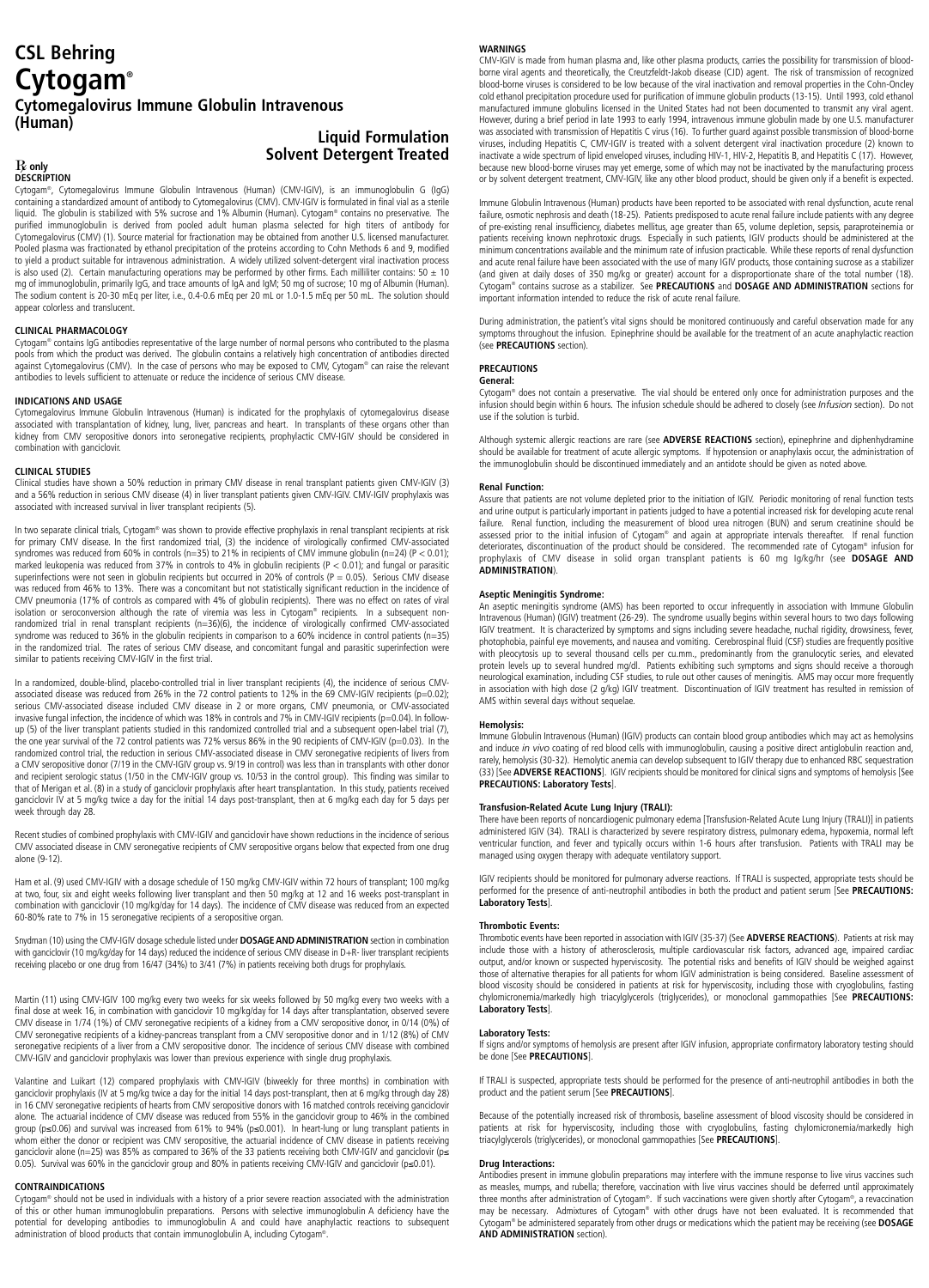#### **Pregnancy Category C:**

Animal reproduction studies have not been conducted with Cytomegalovirus Immune Globulin Intravenous (Human). It is also not known whether Cytomegalovirus Immune Globulin Intravenous (Human) can cause fetal harm when administered to a pregnant woman or can affect reproduction capacity. Cytomegalovirus Immune Globulin Intravenous (Human) should be given to a pregnant woman only if clearly needed.

#### **Information for Patients:**

Patients should be instructed to report all infections directly to their physician and to CSL Behring at 1-866-915-6958.<br>The risks and benefits of this product should be discussed with the patient. In addition, patients sh immediately report symptoms of decreased urine output, sudden weight gain, and/or shortness of breath (which may suggest kidney damage) to their physician.

#### **ADVERSE REACTIONS**

Minor reactions such as flushing, chills, muscle cramps, back pain, fever, nausea, vomiting, arthralgia, and wheezing were the most frequent adverse reactions observed during the clinical trials of Cytogam®, Cytomegalovirus Immune Globulin<br>Intravenous (Human). The incidence of these reactions during the clinical trials was less than 6.0% of al such reactions were most often related to infusion rates. A decrease in blood pressure was observed in 1 of 1039<br>infusions in clinical trials of Cytogam®. If a patient develops a minor side effect, *slow the rate* immedia interrupt the infusion.

Increases in serum creatinine and blood urea nitrogen (BUN) have been observed as soon as one to two days following<br>IGIV infusion. Progression to oliguria or anuria requiring dialysis has been observed. Types of severe ren nephropathy and osmotic nephrosis (18-25).

Severe reactions such as angioneurotic edema and anaphylactic shock, although not observed during clinical trials, are<br>a possibility. Clinical anaphylaxis may occur even when the patient is not known to be sensitized to im under "**DOSAGE AND ADMINISTRATION**." If anaphylaxis or drop in blood pressure occurs, *discontinue infusion* and<br>use antidote such as diphenhydramine and adrenalin.

**Postmarketing:** The following adverse reactions have been identified and reported during the post-approval use of IGIV products (38):

*Respiratory:* Apnea, Acute Respiratory Distress Syndrome (ARDS), Transfusion-Related Acute Lung Injury (TRALI),<br>cyanosis, hypoxemia, pulmonary edema, dyspnea, bronchospasm<br>*Cardiovascular*: Cardiac arrest, thromboembolism

consciousness, seizures, tremor **Integumentary**: Stevens-Johnson syndrome, epidermolysis, erythema multiforme, bullous dermatitis

**Hematologic**: Pancytopenia, leukopenia, hemolysis, positive direct antiglobulin (Coombs) test

**General/Body as a Whole**: Pyrexia, Rigors **Musculoskeletal**: Back pain

**Gastrointestinal**: Hepatic dysfunction, abdominal pain

Because postmarketing reporting of these reactions is voluntary and the at-risk populations are of uncertain size, it is not always possible to reliably estimate the frequency of the reaction or establish a causal relationship to exposure to the product. Such is also the case with literature reports authored independently.

#### **OVERDOSAGE**

Although few data are available, clinical experience with other immunoglobulin preparations suggests that the major manifestations would be those related to volume overload.

#### **DOSAGE AND ADMINISTRATION**

The maximum recommended total dosage per infusion is 150 mg Ig/kg, administered according to the following schedule: **Type of Transplant**

| Kidney                | Liver, Pancreas, Lung, Heart |
|-----------------------|------------------------------|
| 150 mg/kg             | $150 \text{ mg/kg}$          |
| $100$ mg/kg           | 150 mg/kg                    |
| $100 \; \text{mq/kg}$ | $150 \text{ mg/kg}$          |
| $100 \; \text{mq/kg}$ | $150 \text{ mg/kg}$          |
| $100$ mg/kg           | 150 mg/kg                    |
| 50 mg/kg              | $100 \text{ mg/kg}$          |
| 50 mg/kg              | $100$ mg/kg                  |
|                       |                              |

Preparation for Administration. Remove the tab portion of the vial cap and clean the rubber stopper with 70% alcohol or equivalent. DO NOT SHAKE VIAL; AVOID FOAMING.

Parenteral drug products should be inspected visually for particulate matter and discoloration prior to administration whenever solution and container permit. Infuse the solution only if it is colorless, free of particulate matter and not turbid.

*Infusion.* Infusion should begin within 6 hours after entering the vial and should be complete within 12 hours of entering<br>the vial. Vital signs should be taken preinfusion, mid-way and post-infusion as well as before any Cytogam® should be administered through an intravenous line using an administration set that contains an in-line filter (pore size 15µ) and a constant infusion pump (i.e., IVAC pump or equivalent). A smaller in-line filter (0.2µ) is also<br>acceptable. Pre-dilution of Cytogam® before infusion is not recommended. Cytogam® should be administe a separate intravenous line. If this is not possible, Cytogam® may be "piggybacked" into a pre-existing line if that line<br>contains either Sodium Chloride Injection, USP, or one of the following dextrose solutions (with or 2.5% dextrose in water, 5% dextrose in water, 10% dextrose in water, 20% dextrose in water. If a pre-existing line must be used, the Cytogam® should not be diluted more than 1:2 with any of the above-named solutions. Admixtures of Cytogam® with any other solutions have not been evaluated.

Initial Dose. Administer intravenously at 15 mg Ig per kg body weight per hour. If no adverse reactions occur after 30 minutes, the rate may be increased to 30 mg Ig/kg/hr; if no adverse reactions occur after a subsequent 30 minutes, then the infusion may be increased to 60 mg Ig/kg/hr (volume not to exceed 75 mL/hour). DO NOT EXCEED THIS RATE OF<br>ADMINISTRATION. The patient should be monitored closely during and after each rate change.

*Subsequent Doses.* Administer at 15 mg Ig/kg/hr for 15 minutes. If no adverse reactions occur, increase to 30 mg Ig/kg/hr<br>for 15 minutes and then increase to a maximum rate of 60 mg Ig/kg/hr (volume not to exceed 75 mL/ho EXCEED THIS RATE OF ADMINISTRATION. The patient should be monitored closely during each rate change.

Cytogam® should be used with caution in patients with pre-existing renal insufficiency and in patients judged to be at increased risk of developing renal insufficiency (including, but not limited to those with diabetes mellitus, age greater<br>than 65, volume depletion, paraproteinemia, sepsis and patients receiving known nephrotoxic drugs). especially, it is important to assure that patients are not volume depleted prior to Cytogam® infusion. While most cases of renal insufficiency have occurred in patients receiving total doses of 350 mg Ig/kg or greater, no prospective data are<br>presently available to identify a maximum safe dose, concentration or rate of infusion in patients increased risk of acute renal failure. In the absence of prospective data, recommended doses should not be exceeded and the concentration and infusion rate selected should be the minimum practicable.

Potential adverse reactions are: flushing, chills, muscle cramps, back pain, fever, nausea, vomiting, wheezing, drop in blood pressure. Minor adverse reactions have been infusion rate related — if the patient develops a minor side effect<br>(i.e., nausea, back pain, flushing), slow the rate or temporarily interrupt the infusion. If anaphylax pressure occurs, discontinue infusion and use antidote such as diphenhydramine and adrenalin.

To prevent the transmission of hepatitis viruses or other infectious agents from one person to another, sterile disposable syringes and needles should be used. The syringes and needles should not be reused.

#### **HOW SUPPLIED**

Cytogam®, Cytomegalovirus Immune Globulin Intravenous (Human), is supplied in one single-dose vial form:

|              | Total Quantity of                    |        |                   |  |
|--------------|--------------------------------------|--------|-------------------|--|
| NDC No.      | Immunoglobulin                       | Volume | Concentration     |  |
| 44206-3101-1 | $2500 \text{ ma} \pm 500 \text{ ma}$ | 50 mL  | $50 \pm 10$ ma/mL |  |

#### **STORAGE**

Cytogam® should be stored between 2-8°C (36-46°F), and used within 6 hours after entering the vial.

#### **REFERENCES**

- 1. Snydman DR, McIver J, Leszczynski J, et al. A pilot trial of a novel cytomegalovirus immune globulin in renal transplant recipients. Transplantation 1984;38:553-557.
- 2. Horowitz B, Wiebe ME, Lippin A, et al. Inactivation of viruses in labile blood derivatives. Transfusion 1985;25:516-522. 3. Snydman DR, Werner BG, Heinze-Lacey BH, et al. Use of cytomegalovirus immune globulin to prevent cytomegalovirus disease in renal transplant recipients. N Engl J Med 1987;317:1049-1054.
- 4. Snydman DR, Werner BG, Dougherty NN, et al. Cytomegalovirus Immune Globulin prophylaxis in liver transplantation. A randomized, double-blind, placebo-controlled trial. Ann Int Med 1993;119:984-991.
- 5. Falagas ME, Snydman DR, Ruthazer R, et al. Cytomegalovirus Immune Globulin (CMVIG) prophylaxis is associated with increased survival after orthotopic liver transplantation. Clin Transplant 1997;11:432-437.
- 6. Snydman DR,Werner BG,Tilney NL, et al. A final analysis of primary cytomegalovirus disease prevention in renal transplant recipients with a cytomegalovirus immune globulin: Comparison of randomized and open-label trials. Transplant Proc 1991;23:1357-1360.
- 7. Snydman DR, Werner BG, Dougherty NN, et al. A further analysis of the use of Cytomegalovirus Immune Globulin in orthotopic liver transplant patients at risk for primary infection. Transplant Proc 1994;26 Suppl 1:23-27.
- 8. Merigan TC, Renlund DG, Keay S, et al. A controlled trial of ganciclovir to prevent cytomegalovirus disease after heart transplantation. N Engl J Med 1992;326:1182-1186.
- 9. Ham JM, Shelden SR, Godkin RR, et al. Cytomegalovirus prophylaxis with ganciclovir, acyclovir and CMV hyperimmune globulin in liver transplant patients receiving OKT3 induction. Transplant Proc 1995;27 (5 Suppl 1):31-33. 10. Snydman DR. Combined CMV-IGIV and ganciclovir prophylaxis in CMV seronegative transplant recipients from CMV
- seropositive donors. Report on file .
- 11. Martin M. CMV prophylaxis with combination ganciclovir and CMV hyperimmune globulin followed by high-dose acyclovir in solid organ transplant recipients. Report on file.
- 12. Valantine H, Luikart H. Impact of CMV hyperimmune globulin on outcome after cardiothoracic transplantation: A comparative study of combined prophylaxis with CMVIG plus ganciclovir vs. ganciclovir alone. Report on file.
- 13. Bossell, et al. Safety of therapeutic immune globulin preparations with respect to transmission of human T-lymphotropic virus type III / lymphadenopathy-associated virus infection. MMWR 1996;35:231-233.
- 14. Wells MA,Wittek AE, Epstein JS, et al. Inactivation and partition of human T-cell lymphotropic virus type III, during ethanol fractionation of plasma. Transfusion 1986;26:210-213.
- 15. McIver J, Grady G. Immunoglobulin preparations. In: Churchill WH, and Kurtz SR, editors. Transfusion Medicine. Boston: Blackwell Scientific Publications; 1988.
- 16. Schneider L, Geha R. Outbreak of Hepatitis C associated with intravenous immunoglobulin administration United States, October 1993 - June 1994. MMWR 1994;43:505-509.
- 17. Edwards CA, Piet MPJ, Chin S, et al. Tri(nButyl) phosphate detergent treatment of licensed therapeutic and experimental blood derivatives. Vox Sang 1987;52:53-59.
- 18. Cayco AV, Perazella MA, Hayslett JP. Renal insufficiency after intravenous immune globulin therapy: A report of two cases and an analysis of the literature. J Am Soc Nephrol 1997;8:1788-1794.
- 19. Cantu TG, Hoehn-Saric EW, Burgess KM, Racusen L, Scheel PJ. Acute renal failure associated with immunoglobulin therapy. Am J Kidney Dis 1995;25:228-234.
- 20. Hansen-Schmidt S, Silomon J, Keller F. Osmotic nephrosis due to high-dose intravenous immunoglobulin therapy containing sucrose (but not with glycine) in a patient with immunoglobulin A nephritis. Am J Kidney Dis 1996;28: 451-453.
- 21. Tan E, Hajinazarian M, Bay W, Neff J, Mendell JR. Acute renal failure resulting from intravenous immunoglobulin therapy. Arch Neurol 1993;50:137-139.
- 22. Winward D, Brophy MT. Acute renal failure after administration of intravenous immunoglobulin: Review of the literature and case report. Pharmacotherapy 1995;15:765-772. 23. Phillips AO. Renal failure and intravenous immunoglobulin [letter; comment]. Clin Nephrol 1992;37:217.
- 
- 24. Lindberg HA, Wald MH, Barker MH. Renal changes following administration of hypertonic solutions. Arch Intern Med 1939;63:907-918.
- 25. Rigdon RH, Cardwell ES. Renal lesions following the intravenous injection of a hypertonic solution of sucrose. Arch Intern Med 1942;69:670-690.
- 26. Sekul E, Culper E, Dalakas M. Aseptic meningitis associated with high-dose intravenous immunoglobulin therapy; Frequency and risk factors. Ann Intern Med 1994;121:259-262.
- 27. Kato E, Shindo S, Eto Y, et al. Administration of immune globulin associated with aseptic meningitis. JAMA 1988; 259:3269-3270
- 28. Casteels Van Daele M, Wijindaele L, Hunnick K, et al. Intravenous immunoglobulin and acute aseptic meningitis. N Engl J Med 1990;323:614-615.
- 29. Scribner C, Kapit R, Philips E, et al. Aseptic meningitis and intravenous immunoglobulin therapy. Ann Intern Med 1994;121:305-306.
- 30. Copelan EA, Strohm PL, Kennedy MS, Tutschka PJ. Hemolysis following intravenous immune globulin therapy. Transfusion 1986;26:410-412.
- 31. Thomas MJ, Misbah SA, Chapel HM, Jones M, Elrington G, Newsom-Davis J. Hemolysis after high-dose intravenous Ig. Blood 1993;15:3789.
- 32. Reinhart WH, Berchtold PE. Effect of high dose intravenous immunoglobulin therapy on blood rheology. Lancet 1992; 339:662-664.
- 33. Kessary-Shoham H, Levy Y, Shoenfeld Y, Lorber M, Gershon H. In vivo administration of intravenous immunoglobulin (IVIg) can lead to enhanced erythrocyte sequestration. J Autoimmun 1999;13:129-135.
- 34. Rizk A, Gorson KC, Kenney L, Weinstein R. Transfusion-related acute lung injury after the infusion of IVIG. Transfusion 2001;41:264-268.
- 35. Dalakas MC. High-dose intravenous immunoglobulin and serum viscosity: risk of precipitant thromboembolic events. Neurology 1994;44:223-226.
- 36. Woodruff RK, Grigg AP, Firkin FC, Smith IL. Fatal thrombotic events during treatment of autoimmune thrombocytopenia with intravenous immunoglobulin in elderly patients. Lancet 1986;2:217-218.
- 37. Wolberg AS, Kon RH, Monroe DM, Hoffman M. Coagulation factor XI is a contaminant in intravenous immunoglobulin preparations. Am J Hematol 2000;65:30-34.
- 38. Pierce LR, Jain N. Risks associated with the use of intravenous immunoglobulin. Trans Med Rev 2003;17:241-251.

For additional information concerning Cytomegalovirus Immune Globulin Intravenous (Human) contact: CSL Behring Medical Affairs

CSL Behring LLC

King of Prussia, PA 19406 USA 1-800-504-5434

Manufactured by: **TALECRIS BIOTHERAPEUTICS, INC.** Melville, NY 11747, USA and by: **BAXTER PHARMACEUTICAL SOLUTIONS, LLC**  Bloomington, IN 47403 Revised July 2008

Manufactured for: **CSL Behring AG** Bern, Switzerland US License No. 1766 3-1483-400